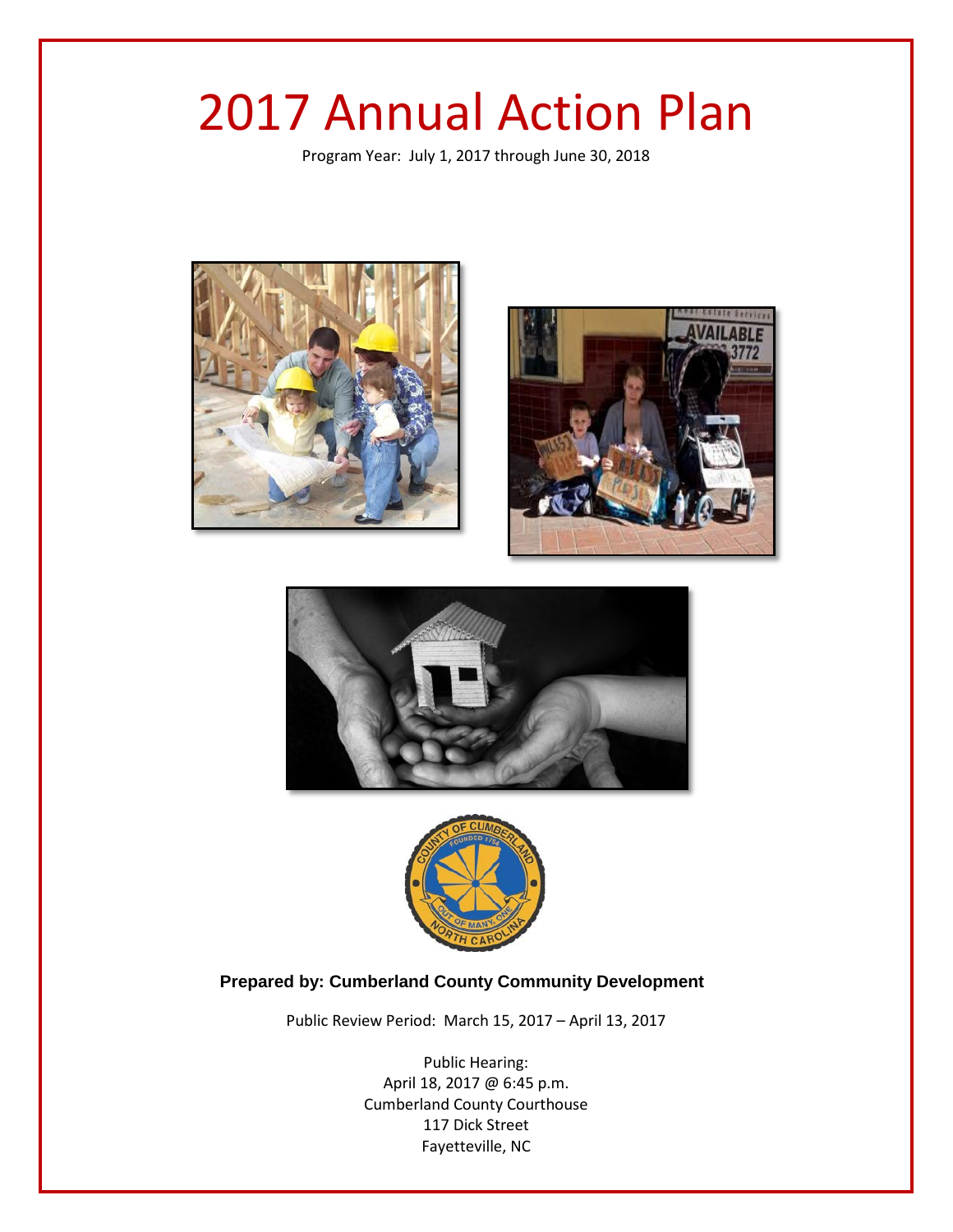## **Executive Summary**

## **AP-05 Executive Summary - 24 CFR 91.200(c), 91.220(b)**

#### **1. Introduction**

Cumberland County is required to prepare and submit a one-year community development action plan that provides a narrative description of the projects and activities that are expected to be implemented and funded with entitlement funds and competitive awards that are received from the U.S. Department of Housing and Urban Development (HUD) for the 2017 Program Year. As an urban county entitlement, Cumberland County receives an annual allocation of Community Development Block Grant (CDBG) and Home Investment Partnership Program (HOME) funding from HUD. The 2017 Annual Action Plan will be the third year of achieving goals outlined in the Consolidated Plan for the program period 2015-2019.

## **2. Summarize the objectives and outcomes identified in the Plan**

This could be a restatement of items or a table listed elsewhere in the plan or a reference to another location. It may also contain any essential items from the housing and homeless needs assessment, the housing market analysis or the strategic plan.

The goals and outcomes identified in this Action Plan are taken from the Consolidated Plan's Strategic Plan which describes how federal funds and other resources will be deployed and what other actions will be taken to address community development, affordable housing, and homeless needs over the five-year period.

## Affordable Housing

Cumberland County will continue pursuing housing goals and objectives that include increasing the availability and accessibility of decent, safe and affordable housing to include acquisition, new construction, rehabilitation, clearance, demolition and rental assistance.

#### Homelessness

Cumberland County will continue pursuing goals and objectives to benefit the homeless that include increasing the number of units of transitional, permanent supportive and affordable housing; explore and promote a facility to provide support services, referrals, and resources to homeless individuals; rental and utility assistance to help prevent homelessness and to reduce the homeless population and increase chances for sustained independence.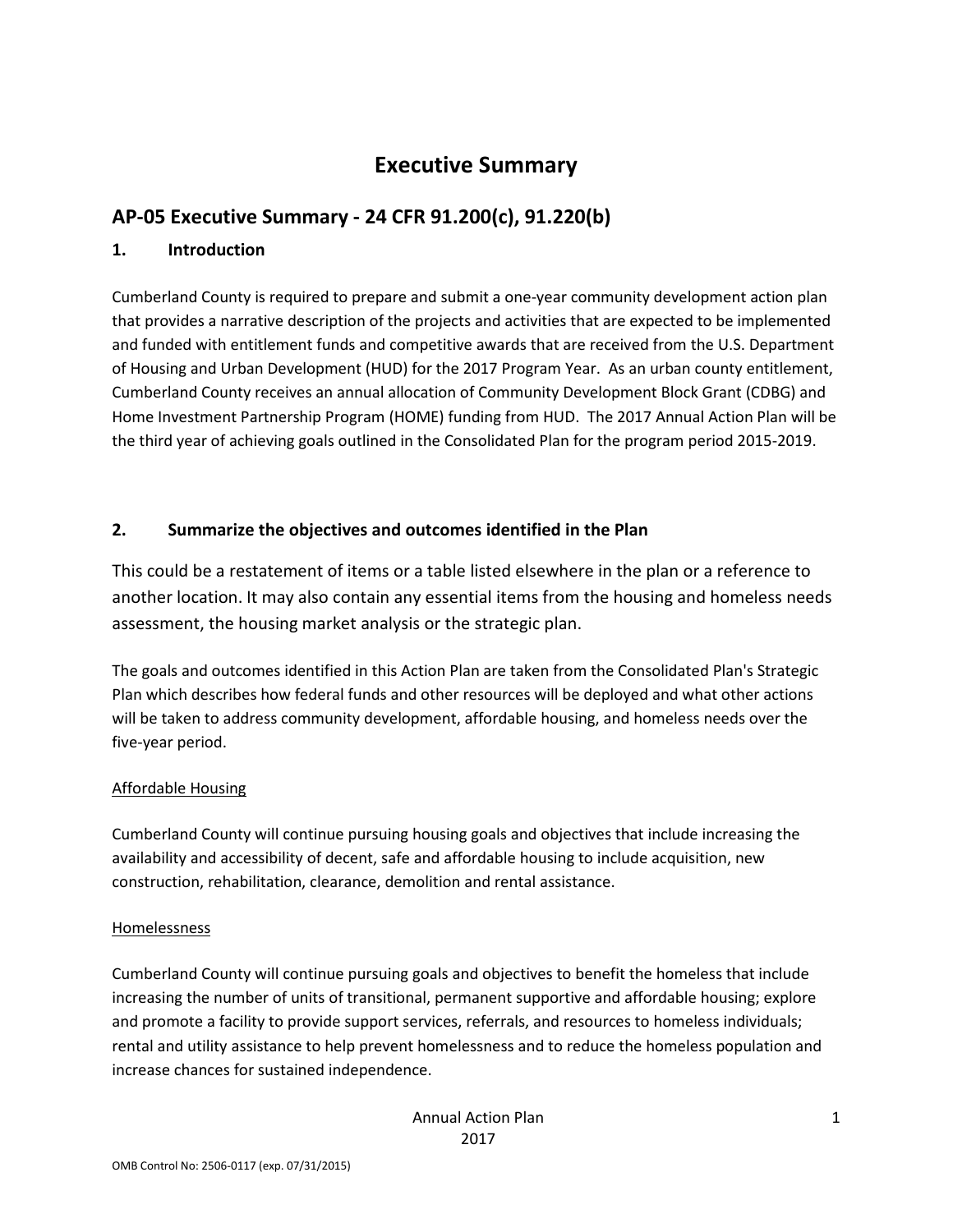Due to the devastation of Hurricane Matthew, housing and infrastructure in Cumberland County were impacted, and created a greater demand for services for the homeless and the need for housing. Cumberland County amended its Consolidated Plan and 2016 Annual Action Plan to expand its rehabilitation activities to include disaster recovery housing repairs to address the unmet need for housing repairs. In addition, the County collaborated with State agencies to initiate a rental assistance pilot program to address the housing needs of the Hurricane Matthew survivors that are still in hotels.

#### Non-Housing Community Development

Cumberland County will continue pursuing goals and objectives to provide assistance to low-income persons with medical and/or healthcare services, increase community awareness of available transportation services and resources to address infrastructure concerns in the smaller towns and coordinate with other county departments and agencies to address water, sewer and drainage issues and promote economic development.

## **3. Evaluation of past performance**

This is an evaluation of past performance that helped lead the grantee to choose its goals or projects.

In the 2015 Program Year (July 1, 2015-June 30, 2016), Cumberland County met the following annual objectives:

- Rehabilitated 18 owner-occupied units and 2 rental units;
- Provided emergency repairs to 11 homeowners to eliminate code and incepted violations;
- Provided funds for the construction and completion of 2 new units to increase the affordable housing supply;
- Provided funding and worked with human services agencies to maximize the use and delivery of human services by assisting 4,470 persons;
- Provided funding to homeless programs that assisted 113 persons with rapid re-housing and 29 persons with homeless prevention;
- Provided financial stability for local homeless programs to eliminate gaps in services by utilizing 15% of the public services annual allocation for homeless activities.

## **4. Summary of Citizen Participation Process and consultation process**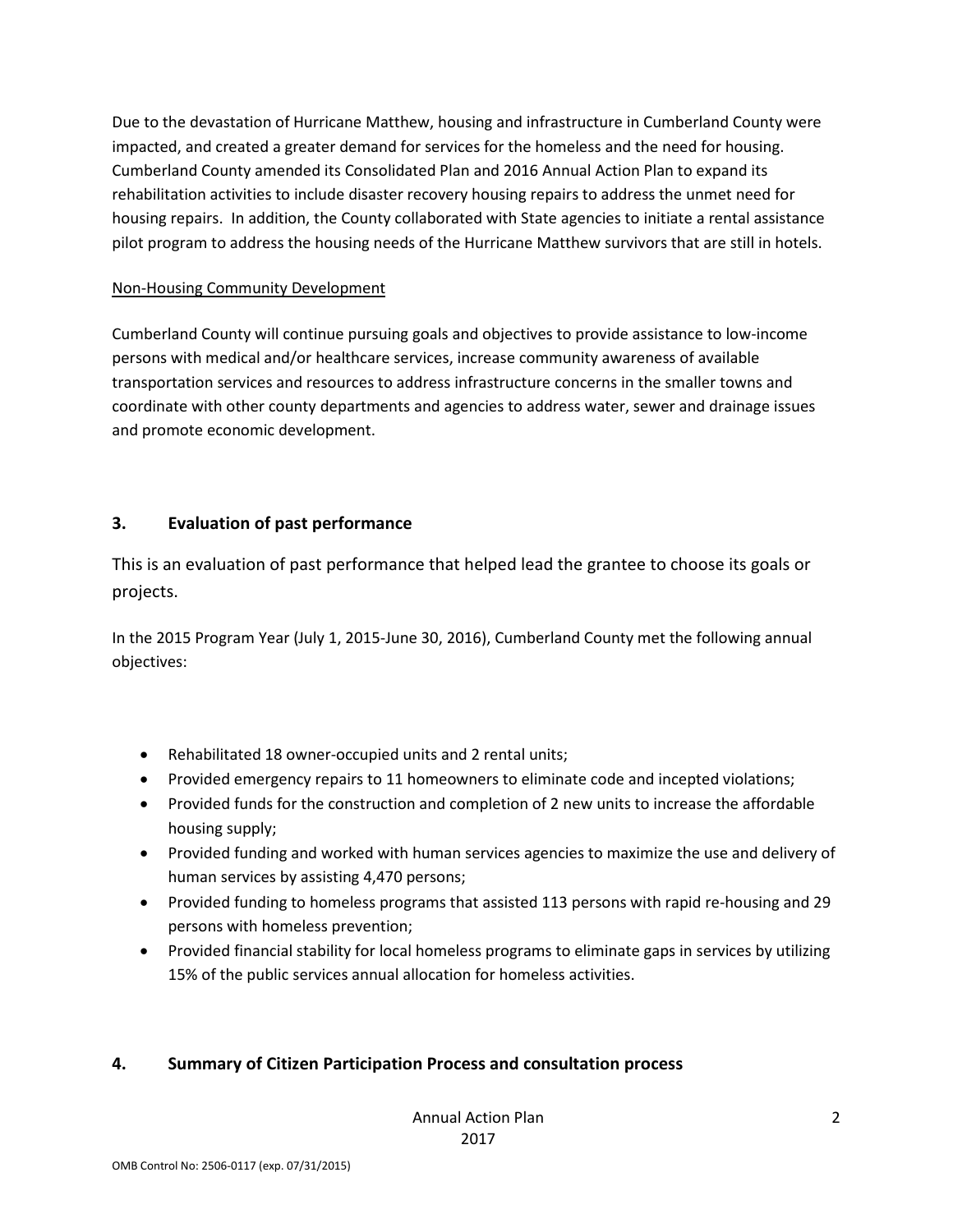Summary from citizen participation section of plan.

During the planning process of the 2017 Annual Action Plan, citizen input was solicited during presentations at public meetings during the period of November 2016 through January 2017 to the towns within Cumberland County's jurisdiction. Residents were notified of meetings through public service announcement and media notices. The Public Review period for the 2017 Annual Action Plan ran for a 30-day period from March 15 – April 13, 2017. A public hearing was held before the Board of County Commissioners the evening meeting April 18, 2017 in the County Courthouse, located at 117 Dick Street.

## **5. Summary of public comments**

This could be a brief narrative summary or reference an attached document from the Citizen Participation section of the Con Plan.

Summary of comments will be included in the attached citizen participation comments section.

## **6. Summary of comments or views not accepted and the reasons for not accepting them**

Public comments were considered, and no adjustments were necessary.

## **7. Summary**

Cumberland County continues to make progress on the goals of expanding affordable housing opportunities for its low and moderate income citizens. However, because the County has a strong military presence, the fluidity of the military population and the housing market ensures that affordable housing will remain an issue for years to come.

Because of this, Cumberland County will continue to pursue public-private partnerships and continue efforts to develop housing and services that meet the needs of the most vulnerable members of the community.

This year, Hurricane Matthew also created a greater housing shortage for the low income and the most vulnerable members of the community. In partnership with other governmental agencies, including the City of Fayetteville, non-profit organizations, the real estate community, and concerned citizens, the County will continue to take steps to be creative in providing decent, safe, affordable housing for families and individuals. Additionally, the County will continue to work to provide supportive services to those special populations that may find access to specialized care more difficult to obtain.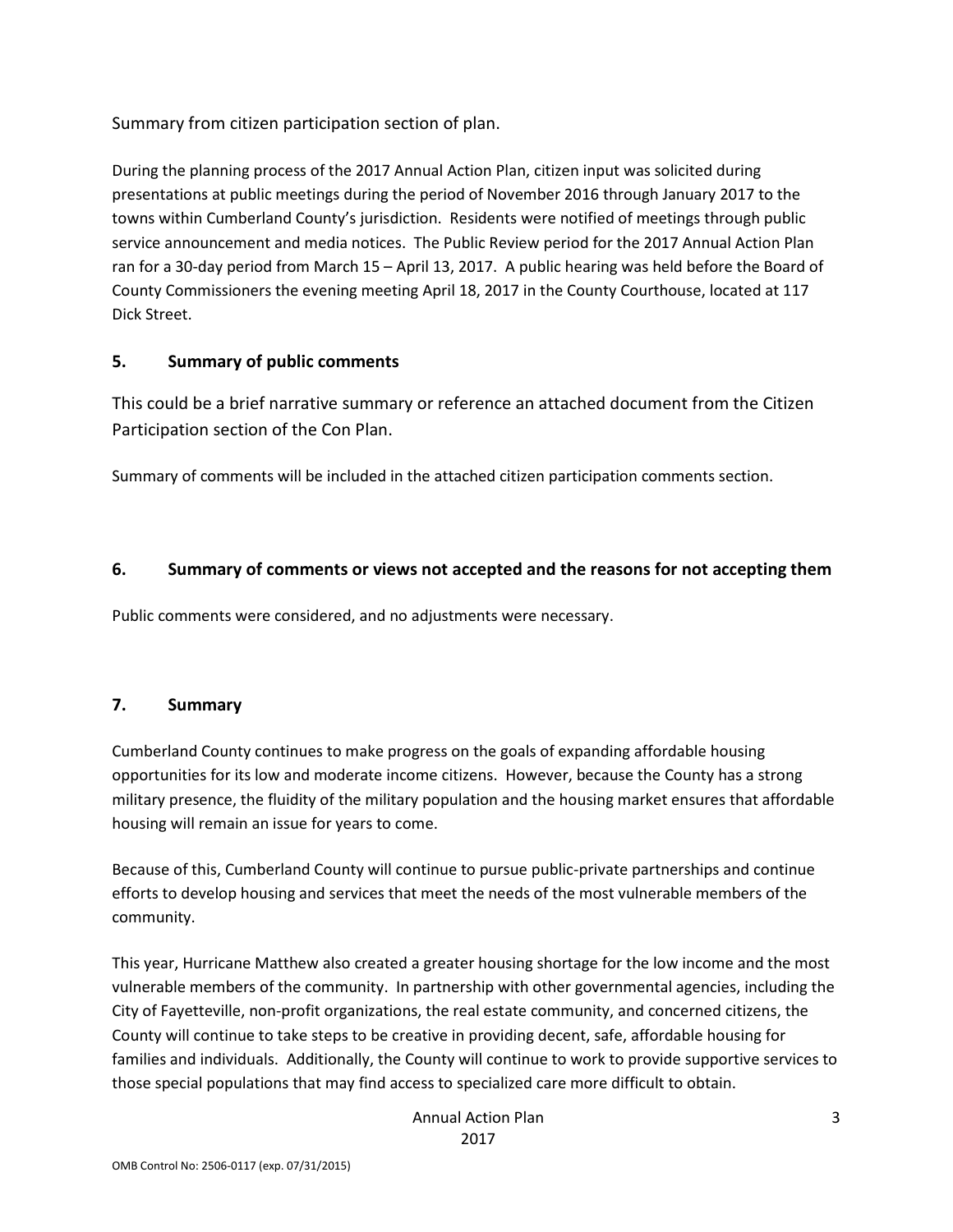Homelessness is a priority for both local governments and they have developed a partnership strategy to address the issue by utilizing data-driven analysis that will result in solutions to reduce homelessness in the community.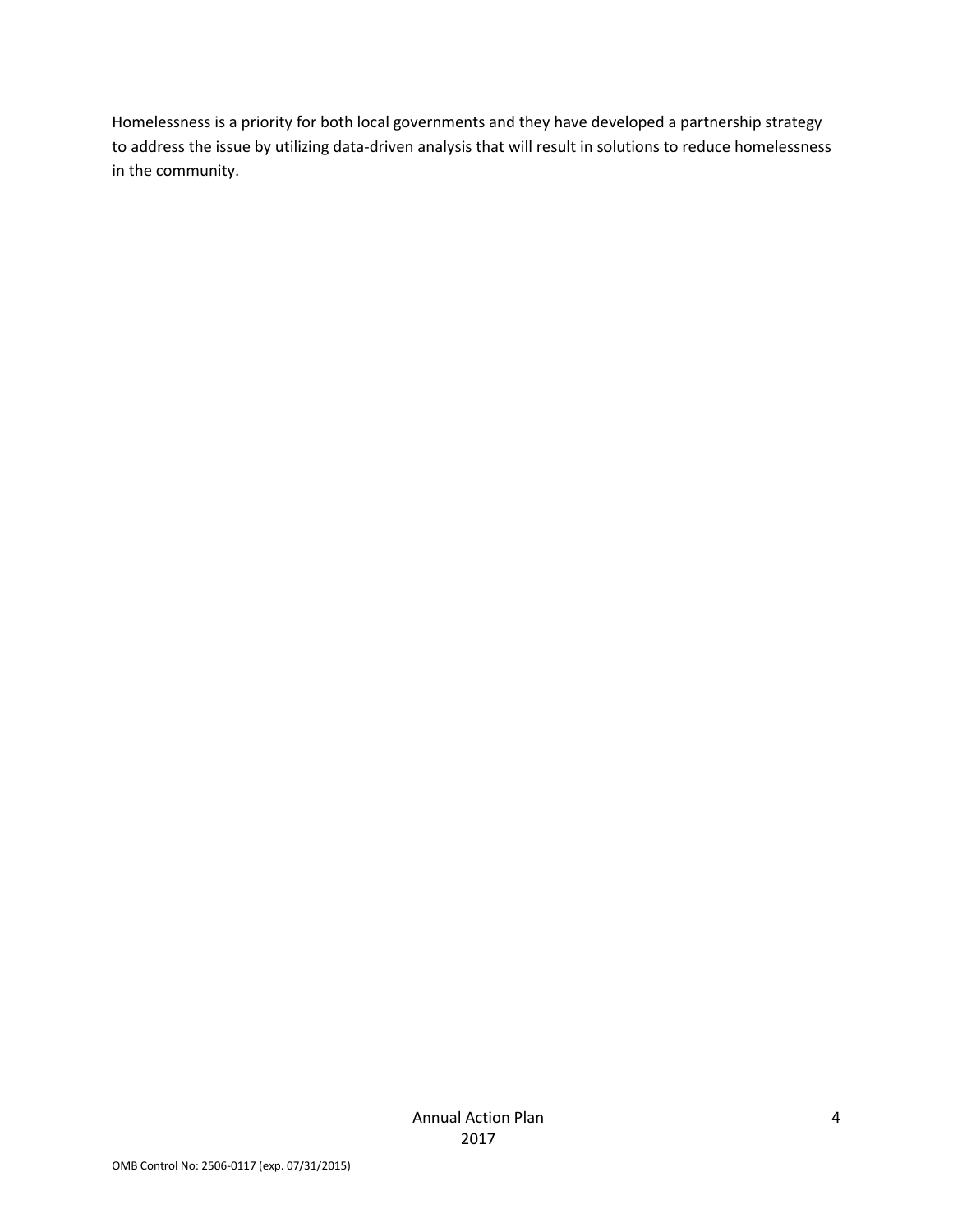## **PR-05 Lead & Responsible Agencies – 91.200(b)**

## **1. Agency/entity responsible for preparing/administering the Consolidated Plan**

Describe the agency/entity responsible for preparing the Consolidated Plan and those responsible for administration of each grant program and funding source.

| <b>Agency Role</b>        | <b>Name</b>              | Department/Agency            |  |
|---------------------------|--------------------------|------------------------------|--|
|                           |                          |                              |  |
| CDBG Administrator        | <b>CUMBERLAND COUNTY</b> | <b>Community Development</b> |  |
| <b>HOME Administrator</b> | <b>CUMBERLAND COUNTY</b> | <b>Community Development</b> |  |

**Table 1 – Responsible Agencies**

## **Narrative (optional)**

#### **Consolidated Plan Public Contact Information**

Ms. Sylvia McLean

Director

Cumberland County Community Development

707 Executive Place

Fayetteville, NC 28305

smclean@co.cumberland.nc.us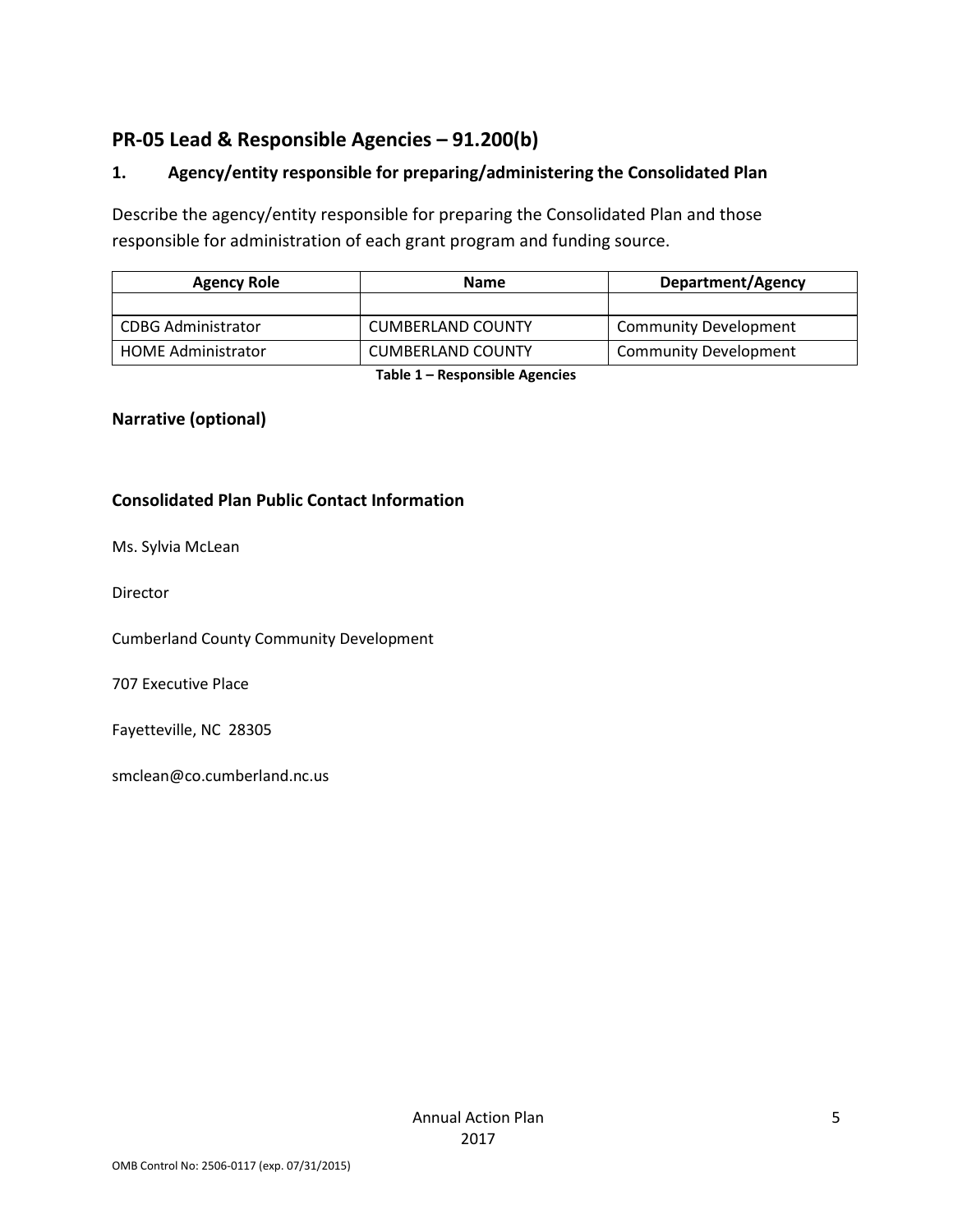## **AP-10 Consultation – 91.100, 91.200(b), 91.215(l)**

#### **1. Introduction**

The main focus on consulting with other entities occurred during the development of the 2015-2019 Consolidated Plan.

## **Provide a concise summary of the jurisdiction's activities to enhance coordination between public and assisted housing providers and private and governmental health, mental health and service agencies (91.215(l))**

Cumberland County works closely with the public and assisted housing providers to identify funds and potential county-owned properties that can be donated to housing providers. In addition, the County has worked with numerous private and governmental health, mental health, and service agencies to find opportunities to coordinate the support of residents to low-income and affordable housing. Insights and feedback from health care and service provider partners are critical to maximizing the level of services available to our target families.

## **Describe coordination with the Continuum of Care and efforts to address the needs of homeless persons (particularly chronically homeless individuals and families, families with children, veterans, and unaccompanied youth) and persons at risk of homelessness.**

Cumberland County continues to collaborate with the Fayetteville/Cumberland Continuum of Care (CoC) on Homelessness to improve the community-wide coordinated assessment system. The CoC provides data regarding the number of and needs of homeless people, people at risk of homelessness, and people imminently homeless.

## **Describe consultation with the Continuum(s) of Care that serves the jurisdiction's area in determining how to allocate ESG funds, develop performance standards for and evaluate outcomes of projects and activities assisted by ESG funds, and develop funding, policies and procedures for the operation and administration of HMIS**

Allocations are based on the framework of needs, priorities, goals, and objectives developed through the CoC's needs assessment and the Five-Year Consolidated Planning cycle, as well as other grant guidelines. The top priorities include rapid re-housing, homeless prevention, emergency response and HMIS. Through the CoC's Performance and Evaluation Committee, priorities will be evaluated at least annually. The Committee will evaluate outcomes to ensure the goals of the CoC are being met. The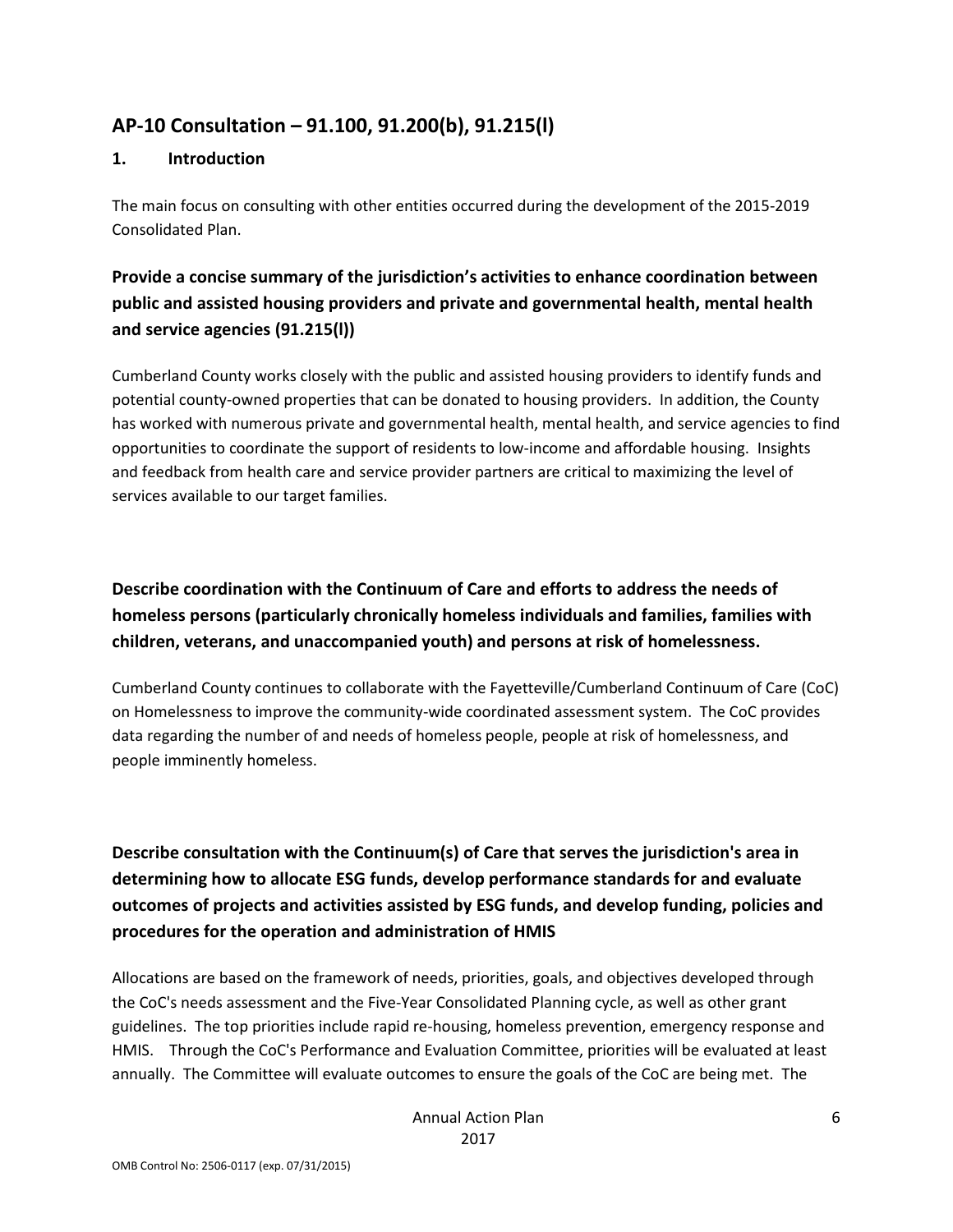Local System Administrator provides training and technical assistance to users with the community in accordance with the policies and procedures developed by the HMIS Lead Agency.

**2. Describe Agencies, groups, organizations and others who participated in the process and describe the jurisdiction's consultations with housing, social service agencies and other entities**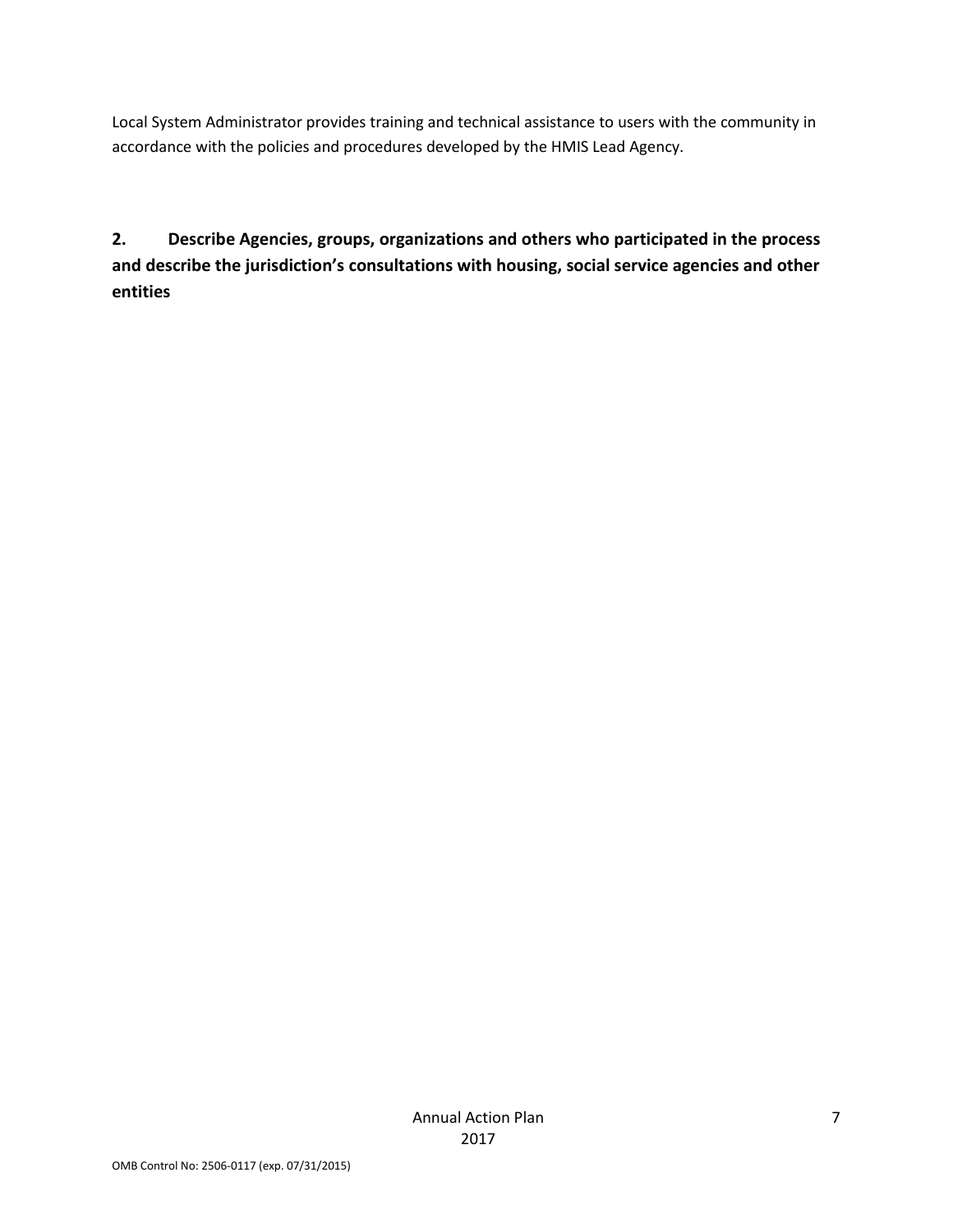| Table 2 - Agencies, groups, organizations who participated |  |  |
|------------------------------------------------------------|--|--|
|------------------------------------------------------------|--|--|

| 1 | Agency/Group/Organization                                                                                 | Town of Spring Lake                                                                                                                                                   |
|---|-----------------------------------------------------------------------------------------------------------|-----------------------------------------------------------------------------------------------------------------------------------------------------------------------|
|   | <b>Agency/Group/Organization Type</b>                                                                     | <b>Housing</b>                                                                                                                                                        |
|   |                                                                                                           | Services-homeless                                                                                                                                                     |
|   |                                                                                                           | Other government - Local                                                                                                                                              |
|   |                                                                                                           | Neighborhood Organization                                                                                                                                             |
|   | What section of the Plan was addressed by                                                                 | <b>Housing Need Assessment</b>                                                                                                                                        |
|   | Consultation?                                                                                             | <b>Economic Development</b>                                                                                                                                           |
|   | Briefly describe how the Agency/Group/Organization<br>was consulted. What are the anticipated outcomes of | Include feedback and participation from citizens and local leaders through a series<br>of public meetings aligned with Town Council meetings. Town leaders can gain a |
|   | the consultation or areas for improved coordination?                                                      | better understanding of the Community Development Department programs and                                                                                             |
|   |                                                                                                           | disseminate that information to their constituents. Further, as sites of planned or                                                                                   |
|   |                                                                                                           | potential affordable housing, infrastructure or development efforts, many of these                                                                                    |
|   |                                                                                                           | towns will be key partners in implementation of the elements of the Consolidated                                                                                      |
|   |                                                                                                           | Plan and Action Plan.                                                                                                                                                 |

## **Identify any Agency Types not consulted and provide rationale for not consulting**

## **Other local/regional/state/federal planning efforts considered when preparing the Plan**

| Name of Plan      | <b>Lead Organization</b> | How do the goals of your Strategic Plan overlap with the goals of each plan?                              |
|-------------------|--------------------------|-----------------------------------------------------------------------------------------------------------|
|                   | <b>Cumberland County</b> | The Consolidated Plan and Fayetteville/Cumberland CoC Action Plan seek to develop more                    |
| Continuum of Care | CoC                      | housing options for homeless people and low-income people, as well as coordinated supportive<br>services. |

**Table 3 – Other local / regional / federal planning efforts**

## **Narrative (optional)**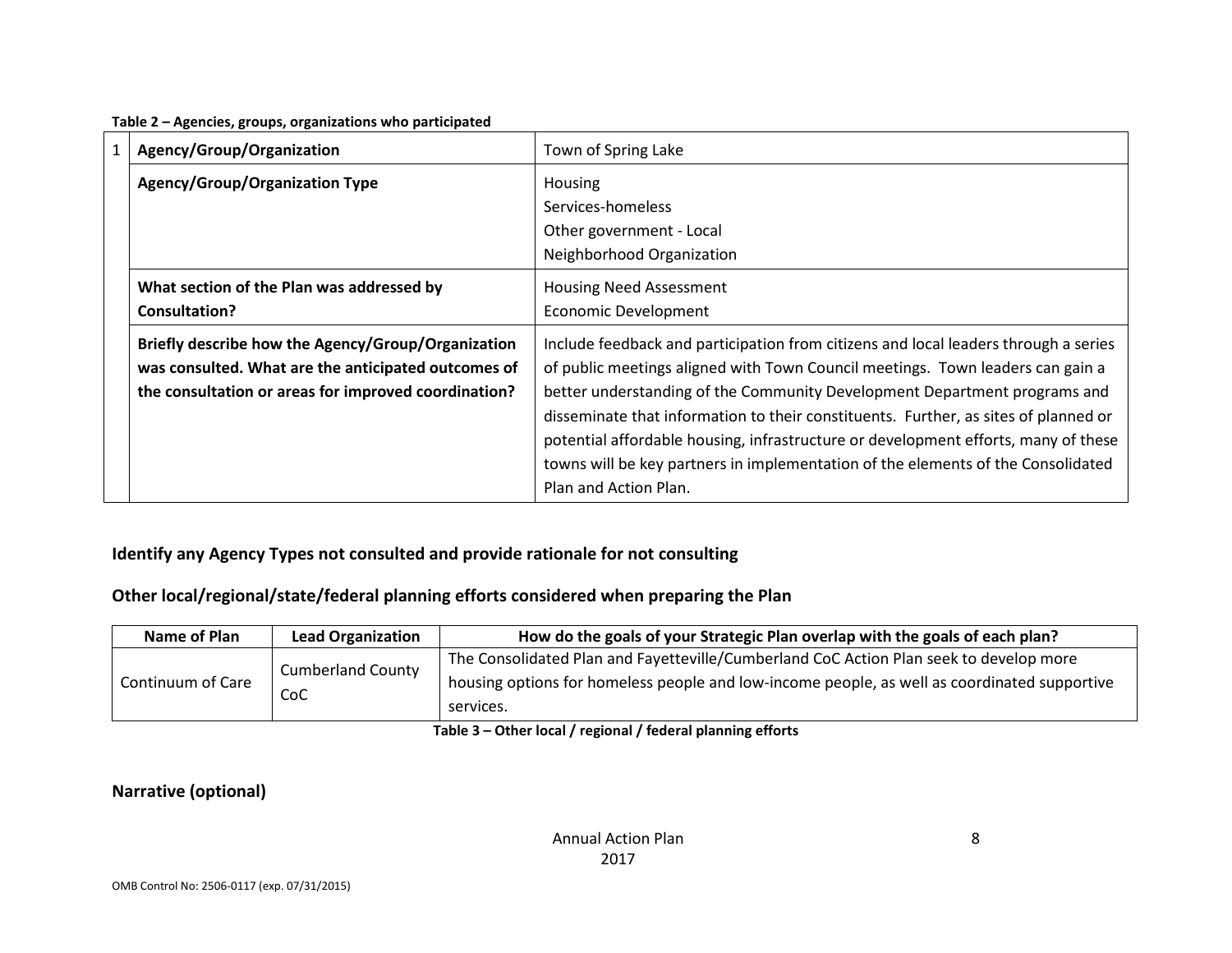## **AP-12 Participation – 91.105, 91.200(c)**

## **1. Summary of citizen participation process/Efforts made to broaden citizen participation Summarize citizen participation process and how it impacted goal-setting**

Cumberland County engaged in a robust process of including citizen participation within the planning process. A series of public meetings were held in conjuction with town council meetings within the jurisdiction. Residents were notified of the meetings through public service announcements and media notices. The County provided the public the opportunity to review and comment on the proposed action plan through its display at 10 public locations, including government offices and public libraries.

#### **Citizen Participation Outreach**

| <b>Sort Order</b> | Mode of Outreach | Target of Outreach | Summary of          | Summary of        | <b>Summary of comments</b> | URL (If     |
|-------------------|------------------|--------------------|---------------------|-------------------|----------------------------|-------------|
|                   |                  |                    | response/attendance | comments received | not accepted               | applicable) |
|                   |                  |                    |                     |                   | and reasons                |             |
|                   |                  | <b>Minorities</b>  |                     |                   |                            |             |
|                   |                  |                    |                     |                   |                            |             |
|                   | Newspaper Ad     | Non-               |                     |                   |                            |             |
|                   |                  | targeted/broad     |                     |                   |                            |             |
|                   |                  | community          |                     |                   |                            |             |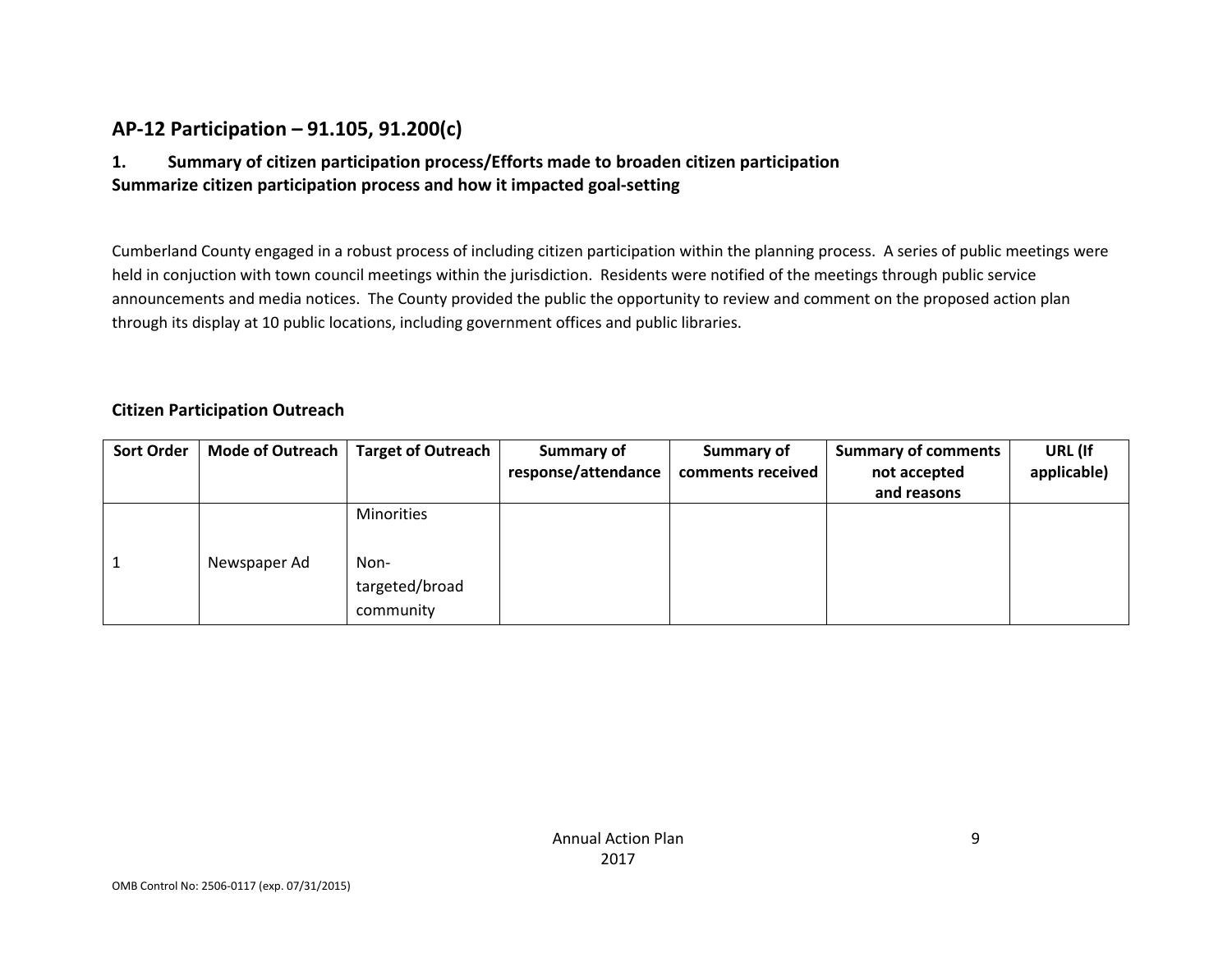| <b>Sort Order</b> | Mode of Outreach                      | <b>Target of Outreach</b>                             | <b>Summary of</b><br>response/attendance                                                              | <b>Summary of</b><br>comments received                                  | <b>Summary of comments</b><br>not accepted | URL (If<br>applicable) |
|-------------------|---------------------------------------|-------------------------------------------------------|-------------------------------------------------------------------------------------------------------|-------------------------------------------------------------------------|--------------------------------------------|------------------------|
|                   |                                       |                                                       |                                                                                                       |                                                                         | and reasons                                |                        |
|                   |                                       | <b>Minorities</b>                                     |                                                                                                       |                                                                         |                                            |                        |
|                   |                                       | Persons with<br>disabilities                          |                                                                                                       |                                                                         |                                            |                        |
| 2                 | <b>Public Service</b><br>Announcement | Non-<br>targeted/broad<br>community                   |                                                                                                       |                                                                         |                                            |                        |
|                   |                                       | <b>Residents of Public</b><br>and Assisted<br>Housing |                                                                                                       |                                                                         |                                            |                        |
| 3                 | <b>Public Meeting</b>                 | Non-<br>targeted/broad<br>community                   | <b>Public Meeting:</b><br>Spring Lake Town<br>Hall; 300 Ruth St;<br>Spring Lake, NC; Nov.<br>14 @ 7pm | General comments<br>received on<br>community<br>development<br>programs |                                            |                        |
| 4                 | <b>Public Meeting</b>                 | Non-<br>targeted/broad<br>community                   | Linden Town Hall,<br>9456 Academy St.,<br>Linden, NC; Nov 15 @<br>7:30 pm                             | General comments<br>received on<br>community<br>development<br>programs |                                            |                        |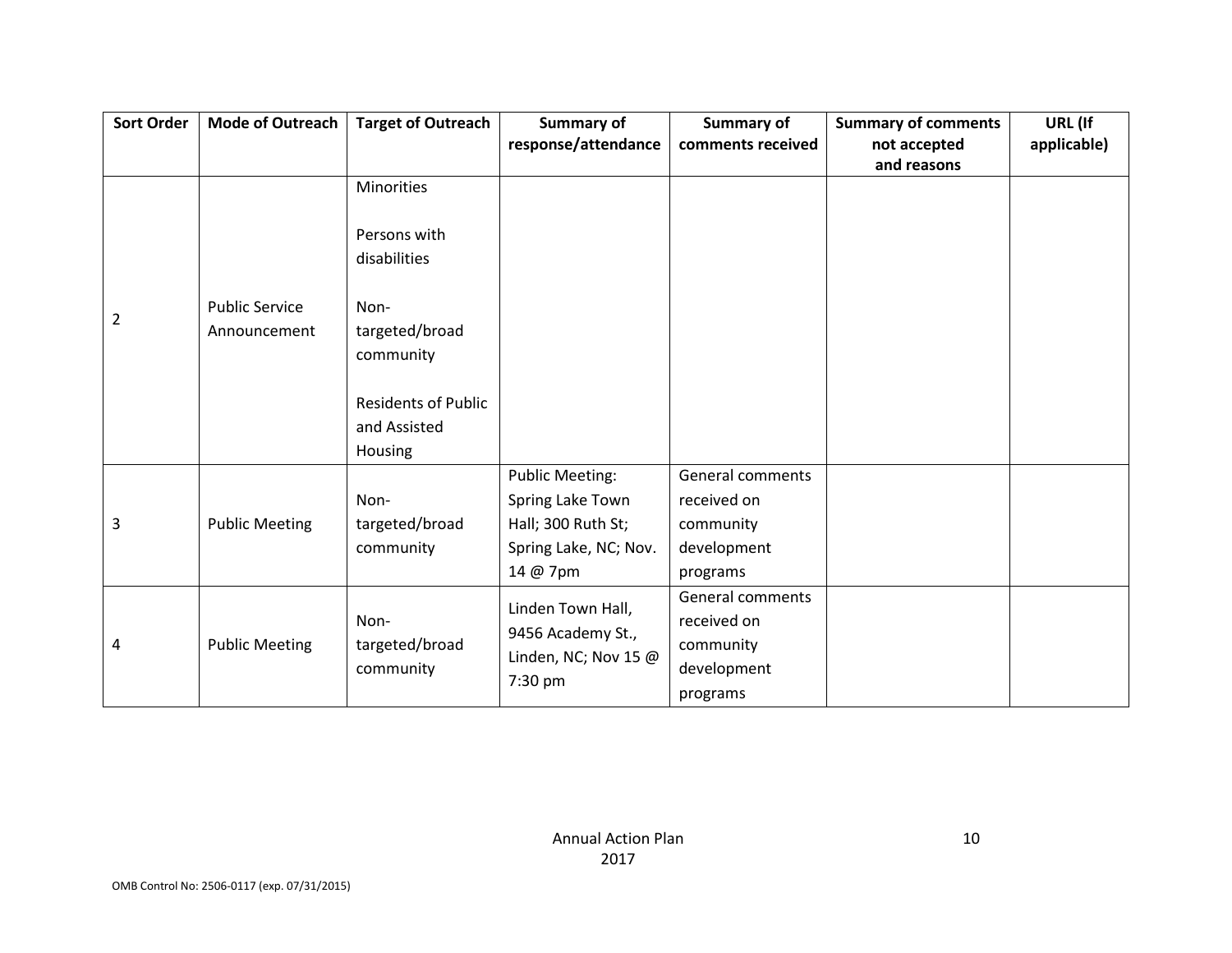| <b>Sort Order</b> | <b>Mode of Outreach</b> | <b>Target of Outreach</b> | Summary of            | Summary of              | <b>Summary of comments</b> | URL (If     |
|-------------------|-------------------------|---------------------------|-----------------------|-------------------------|----------------------------|-------------|
|                   |                         |                           | response/attendance   | comments received       | not accepted               | applicable) |
|                   |                         |                           |                       |                         | and reasons                |             |
|                   |                         |                           |                       | <b>General comments</b> |                            |             |
|                   |                         |                           |                       | received on             |                            |             |
|                   |                         |                           |                       | community               |                            |             |
|                   |                         | Non-                      | Hope Mills Town Hall, | development             |                            |             |
| 5                 | <b>Public Meeting</b>   | targeted/broad            | 5770 Rockfish Rd;     | programs and            |                            |             |
|                   |                         | community                 | Hope Mills, NC; Nov.  | request for             |                            |             |
|                   |                         |                           | 7 @ 7pm               | proposals process       |                            |             |
|                   |                         |                           |                       | and housing             |                            |             |
|                   |                         |                           |                       | rehabilitation          |                            |             |
|                   |                         |                           |                       | General comments        |                            |             |
|                   |                         | Non-                      | Wade Town Hall,       | received on             |                            |             |
| 6                 | <b>Public Meeting</b>   | targeted/broad            | 7128 Main St., Wade,  | community               |                            |             |
|                   |                         | community                 | NC, Nov. 8 @ 7pm      | development             |                            |             |
|                   |                         |                           |                       | programs                |                            |             |
|                   |                         |                           | Stedman Town Hall,    | General comments        |                            |             |
|                   |                         | Non-                      | 5110 Front St.,       | received on             |                            |             |
| 7                 | <b>Public Meeting</b>   | targeted/broad            |                       | community               |                            |             |
|                   |                         | community                 | Stedman, NC, Jan 5    | development             |                            |             |
|                   |                         |                           | @ 7pm                 | programs                |                            |             |
|                   |                         |                           | Falcon Town Hall,     | <b>General comments</b> |                            |             |
|                   |                         | Non-                      |                       | received on             |                            |             |
| 8                 | <b>Public Meeting</b>   | targeted/broad            | 7156 West St.,        | community               |                            |             |
|                   |                         | community                 | Falcon, NC; Dec. 5 @  | development             |                            |             |
|                   |                         |                           | 7pm                   | programs                |                            |             |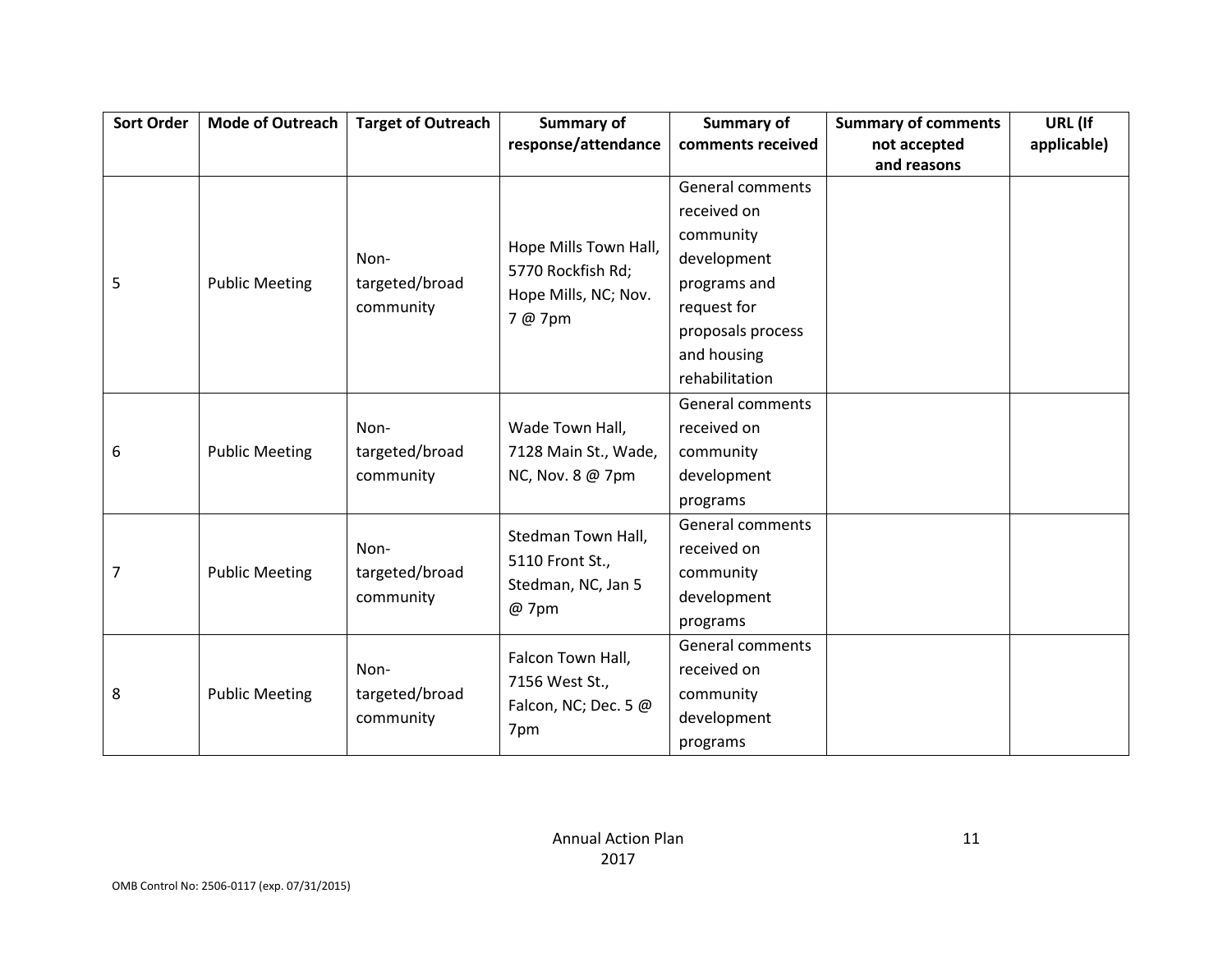| <b>Sort Order</b> | <b>Mode of Outreach</b> | <b>Target of Outreach</b> | Summary of                | Summary of        | <b>Summary of comments</b> | URL (If     |
|-------------------|-------------------------|---------------------------|---------------------------|-------------------|----------------------------|-------------|
|                   |                         |                           | response/attendance       | comments received | not accepted               | applicable) |
|                   |                         |                           |                           |                   | and reasons                |             |
|                   |                         | Non-                      | <b>Eastover Community</b> | General comments  |                            |             |
| 9                 | <b>Public Meeting</b>   | targeted/broad            | Center, 4008 School       | on community      |                            |             |
|                   |                         | community                 | St., Eastover NC; Dec.    | development       |                            |             |
|                   |                         |                           | 13 @7pm                   | programs          |                            |             |
|                   |                         |                           |                           | General comments  |                            |             |
|                   |                         | Non-                      | Town of Godwin;           | received on       |                            |             |
| 10                | <b>Public Meeting</b>   | targeted/broad            | Godwin, NC; Nov. 21       | community         |                            |             |
|                   |                         | community                 | @ 7pm                     | development       |                            |             |
|                   |                         |                           |                           | programs          |                            |             |

**Table 4 – Citizen Participation Outreach**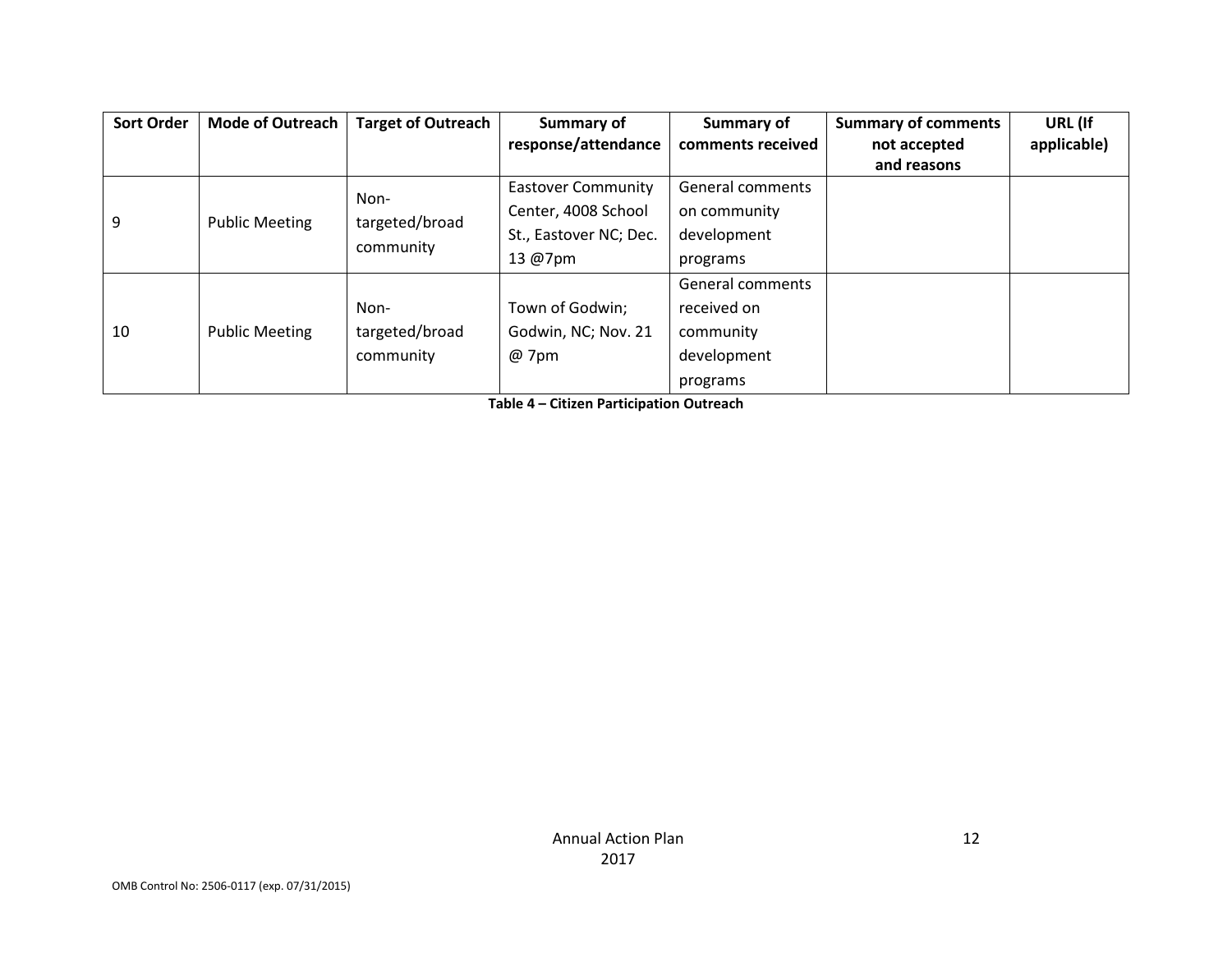# **Expected Resources**

## **AP-15 Expected Resources – 91.220(c) (1, 2)**

#### **Introduction**

Cumberland County is a urban county entitlement and receives Community Development Block Grant (CDBG) and Home Investment Partnership (HOME) Program funds directly from the U.S. Department of Housing and Urban Development. Cumberland County partners with local agencies in order to leverage grant dollars.

#### **Priority Table**

| Program     | <b>Source</b> | <b>Uses of Funds</b>   |                    |         | <b>Expected Amount Available Year 1</b> |           | Expected         | <b>Narrative Description</b> |
|-------------|---------------|------------------------|--------------------|---------|-----------------------------------------|-----------|------------------|------------------------------|
|             | of Funds      |                        | Annual             | Program | <b>Prior Year</b>                       | Total:    | <b>Amount</b>    |                              |
|             |               |                        | <b>Allocation:</b> | Income: | <b>Resources:</b>                       | \$        | <b>Available</b> |                              |
|             |               |                        | Ş                  | Ş       | Ş                                       |           | <b>Reminder</b>  |                              |
|             |               |                        |                    |         |                                         |           | of ConPlan       |                              |
|             |               |                        |                    |         |                                         |           |                  |                              |
| <b>CDBG</b> | public -      | Acquisition            |                    |         |                                         |           |                  | Annual award is              |
|             | federal       | Admin and              |                    |         |                                         |           |                  | aconservative estimatebased  |
|             |               | Planning               |                    |         |                                         |           |                  | on recent awards             |
|             |               | Economic               |                    |         |                                         |           |                  |                              |
|             |               | Development            |                    |         |                                         |           |                  |                              |
|             |               | Housing                |                    |         |                                         |           |                  |                              |
|             |               | Public                 |                    |         |                                         |           |                  |                              |
|             |               | Improvements           |                    |         |                                         |           |                  |                              |
|             |               | <b>Public Services</b> | 741,860            | 175,000 | 700,000                                 | 1,616,860 | 3,233,720        |                              |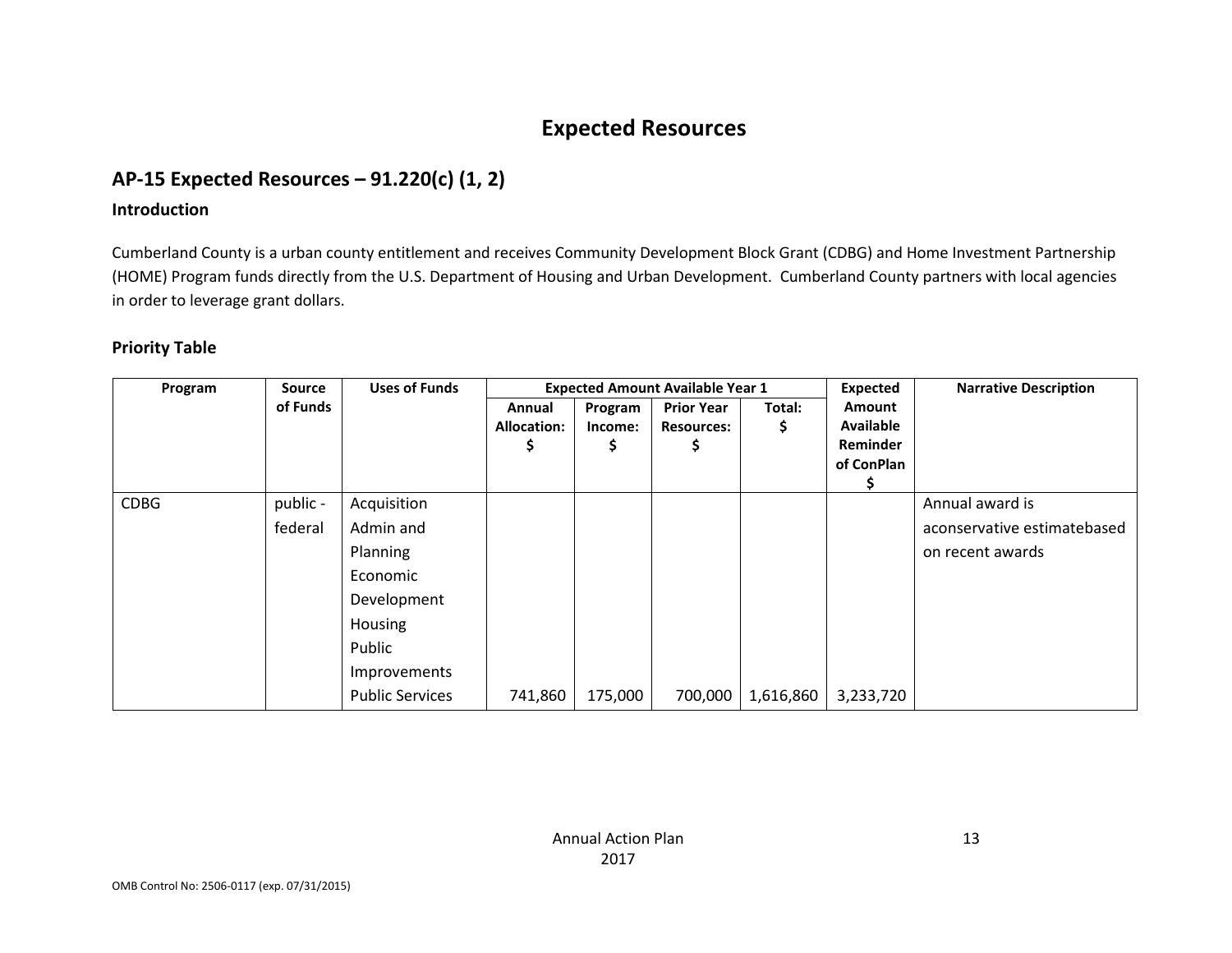| Program             | Source   | <b>Uses of Funds</b> |             |           | <b>Expected Amount Available Year 1</b> |           | <b>Expected</b>  | <b>Narrative Description</b> |
|---------------------|----------|----------------------|-------------|-----------|-----------------------------------------|-----------|------------------|------------------------------|
|                     | of Funds |                      | Annual      | Program   | <b>Prior Year</b>                       | Total:    | Amount           |                              |
|                     |          |                      | Allocation: | Income:   | <b>Resources:</b>                       | \$        | <b>Available</b> |                              |
|                     |          |                      | \$          | \$        | \$                                      |           | Reminder         |                              |
|                     |          |                      |             |           |                                         |           | of ConPlan<br>\$ |                              |
| <b>HOME</b>         | public - | Acquisition          |             |           |                                         |           |                  | Annual award is              |
|                     | federal  | Homebuyer            |             |           |                                         |           |                  | aconservative estimatebased  |
|                     |          | assistance           |             |           |                                         |           |                  | on recentawards              |
|                     |          | Homeowner            |             |           |                                         |           |                  |                              |
|                     |          | rehab                |             |           |                                         |           |                  |                              |
|                     |          | Multifamily rental   |             |           |                                         |           |                  |                              |
|                     |          | new construction     |             |           |                                         |           |                  |                              |
|                     |          | Multifamily rental   |             |           |                                         |           |                  |                              |
|                     |          | rehab                |             |           |                                         |           |                  |                              |
|                     |          | New construction     |             |           |                                         |           |                  |                              |
|                     |          | for ownership        |             |           |                                         |           |                  |                              |
|                     |          | <b>TBRA</b>          | 279,302     | 200,000   | 600,000                                 | 1,079,302 | 2,158,604        |                              |
| Competitive         | public - | Other                |             |           |                                         |           |                  |                              |
| McKinney-Vento      | state    |                      |             |           |                                         |           |                  |                              |
| Homeless            |          |                      |             |           |                                         |           |                  |                              |
| Assistance Act      |          |                      | 0           | 0         | $\mathbf 0$                             | 0         | 0                |                              |
| Continuum of Care   | public - | Other                |             |           |                                         |           |                  |                              |
|                     | federal  |                      | $\mathbf 0$ | 0         | $\pmb{0}$                               | 0         | $\mathbf 0$      |                              |
| <b>General Fund</b> | public - | Admin and            |             |           |                                         |           |                  | General funds to assist in   |
|                     | local    | Planning             |             |           |                                         |           |                  | administering programs and   |
|                     |          | Housing              | 137,814     | $\pmb{0}$ | 0                                       | 137,814   | 263,500          | match funds                  |
| Other               | public - | Other                |             |           |                                         |           |                  |                              |
|                     | state    |                      | 0           | 0         | $\mathbf 0$                             | 0         | 0                |                              |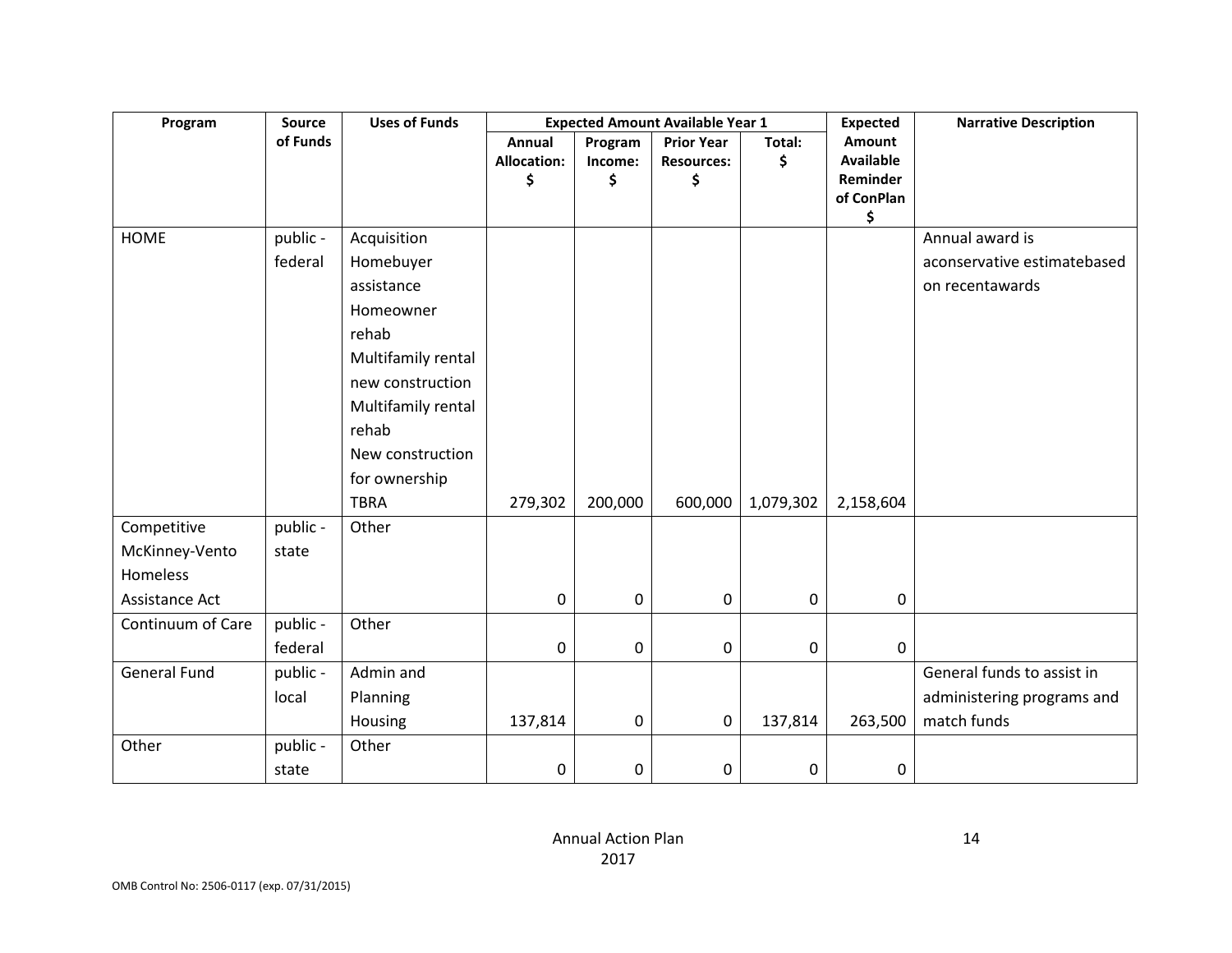| Program | Source   | <b>Uses of Funds</b> |             |         | <b>Expected Amount Available Year 1</b> | Expected | <b>Narrative Description</b> |                          |
|---------|----------|----------------------|-------------|---------|-----------------------------------------|----------|------------------------------|--------------------------|
|         | of Funds |                      | Annual      | Program | <b>Prior Year</b>                       | Total:   | Amount                       |                          |
|         |          |                      | Allocation: | Income: | <b>Resources:</b>                       |          | <b>Available</b>             |                          |
|         |          |                      |             |         |                                         |          | Reminder                     |                          |
|         |          |                      |             |         |                                         |          | of ConPlan                   |                          |
|         |          |                      |             |         |                                         |          |                              |                          |
| Other   | public - | Housing              |             |         |                                         |          |                              | General funds through    |
|         | local    | Other                |             |         |                                         |          |                              | partnership between City |
|         |          |                      |             |         |                                         |          |                              | and County government to |
|         |          |                      | 95,414      | 0       |                                         | 95,414   | 190,828                      | address homelessness.    |

**Table 5 - Expected Resources – Priority Table**

## **Explain how federal funds will leverage those additional resources (private, state and local funds), including a description of how matching requirements will be satisfied**

Cumberland County leverages funds from private and non-federal public sources to meet match requirement with cash contributions from federal sources. Because of the Presidential declaration of a major disaster for NC Hurricane Matthew (FEMA DR-4285), Cumberland County requested and received the 100% waiver of the HOME match requirement for fiscal year 2016 and fiscal year 2017 by the Office of Community Planning & Development. The Cumberland County will continue working toward meeting our affordable housing goals while responding to the immediate needs of the disaster survivors.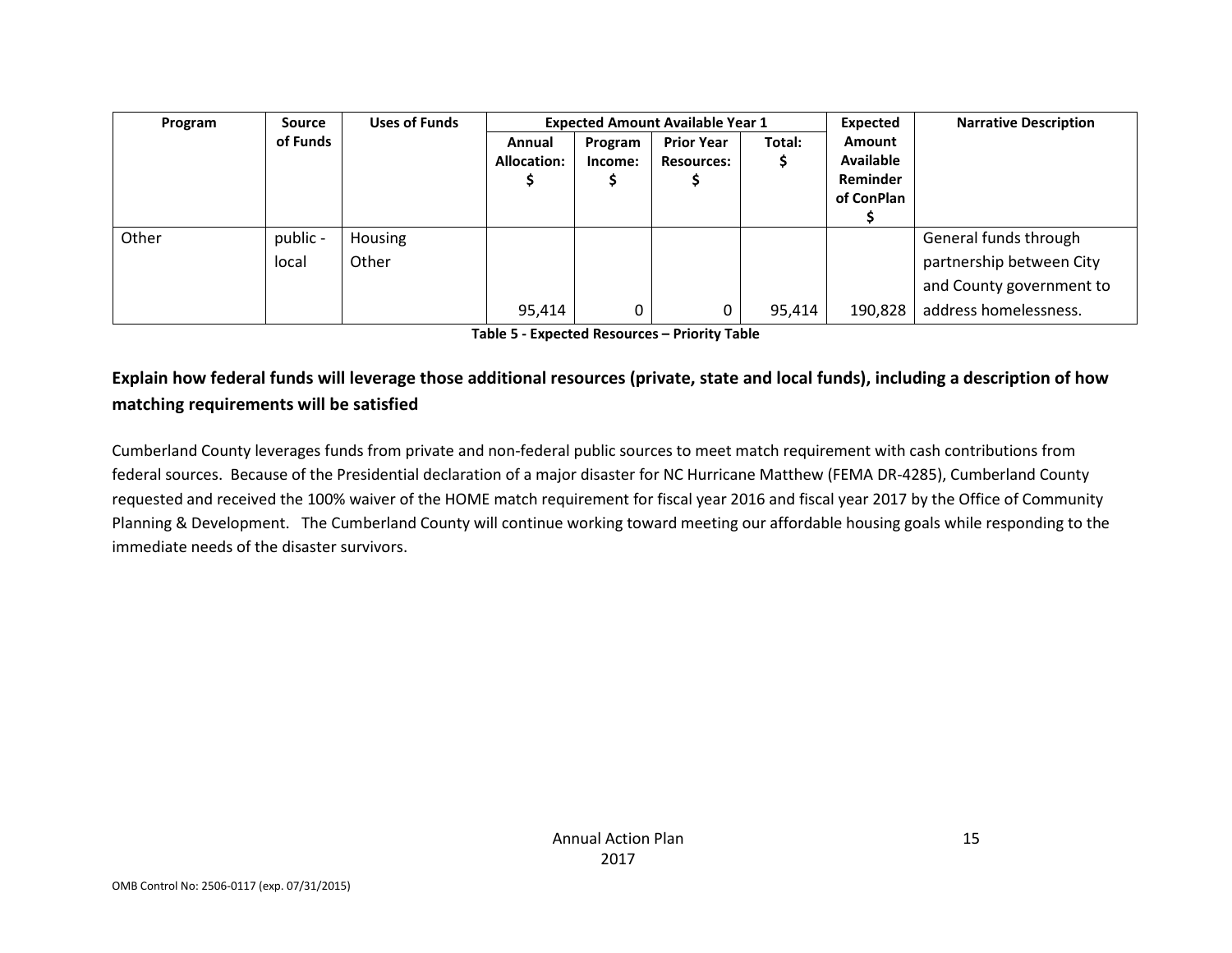## **If appropriate, describe publically owned land or property located within the jurisdiction that may be used to address the needs identified in the plan**

At this time, Cumberland County has no public owned land or property located within the jurisdiction that will be used to carry out the plan.

**Discussion**

Not applicable.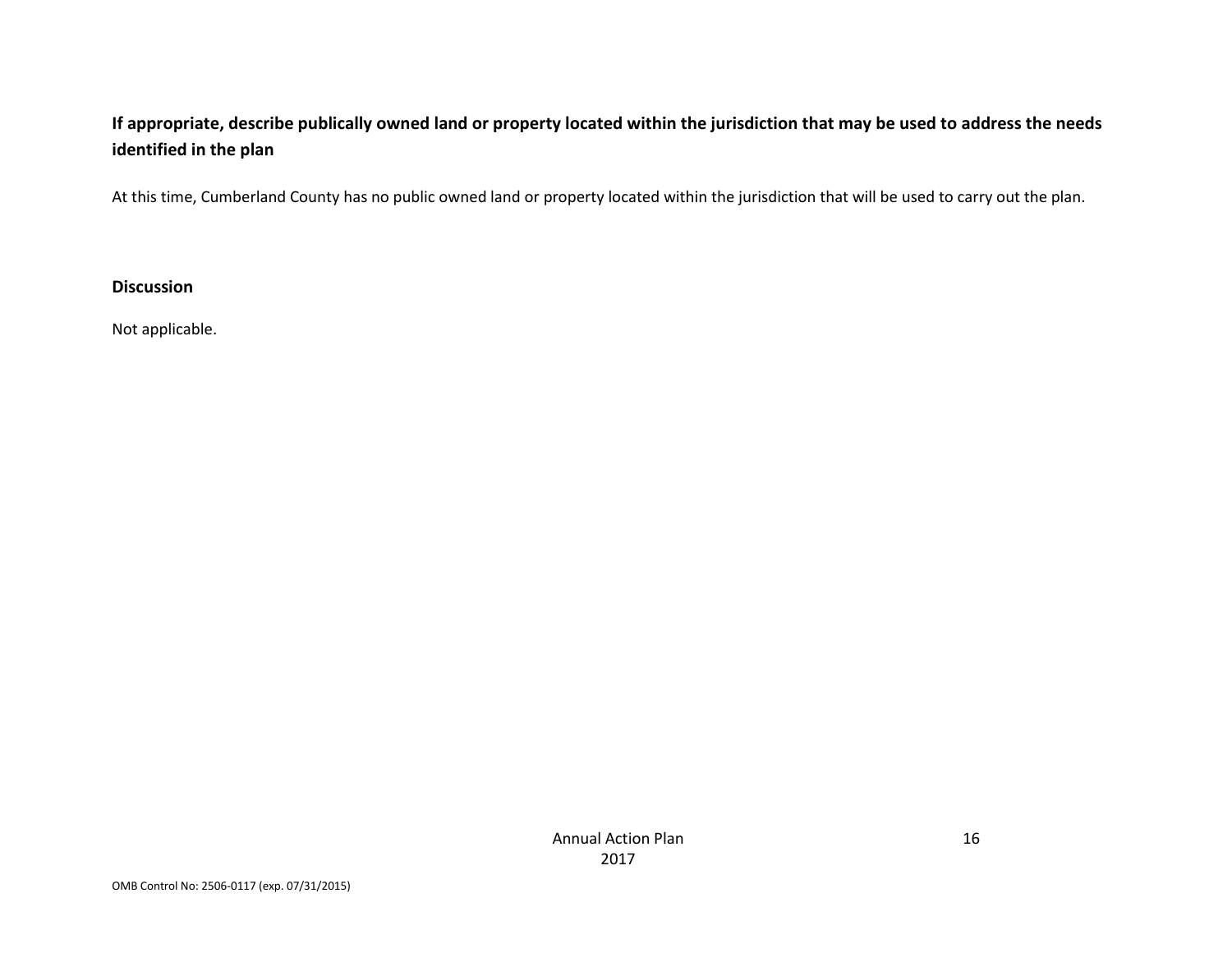# **Annual Goals and Objectives**

## **AP-20 Annual Goals and Objectives - 91.420, 91.220(c)(3)&(e)**

#### **Goals Summary Information**

| Sort<br>Order           | <b>Goal Name</b>              | <b>Start</b><br>Year | End<br>Year | Category    | Geographic<br>Area | <b>Needs Addressed</b> | <b>Funding</b> | <b>Goal Outcome Indicator</b>     |
|-------------------------|-------------------------------|----------------------|-------------|-------------|--------------------|------------------------|----------------|-----------------------------------|
| 1                       | Increase Affordable           | 2015                 | 2020        | Affordable  | Cumberland         | Affordable             | CDBG:          | Rental units constructed: 2       |
|                         | <b>Quality Housing</b>        |                      |             | Housing     | County Area        | Housing                | \$302,419      | Household Housing Unit            |
|                         |                               |                      |             |             |                    |                        | HOME:          | Rental units rehabilitated: 2     |
|                         |                               |                      |             |             |                    |                        | \$431,372      | Household Housing Unit            |
|                         |                               |                      |             |             |                    |                        |                | <b>Homeowner Housing</b>          |
|                         |                               |                      |             |             |                    |                        |                | Rehabilitated: 18 Household       |
|                         |                               |                      |             |             |                    |                        |                | <b>Housing Unit</b>               |
| $\overline{2}$          | <b>Essential Services and</b> | 2015                 | 2020        | Homeless    | Cumberland         | Homelessness           | CDBG:          | Tenant-based rental assistance    |
|                         | Housing for the               |                      |             |             | County Area        |                        | \$57,149       | / Rapid Rehousing: 5              |
|                         | Homeless                      |                      |             |             |                    |                        | General        | <b>Households Assisted</b>        |
|                         |                               |                      |             |             |                    |                        | Fund:          | Homelessness Prevention: 8        |
|                         |                               |                      |             |             |                    |                        | \$95,414       | <b>Persons Assisted</b>           |
| $\overline{\mathbf{3}}$ | Improve Access to             | 2015                 | 2020        | Non-Housing | Cumberland         | Non-Housing            | CDBG:          | Public service activities for     |
|                         | Public Services (Human        |                      |             | Community   | County Area        | Community              | \$54,130       | Low/Moderate Income               |
|                         | Services)                     |                      |             | Development |                    | Development            |                | Housing Benefit: 1000             |
|                         |                               |                      |             |             |                    |                        |                | <b>Households Assisted</b>        |
| 4                       | Improve Public                | 2015                 | 2020        | Non-Housing | Cumberland         | Non-Housing            | CDBG:          | Public Facility or Infrastructure |
|                         | Facilities/Develop            |                      |             | Community   | County Area        | Community              | \$50,000       | Activities for Low/Moderate       |
|                         | Infrastructure                |                      |             | Development |                    | Development            |                | Income Housing Benefit: 1         |
|                         |                               |                      |             |             |                    |                        |                | <b>Households Assisted</b>        |

Annual Action Plan 2017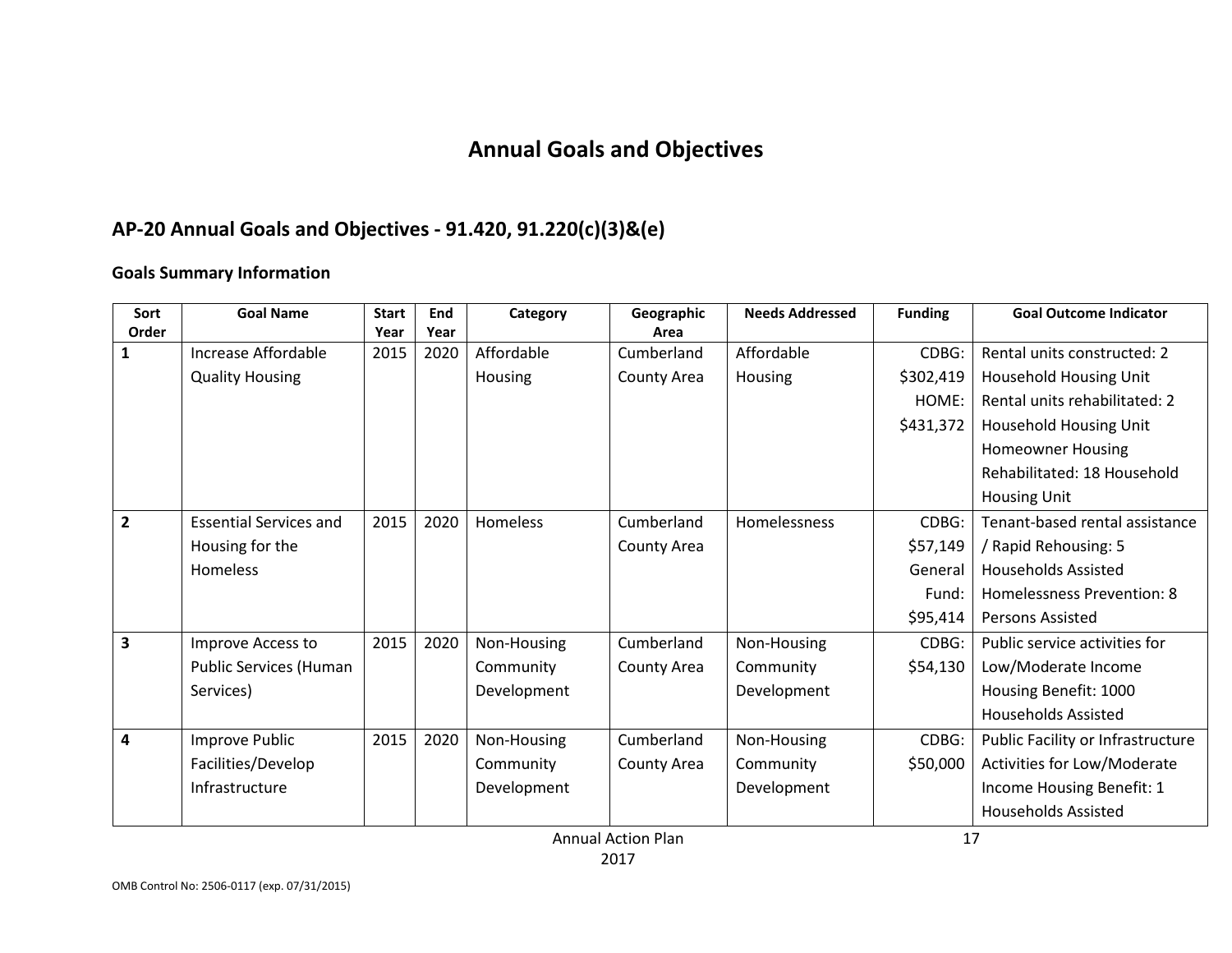#### **Goal Descriptions**

| 1              | <b>Goal Name</b>                                                    | Increase Affordable Quality Housing                                                                                                                                                                                      |  |
|----------------|---------------------------------------------------------------------|--------------------------------------------------------------------------------------------------------------------------------------------------------------------------------------------------------------------------|--|
|                | Goal<br><b>Description</b>                                          | Cumberland County Community Development will pursue housing goals that include maintaining and increasing the<br>availibility and accessiblity of decent, safe and affordable housing.                                   |  |
| $\overline{2}$ | Essential Services and Housing for the Homeless<br><b>Goal Name</b> |                                                                                                                                                                                                                          |  |
|                | Goal<br><b>Description</b>                                          | Cumberland County will provide activities that will benefit the homeless. Funding allocation will be CDBG funds and local<br>government funds (city/county) designated as a part of the homeless initiative partnership. |  |
| 3              | <b>Goal Name</b>                                                    | Improve Access to Public Services (Human Services)                                                                                                                                                                       |  |
|                | Goal<br><b>Description</b>                                          | Cumberland County Community Development will provide funding to agencies for healthcare services and services to<br>homeless for approximately 1000 persons.                                                             |  |
| 4              | <b>Goal Name</b>                                                    | Improve Public Facilities/Develop Infrastructure                                                                                                                                                                         |  |
|                | Goal<br><b>Description</b>                                          | Cumberland County Community Development will allocate funding to improve public facilities and development of<br>infrastructure - potential 1 project.                                                                   |  |

**Table 7 – Goal Descriptions**

## **Estimate the number of extremely low-income, low-income, and moderate-income families to whom the jurisdiction will provide affordable housing as defined by HOME 91.215(b):**

Cumberland County will ensure affordable housing is provided to appproximately 10 families with 30% of the area median income; 10 families between 31-50% of the area median income; 20 families between 51%-80% of the area median income.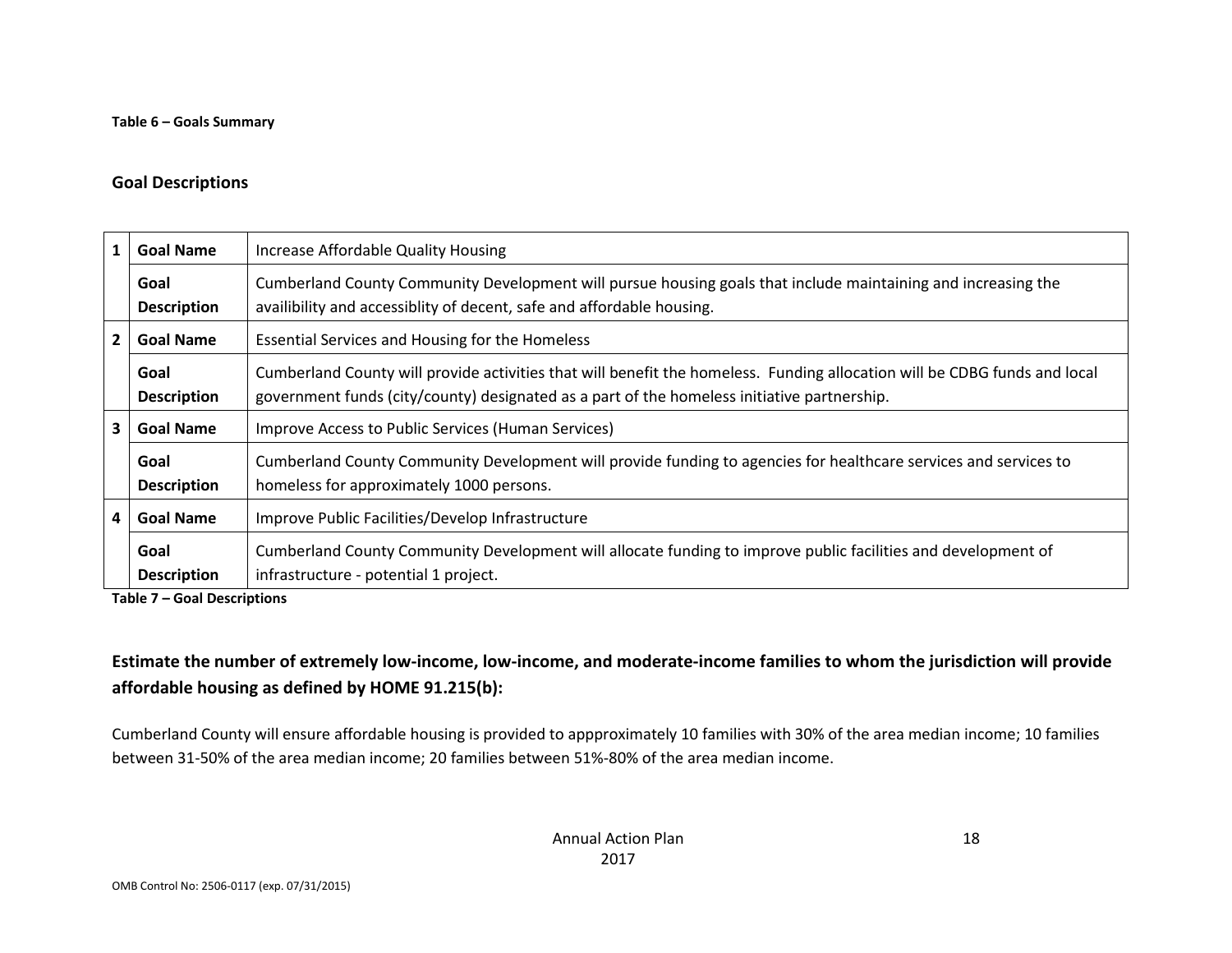## **AP-35 Projects – 91.220(d)**

## **Introduction**

Cumberland County plans to undertake the following projects based on the needs assessment within geographic service area.

| #  | <b>Project Name</b>                    |
|----|----------------------------------------|
| 1  | <b>Housing Rehabilitation</b>          |
| 2  | <b>Affordable Housing</b>              |
| 3  | <b>Housing Project Delivery Costs</b>  |
| 4  | <b>Public Services</b>                 |
| 5  | <b>Homeless Services</b>               |
| 6  | Public Facilities/Infrastructure       |
| 7  | <b>General Administration/Planning</b> |
| 8  | <b>Housing Rehabilitation</b>          |
| 9  | Affordable Housing                     |
| 10 | <b>General Administration/Planning</b> |

**Table 8 – Project Information**

**Describe the reasons for allocation priorities and any obstacles to addressing underserved needs**

Not applicable.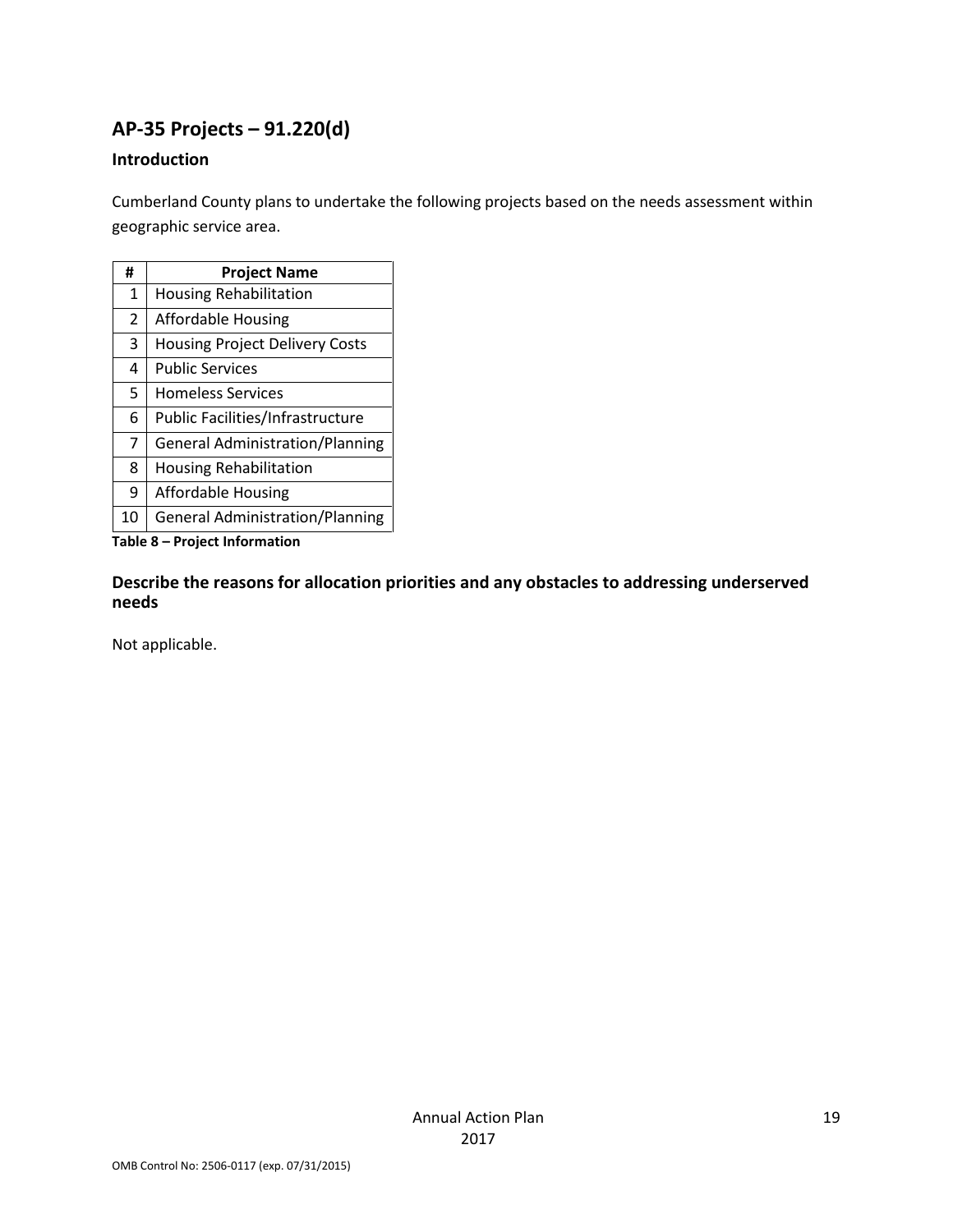# **Projects**

# **AP-38 Projects Summary**

## **Project Summary Information**

#### **Table 9 – Project Summary**

| $\mathbf 1$ | <b>Project Name</b>                                                                                     | <b>Housing Rehabilitation</b>                                                                                                                                                                                                                                                                                                                                                                                                                          |
|-------------|---------------------------------------------------------------------------------------------------------|--------------------------------------------------------------------------------------------------------------------------------------------------------------------------------------------------------------------------------------------------------------------------------------------------------------------------------------------------------------------------------------------------------------------------------------------------------|
|             | <b>Target Area</b>                                                                                      | <b>Cumberland County Area</b>                                                                                                                                                                                                                                                                                                                                                                                                                          |
|             | <b>Goals Supported</b>                                                                                  | Increase Affordable Quality Housing                                                                                                                                                                                                                                                                                                                                                                                                                    |
|             | <b>Needs Addressed</b>                                                                                  | Affordable Housing                                                                                                                                                                                                                                                                                                                                                                                                                                     |
|             | <b>Funding</b>                                                                                          |                                                                                                                                                                                                                                                                                                                                                                                                                                                        |
|             | <b>Description</b>                                                                                      | Funds provided for housing repairs through the following programs: 1) Owner-occupied rehabilitation; 2)<br>Investor-owner (rental) rehabilitation); and Purchase/Rehab/Resale. All programs must benefit<br>homeowners or renters with incomes 80% or below the median income for Cumberland County. Housing<br>Rehabilitation program was expanded to address disaster housing repairs to eligible homeowners in<br>Cumberland County's jurisdiction. |
|             | <b>Target Date</b>                                                                                      | 6/30/2018                                                                                                                                                                                                                                                                                                                                                                                                                                              |
|             | <b>Estimate the number and</b><br>type of families that will<br>benefit from the proposed<br>activities |                                                                                                                                                                                                                                                                                                                                                                                                                                                        |
|             | <b>Location Description</b>                                                                             |                                                                                                                                                                                                                                                                                                                                                                                                                                                        |
|             | <b>Planned Activities</b>                                                                               |                                                                                                                                                                                                                                                                                                                                                                                                                                                        |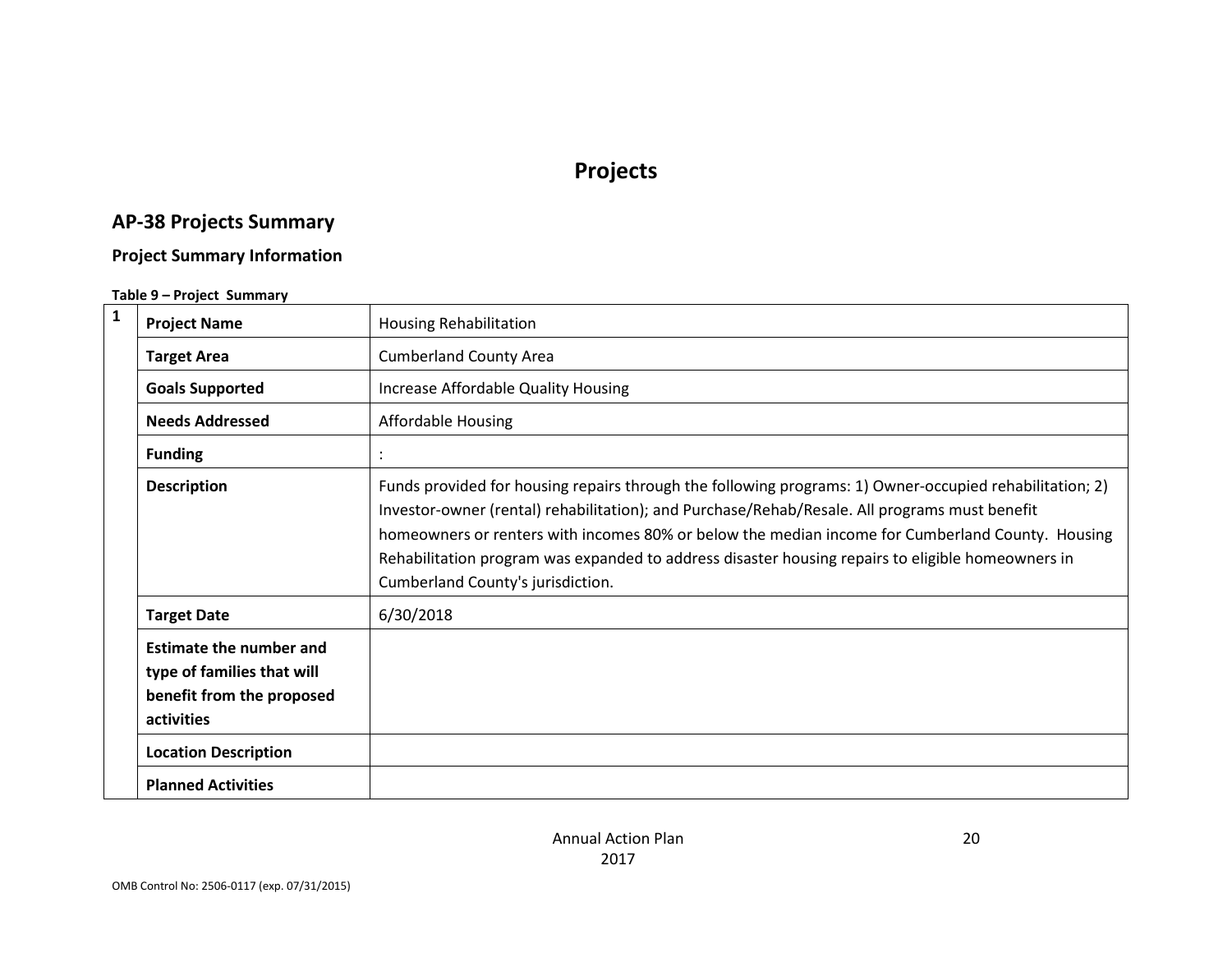| $\overline{2}$          | <b>Project Name</b>                                                                                     | <b>Affordable Housing</b>                                                                                                                                                                                                                                                                              |
|-------------------------|---------------------------------------------------------------------------------------------------------|--------------------------------------------------------------------------------------------------------------------------------------------------------------------------------------------------------------------------------------------------------------------------------------------------------|
|                         | <b>Target Area</b>                                                                                      | <b>Cumberland County Area</b>                                                                                                                                                                                                                                                                          |
|                         | <b>Goals Supported</b>                                                                                  | Increase Affordable Quality Housing                                                                                                                                                                                                                                                                    |
|                         | <b>Needs Addressed</b>                                                                                  | <b>Affordable Housing</b>                                                                                                                                                                                                                                                                              |
|                         | <b>Funding</b>                                                                                          |                                                                                                                                                                                                                                                                                                        |
|                         | <b>Description</b>                                                                                      | Funds will be used to assist a CHDO and developer with the development of affordable housing for low<br>and moderate income residents of Cumberland County. Funds provided under this activity represent at<br>least 15% of the HOME entitlement mandated for affordable housing development by CHDOs. |
|                         | <b>Target Date</b>                                                                                      | 6/30/2018                                                                                                                                                                                                                                                                                              |
|                         | <b>Estimate the number and</b><br>type of families that will<br>benefit from the proposed<br>activities | 2 low income households                                                                                                                                                                                                                                                                                |
|                         | <b>Location Description</b>                                                                             |                                                                                                                                                                                                                                                                                                        |
|                         | <b>Planned Activities</b>                                                                               |                                                                                                                                                                                                                                                                                                        |
| $\overline{\mathbf{3}}$ | <b>Project Name</b>                                                                                     | <b>Housing Project Delivery Costs</b>                                                                                                                                                                                                                                                                  |
|                         | <b>Target Area</b>                                                                                      | <b>Cumberland County Area</b>                                                                                                                                                                                                                                                                          |
|                         | <b>Goals Supported</b>                                                                                  | Increase Affordable Quality Housing                                                                                                                                                                                                                                                                    |
|                         | <b>Needs Addressed</b>                                                                                  | <b>Affordable Housing</b>                                                                                                                                                                                                                                                                              |
|                         | <b>Funding</b>                                                                                          | CDBG: \$269,790                                                                                                                                                                                                                                                                                        |
|                         | <b>Description</b>                                                                                      | Staff and overhead costs directly related to carrying out housing projects, such as work specification<br>preparation, loan process, inspections, and other housing related services.                                                                                                                  |
|                         | <b>Target Date</b>                                                                                      | 6/30/2018                                                                                                                                                                                                                                                                                              |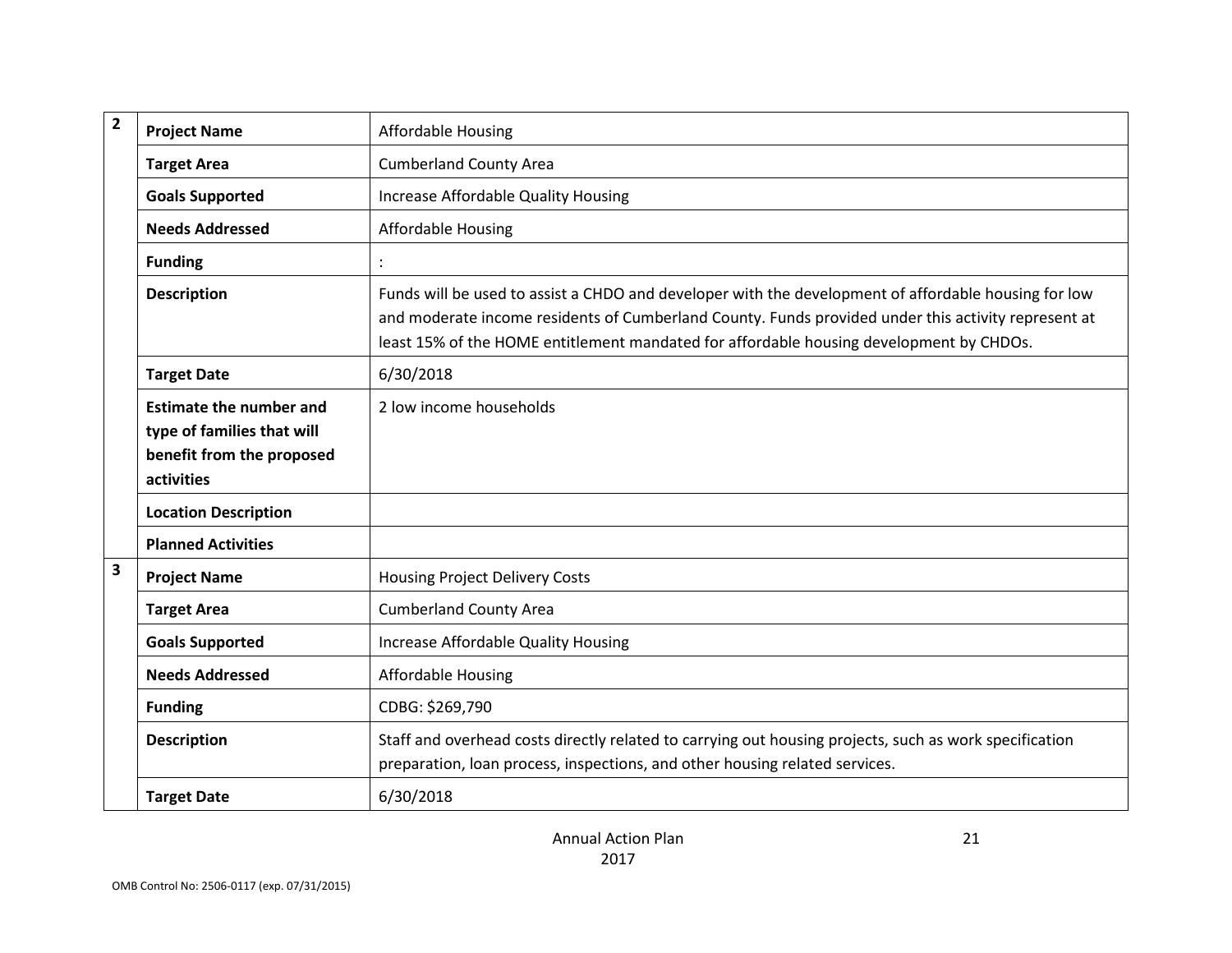|                         | <b>Estimate the number and</b><br>type of families that will<br>benefit from the proposed<br>activities | Households served will be reported under the respective rehab activity.                                                                                                        |
|-------------------------|---------------------------------------------------------------------------------------------------------|--------------------------------------------------------------------------------------------------------------------------------------------------------------------------------|
|                         | <b>Location Description</b>                                                                             |                                                                                                                                                                                |
|                         | <b>Planned Activities</b>                                                                               |                                                                                                                                                                                |
| $\overline{\mathbf{4}}$ | <b>Project Name</b>                                                                                     | <b>Public Services</b>                                                                                                                                                         |
|                         | <b>Target Area</b>                                                                                      | <b>Cumberland County Area</b>                                                                                                                                                  |
|                         | <b>Goals Supported</b>                                                                                  | Improve Access to Public Services (Human Services)                                                                                                                             |
|                         | <b>Needs Addressed</b><br>Non-Housing Community Development                                             |                                                                                                                                                                                |
|                         | <b>Funding</b>                                                                                          | CDBG: \$54,130                                                                                                                                                                 |
|                         | <b>Description</b>                                                                                      | Partner with agencies in providing health care services and services to the homeless. Staff and overhead<br>costs directly related to carrying out public services activities. |
|                         | <b>Target Date</b>                                                                                      | 6/30/2018                                                                                                                                                                      |
|                         | <b>Estimate the number and</b><br>type of families that will<br>benefit from the proposed<br>activities |                                                                                                                                                                                |
|                         | <b>Location Description</b>                                                                             |                                                                                                                                                                                |
|                         | <b>Planned Activities</b>                                                                               |                                                                                                                                                                                |
| 5                       | <b>Project Name</b>                                                                                     | <b>Homeless Services</b>                                                                                                                                                       |
|                         | <b>Target Area</b>                                                                                      | <b>Cumberland County Area</b>                                                                                                                                                  |
|                         | <b>Goals Supported</b>                                                                                  | Essential Services and Housing for the Homeless                                                                                                                                |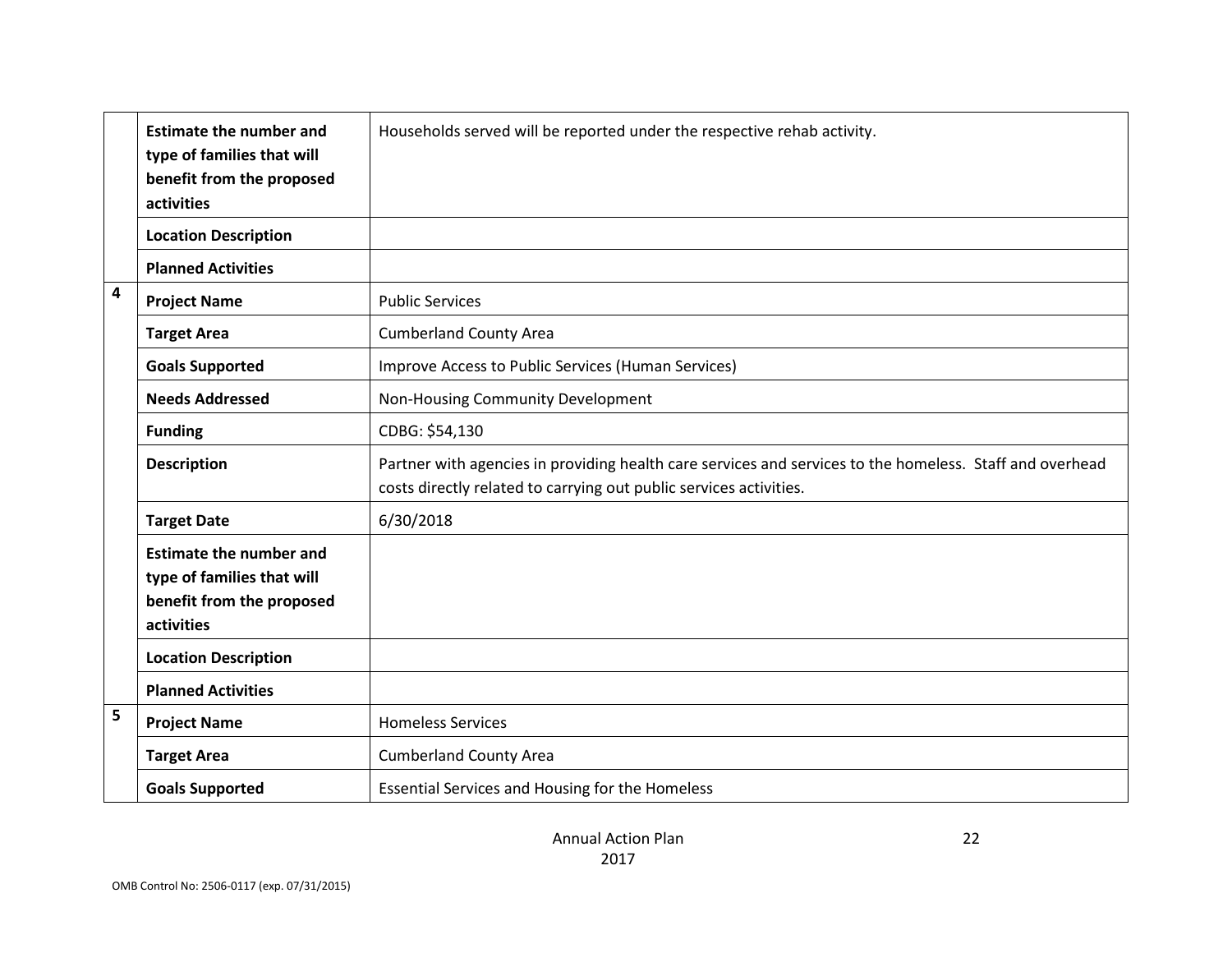|                 | <b>Needs Addressed</b>                                                                                  | Homelessness                                                                                                                                                                                                                                                                                                     |
|-----------------|---------------------------------------------------------------------------------------------------------|------------------------------------------------------------------------------------------------------------------------------------------------------------------------------------------------------------------------------------------------------------------------------------------------------------------|
|                 | <b>Funding</b>                                                                                          | CDBG: \$57,149                                                                                                                                                                                                                                                                                                   |
|                 |                                                                                                         | General Funds: \$95,414                                                                                                                                                                                                                                                                                          |
|                 | <b>Description</b>                                                                                      | Activities to benefit homeless persons to provide short term rental assistance and utility assistance to help<br>prevent homelessness and to reduce homeless population. This activity will be funded with CDBG and<br>local government funds of as a part of the joint city/county homeless initiative program. |
|                 | <b>Target Date</b>                                                                                      | 6/30/2018                                                                                                                                                                                                                                                                                                        |
|                 | <b>Estimate the number and</b><br>type of families that will<br>benefit from the proposed<br>activities | 13 households who are literally homeless or at-risk of being homeless.                                                                                                                                                                                                                                           |
|                 | <b>Location Description</b>                                                                             |                                                                                                                                                                                                                                                                                                                  |
|                 | <b>Planned Activities</b>                                                                               |                                                                                                                                                                                                                                                                                                                  |
| $6\phantom{1}6$ | <b>Project Name</b>                                                                                     | Public Facilities/Infrastructure                                                                                                                                                                                                                                                                                 |
|                 | <b>Target Area</b>                                                                                      | <b>Cumberland County Area</b>                                                                                                                                                                                                                                                                                    |
|                 | <b>Goals Supported</b>                                                                                  | Improve Public Facilities/Develop Infrastructure                                                                                                                                                                                                                                                                 |
|                 | <b>Needs Addressed</b>                                                                                  | Non-Housing Community Development                                                                                                                                                                                                                                                                                |
|                 | <b>Funding</b>                                                                                          | CDBG: \$50,000                                                                                                                                                                                                                                                                                                   |
|                 | <b>Description</b>                                                                                      | Funding provided to make public facilities available for low and moderate income citizens of Cumberland<br>County.                                                                                                                                                                                               |
|                 | <b>Target Date</b>                                                                                      | 6/30/2018                                                                                                                                                                                                                                                                                                        |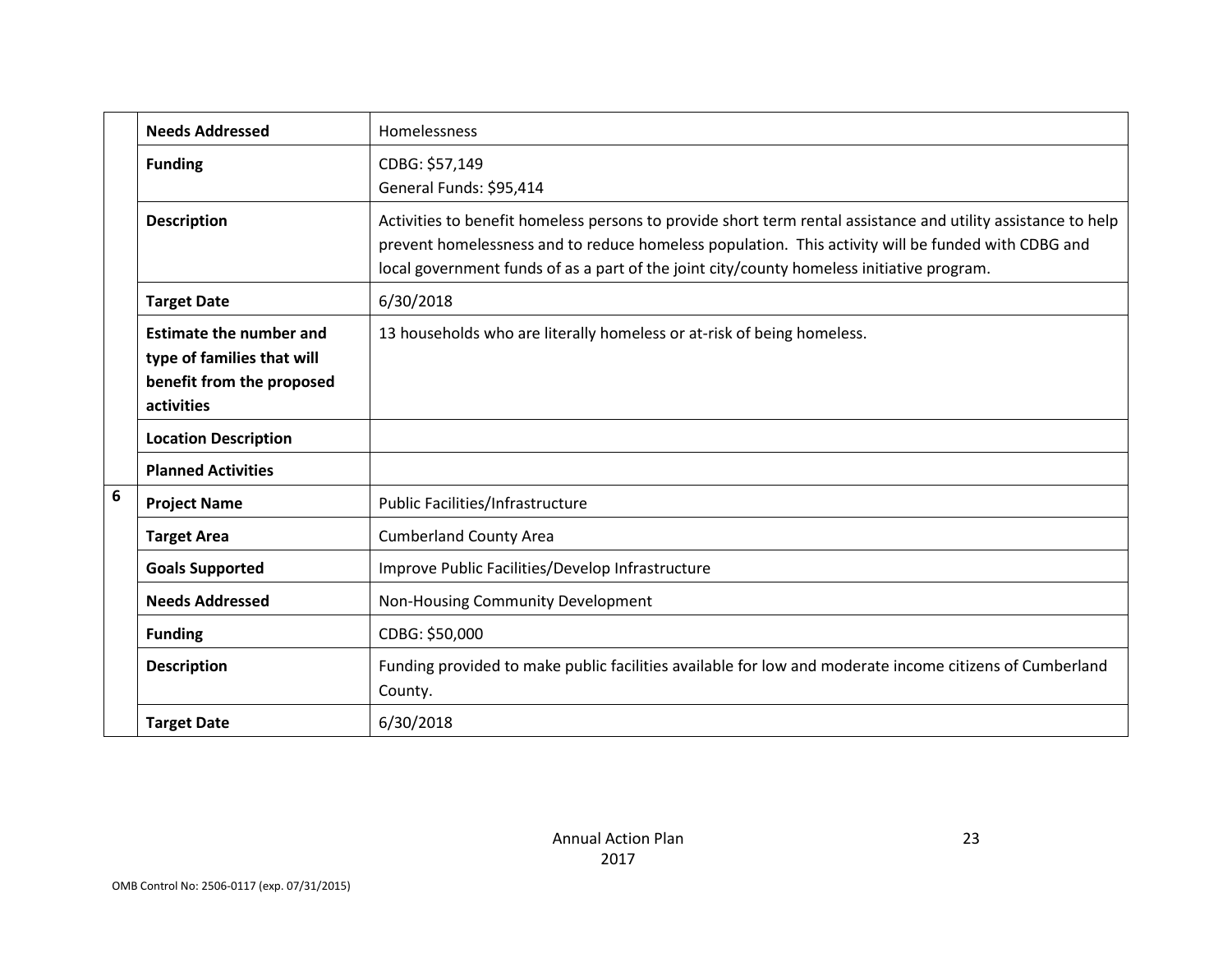|                         | <b>Estimate the number and</b><br>type of families that will<br>benefit from the proposed<br>activities |                                                                                                                                             |
|-------------------------|---------------------------------------------------------------------------------------------------------|---------------------------------------------------------------------------------------------------------------------------------------------|
|                         | <b>Location Description</b>                                                                             |                                                                                                                                             |
|                         | <b>Planned Activities</b>                                                                               |                                                                                                                                             |
| $\overline{\mathbf{z}}$ | <b>Project Name</b>                                                                                     | <b>General Administration/Planning</b>                                                                                                      |
|                         | <b>Target Area</b>                                                                                      | <b>Cumberland County Area</b>                                                                                                               |
|                         | <b>Goals Supported</b>                                                                                  | Increase Affordable Quality Housing                                                                                                         |
|                         | <b>Needs Addressed</b>                                                                                  | Affordable Housing                                                                                                                          |
|                         | <b>Funding</b>                                                                                          | $\ddot{\cdot}$                                                                                                                              |
|                         | <b>Description</b>                                                                                      |                                                                                                                                             |
|                         | <b>Target Date</b>                                                                                      | 6/30/2018                                                                                                                                   |
|                         | <b>Estimate the number and</b><br>type of families that will<br>benefit from the proposed<br>activities | Not applicable.                                                                                                                             |
|                         | <b>Location Description</b>                                                                             |                                                                                                                                             |
|                         | <b>Planned Activities</b>                                                                               | CDBG funding will be provided to support administrative cost associated with carrying out the 2017 Action<br>Plan Goals and Priority needs. |
| 8                       | <b>Project Name</b>                                                                                     | <b>Housing Rehabilitation</b>                                                                                                               |
|                         | <b>Target Area</b>                                                                                      | <b>Cumberland County Area</b>                                                                                                               |
|                         | <b>Goals Supported</b>                                                                                  | Increase Affordable Quality Housing                                                                                                         |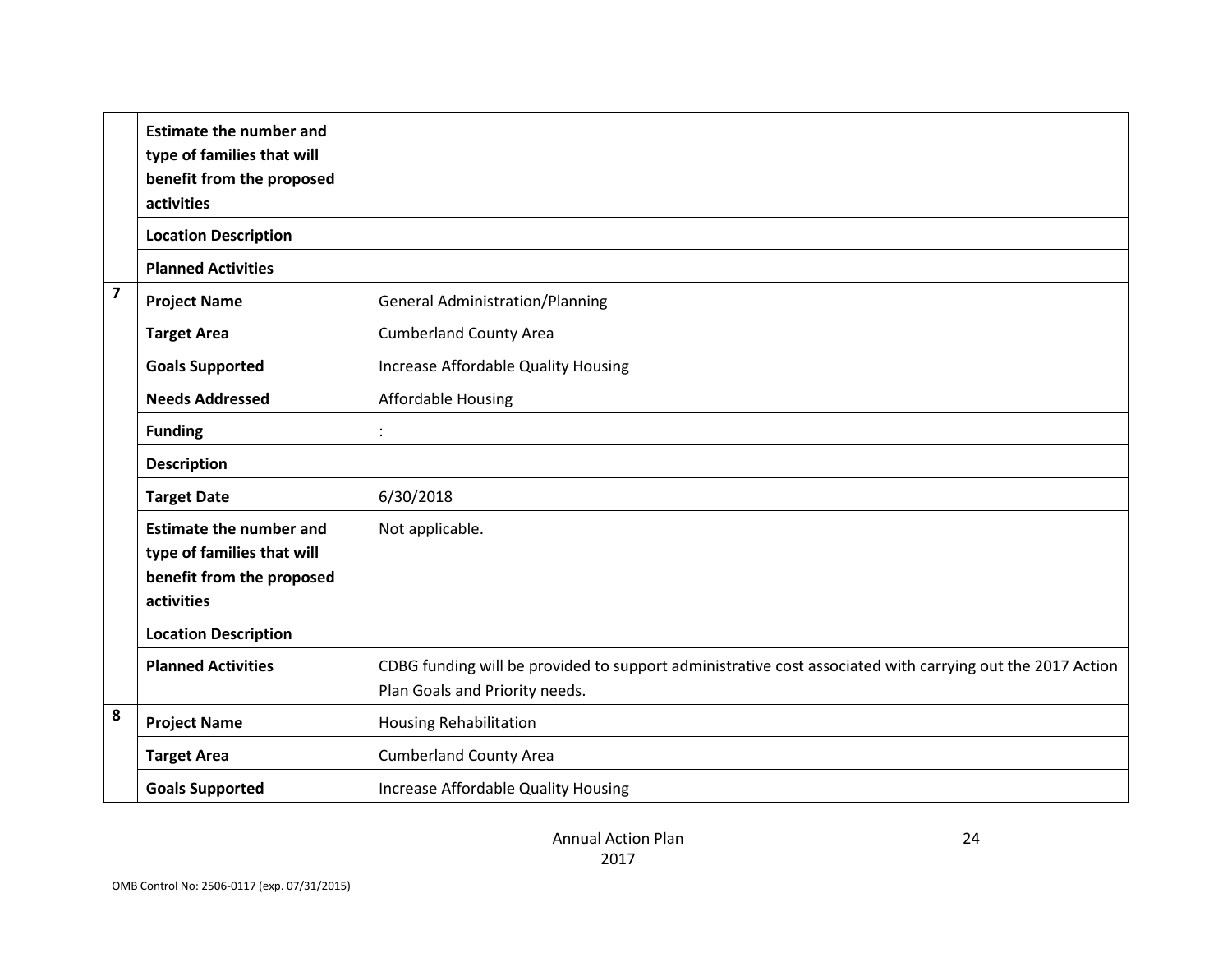|                                                                                                                                     | <b>Needs Addressed</b>      | <b>Affordable Housing</b>                                                                                                                                                                                                                                                                                                                                                                                        |
|-------------------------------------------------------------------------------------------------------------------------------------|-----------------------------|------------------------------------------------------------------------------------------------------------------------------------------------------------------------------------------------------------------------------------------------------------------------------------------------------------------------------------------------------------------------------------------------------------------|
| CDBG: \$1,002,419<br><b>Funding</b><br>HOME: \$839,477<br><b>Description</b>                                                        |                             |                                                                                                                                                                                                                                                                                                                                                                                                                  |
|                                                                                                                                     |                             | Funds provided for housing repairs through the following programs: owner-occupied rehabilitation;<br>investor-owner rental rehabilitation; and purchase/rehab/resale. All programs must benefit homeowners<br>or renters with incomes 80% or below median income for Cumberland County. Funds are also provided<br>for eligible homeowners in need of housing repair due to damages caused by Hurricane Matthew. |
|                                                                                                                                     | <b>Target Date</b>          | 6/30/2018                                                                                                                                                                                                                                                                                                                                                                                                        |
| <b>Estimate the number and</b><br>20 low income households<br>type of families that will<br>benefit from the proposed<br>activities |                             |                                                                                                                                                                                                                                                                                                                                                                                                                  |
|                                                                                                                                     | <b>Location Description</b> |                                                                                                                                                                                                                                                                                                                                                                                                                  |
|                                                                                                                                     | <b>Planned Activities</b>   |                                                                                                                                                                                                                                                                                                                                                                                                                  |
| 9                                                                                                                                   | <b>Project Name</b>         | Affordable Housing                                                                                                                                                                                                                                                                                                                                                                                               |
|                                                                                                                                     | <b>Target Area</b>          | <b>Cumberland County Area</b>                                                                                                                                                                                                                                                                                                                                                                                    |
|                                                                                                                                     | <b>Goals Supported</b>      | Increase Affordable Quality Housing                                                                                                                                                                                                                                                                                                                                                                              |
|                                                                                                                                     | <b>Needs Addressed</b>      | <b>Affordable Housing</b>                                                                                                                                                                                                                                                                                                                                                                                        |
|                                                                                                                                     | <b>Funding</b>              | HOME: \$191,895                                                                                                                                                                                                                                                                                                                                                                                                  |
|                                                                                                                                     | <b>Description</b>          | Funds will be used to assist a CHDO and developer with the development of affordable housing for low<br>and moderate income residents of Cumberland County. Funds provided under this activity represent at<br>least 15% of the HOME entitlement mandated for affordable housing development by CHDOs.                                                                                                           |
|                                                                                                                                     | <b>Target Date</b>          | 6/30/2018                                                                                                                                                                                                                                                                                                                                                                                                        |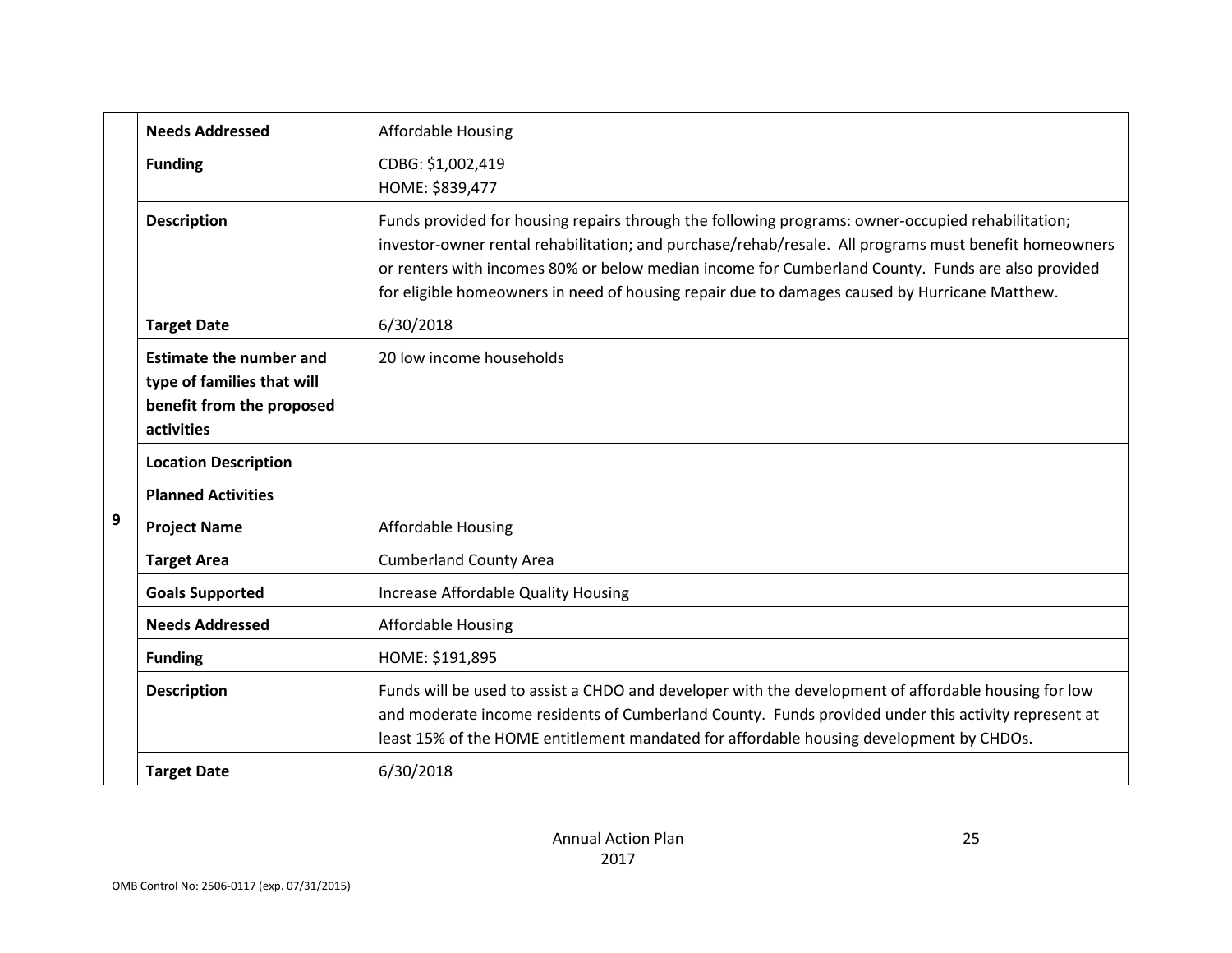|    | <b>Estimate the number and</b><br>type of families that will<br>benefit from the proposed<br>activities | 2 low-moderate income households                                                                                                                                                                                                  |
|----|---------------------------------------------------------------------------------------------------------|-----------------------------------------------------------------------------------------------------------------------------------------------------------------------------------------------------------------------------------|
|    | <b>Location Description</b>                                                                             |                                                                                                                                                                                                                                   |
|    | <b>Planned Activities</b>                                                                               |                                                                                                                                                                                                                                   |
| 10 | <b>Project Name</b>                                                                                     | <b>General Administration/Planning</b>                                                                                                                                                                                            |
|    | <b>Target Area</b>                                                                                      | <b>Cumberland County Area</b>                                                                                                                                                                                                     |
|    | <b>Goals Supported</b>                                                                                  | Increase Affordable Quality Housing                                                                                                                                                                                               |
|    | <b>Needs Addressed</b>                                                                                  | <b>Affordable Housing</b>                                                                                                                                                                                                         |
|    | <b>Funding</b>                                                                                          | CDBG: \$183,372<br>HOME: \$47,930<br>General Fund: \$137,814                                                                                                                                                                      |
|    | <b>Description</b>                                                                                      | Funds will be used for costs related to the administration and execution of community development<br>projects under the entitlement programs. Local governments funds of \$137,814 will be used to help<br>support this activity. |
|    | <b>Target Date</b>                                                                                      | 6/30/2018                                                                                                                                                                                                                         |
|    | <b>Estimate the number and</b><br>type of families that will<br>benefit from the proposed<br>activities | Not applicable.                                                                                                                                                                                                                   |
|    | <b>Location Description</b>                                                                             |                                                                                                                                                                                                                                   |
|    | <b>Planned Activities</b>                                                                               | CDBG funding will be provided to support administrative cost associated with carrying out the 2017 Action<br>Plan goals and priority needs.                                                                                       |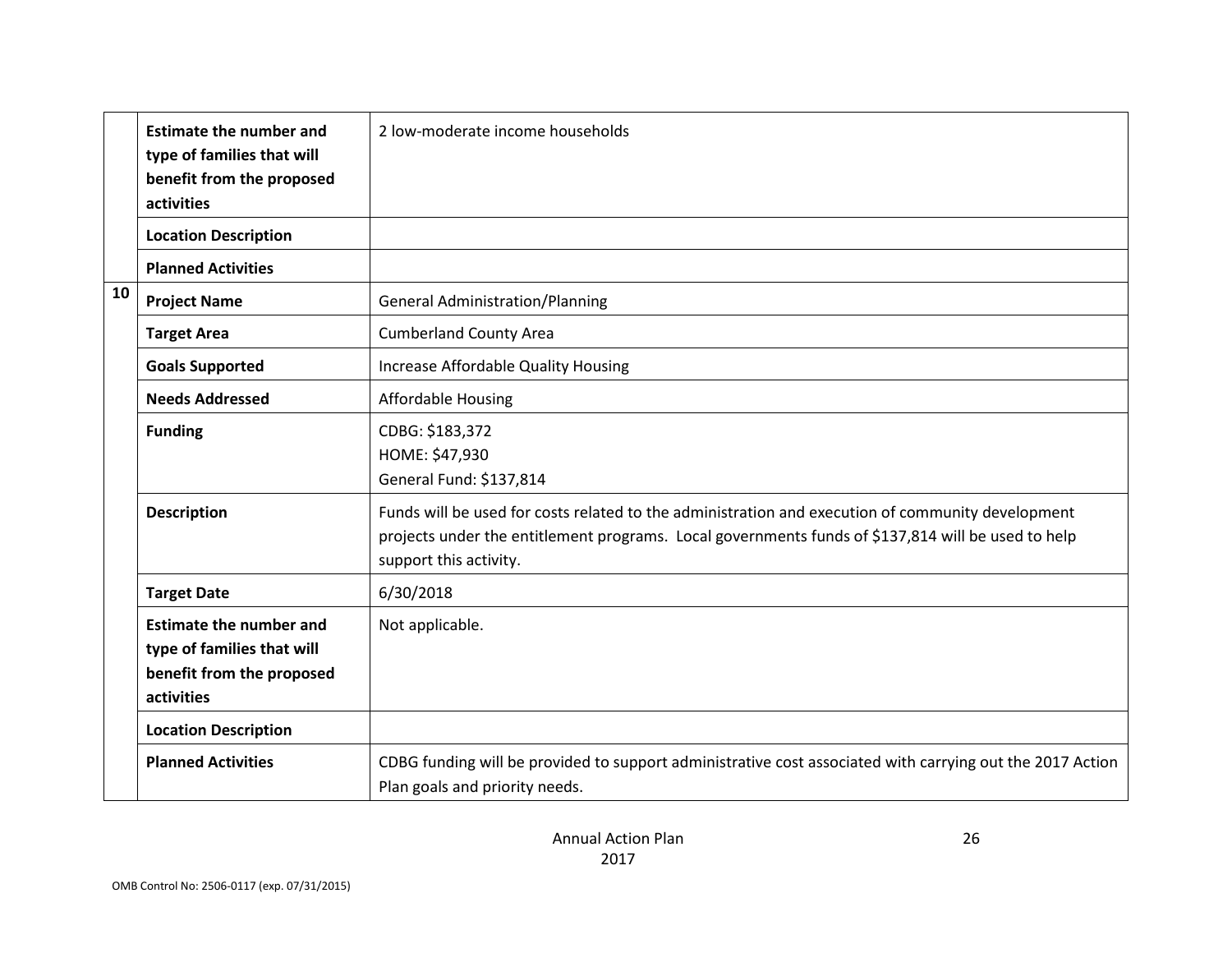## **AP-50 Geographic Distribution – 91.220(f)**

## **Description of the geographic areas of the entitlement (including areas of low-income and minority concentration) where assistance will be directed**

Community Development will use entitlement funds within Cumberland County to include the towns of Eastover, Falcon, Godwin, Hope Mills, Linden, Spring Lake, Stedman, and Wade. All of the towns have elected to be party to Cumberland County's designation as an Urban County. All of the activities, with exception of certain public service and homeless activities; will be accomplished in one of these municipal areas or the unincorporated areas of the County.

#### **Geographic Distribution**

| <b>Target Area</b>     | Percentage of Funds |
|------------------------|---------------------|
| Cumberland County Area | 100                 |

**Table 10 - Geographic Distribution** 

#### **Rationale for the priorities for allocating investments geographically**

Cumberland County Community Development has not identified a targeted area, but funds will be allocated throughout Cumberland County according to the need.

#### **Discussion**

Not applicable.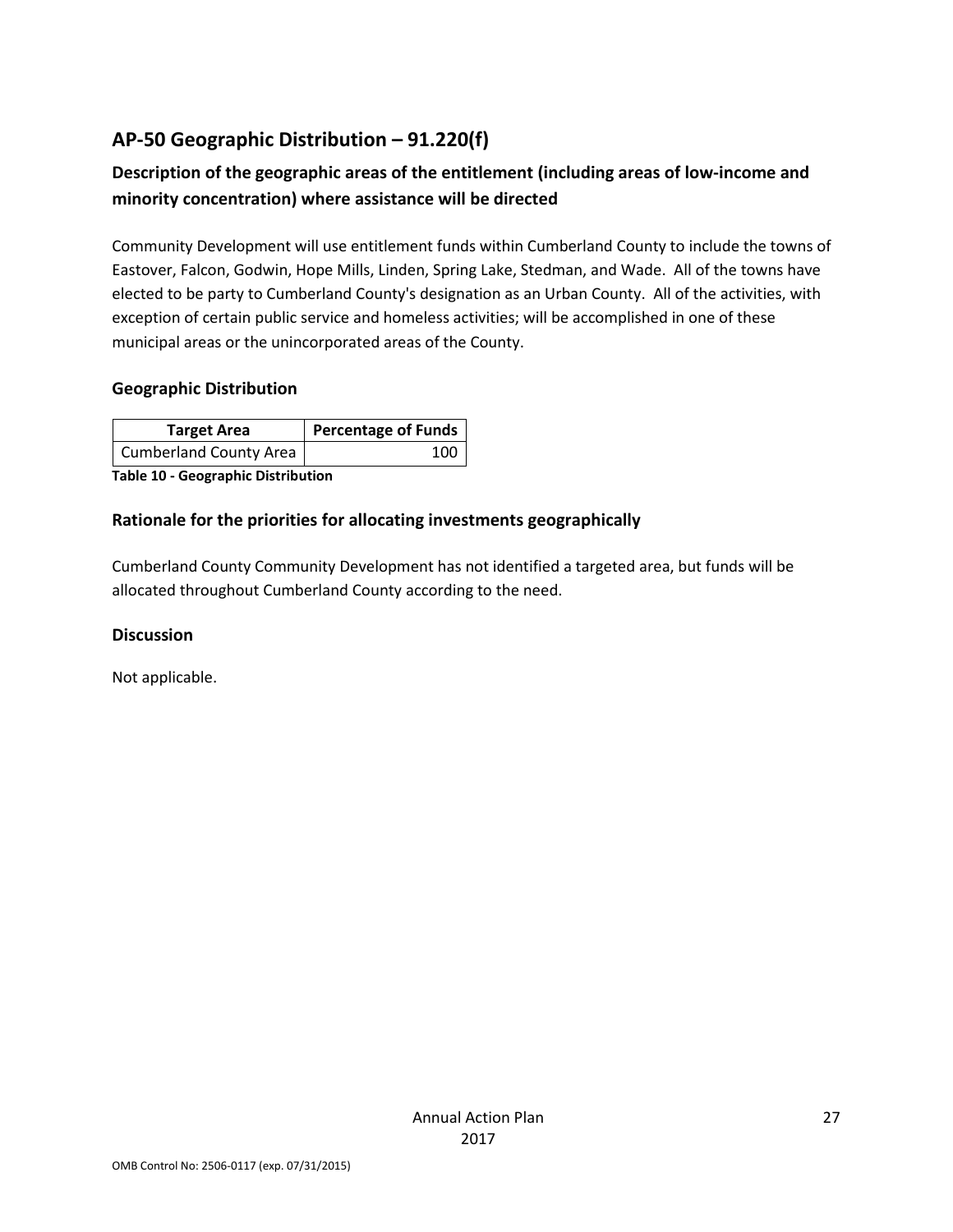# **Affordable Housing**

## **AP-55 Affordable Housing – 91.220(g)**

#### **Introduction**

Cumberland County will continue to foster development and preservation or renovation of affordable housing development in utilizing HOME funds and CDBG funds for owner-occupied and rental housing rehab programs.

| One Year Goals for the Number of Households to be Supported |  |  |
|-------------------------------------------------------------|--|--|
| <b>Homeless</b>                                             |  |  |
| Non-Homeless                                                |  |  |
| Special-Needs                                               |  |  |
| Total                                                       |  |  |

**Table 11 - One Year Goals for Affordable Housing by Support Requirement**

| One Year Goals for the Number of Households Supported Through |    |  |
|---------------------------------------------------------------|----|--|
| <b>Rental Assistance</b>                                      |    |  |
| The Production of New Units                                   |    |  |
| <b>Rehab of Existing Units</b>                                | 20 |  |
| <b>Acquisition of Existing Units</b>                          |    |  |
| Total                                                         | วก |  |

**Table 12 - One Year Goals for Affordable Housing by Support Type**

## **Discussion**

The proposed households will be assisted through the rapid re-housing program. Non-homeless are not indicated because that is counted in the number of households supported through rehabilitation of existing affordable housing units.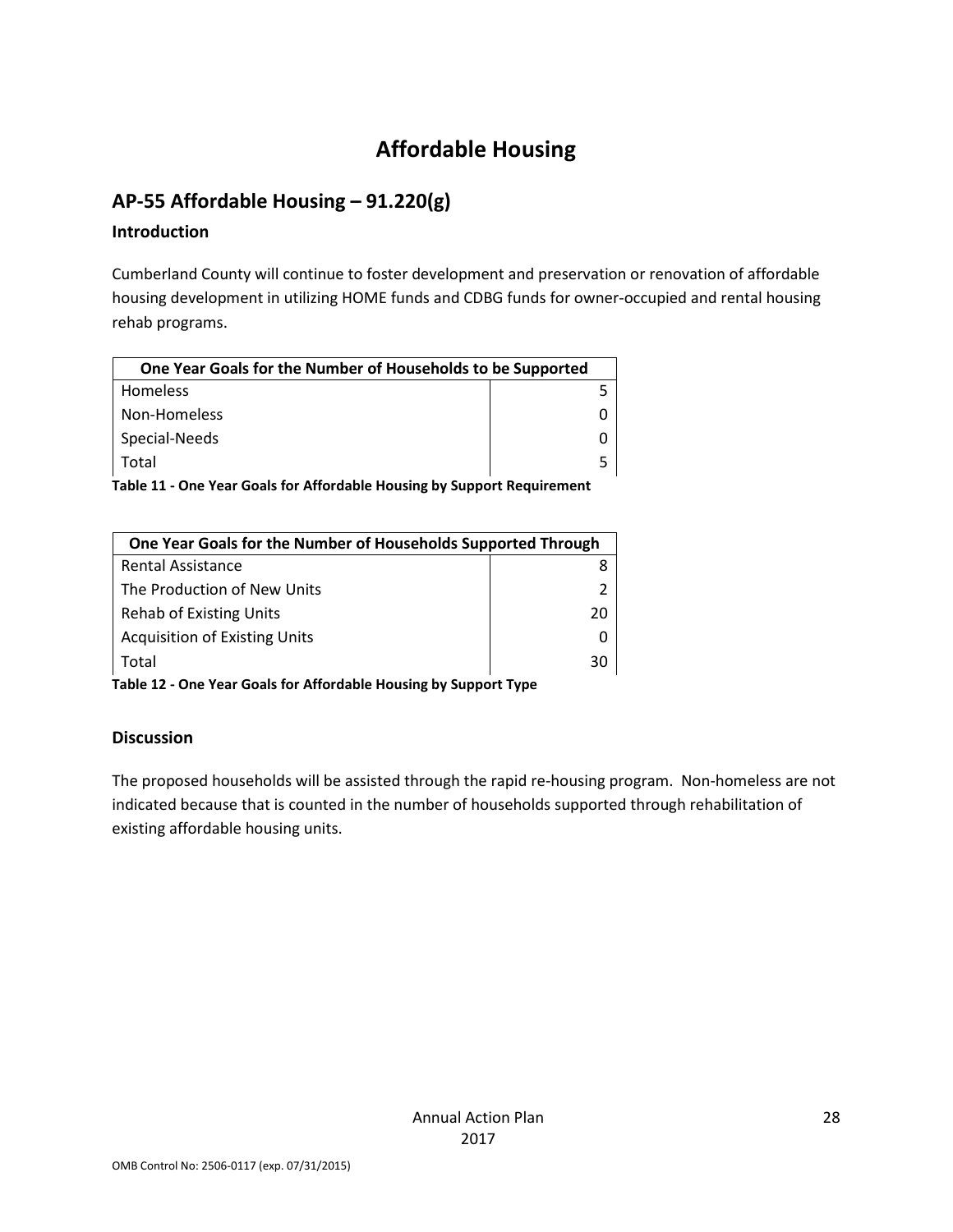## **AP-60 Public Housing** *–* **91.220(h)**

## **Introduction**

## **Actions planned during the next year to address the needs to public housing**

Cumberland County and Fayetteville Metropolitan Housing Authority will continue to partner together and with other agencies to address the needs of availability of affordable housing. In the upcoming year, it is anticipated that FMHA will start the construction of the RAD project - Grove View Terrace which will bring an additional 54 units in the community. The total number of units expected at completion - 270.

## **Actions to encourage public housing residents to become more involved in management and participate in homeownership**

Fayetteville Metropolitan Housing Authority implements various activities that promote self-sufficiency and economic independence. Efforts are put forth in developing partnerships in order to educate tenants on the process of purchasing a home to prepare them for future homeownership.

## **If the PHA is designated as troubled, describe the manner in which financial assistance will be provided or other assistance**

Not applicable. Fayetteville Metropolitan Housing Authority has been designated as a high performing housing authority and is not considered as troubled.

#### **Discussion**

Not applicable.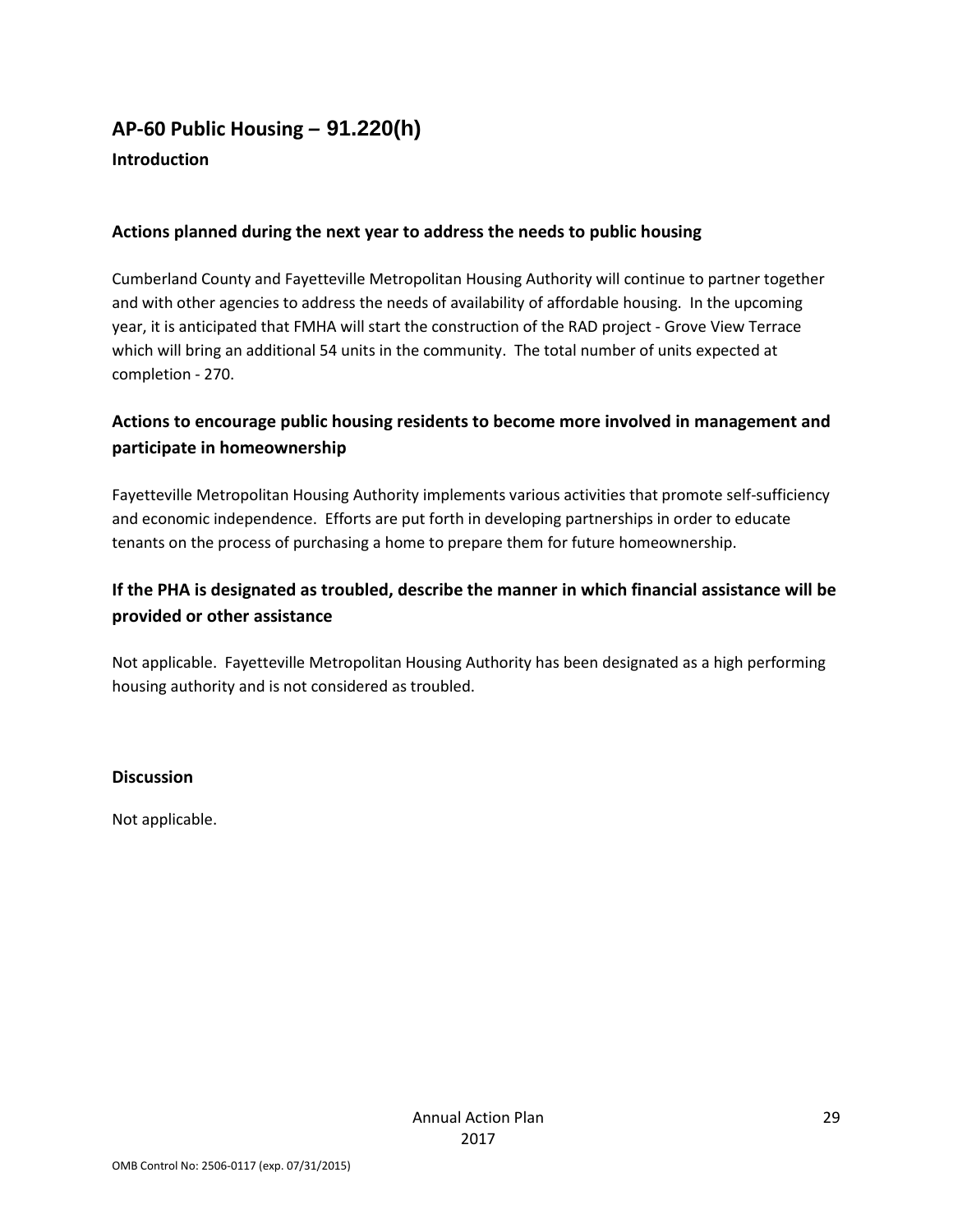## **AP-65 Homeless and Other Special Needs Activities – 91.220(i)**

#### **Introduction**

Cumberland County Community Development along with the City and County governments has identified homelessness as a priority in the Strategic Plan. This year and the years to come, the County will begin to face the new issues of addressing the needs of a population that was devastated and struggling to recover from the effects of Hurricane Matthew.

Cumberland County Community Development will continue to apply for state and federal funds to address the needs of homelessness and those at-risk of becoming homeless in the community. Local governments have allocated funds to address the priority identified in the Strategic Plan for the homeless initiative. The County has also applied for state funds to provide rental assistance to disaster survivors that have been residing in motels and hotels since the disaster.

## **Describe the jurisdictions one-year goals and actions for reducing and ending homelessness including**

## **Reaching out to homeless persons (especially unsheltered persons) and assessing their individual needs**

Fayetteville/Cumberland Continuum of Care on Homelessness has implemented a community-wide, coordinated intake assessment system using a "no wrong door" approach to assessing the needs of persons experience homelessness. This recently revised coordinated assessment system will allow participating providers who serve as a portal to conduct a full assessment and prioritize the households based on need and determine the appropriate options.

Community Development will also utilize the homeless initiative funds from the joint venture project between the City and County governments to address the gaps in services for homeless individuals that do not meet HUD's definition of homelessness but are at or below 80% of the area median income by providing direct financial assistance and support services.

## **Addressing the emergency shelter and transitional housing needs of homeless persons**

Cumberland County Community Development serves as Grantee to administer the Emergency Solutions Grant and the Continuum of Care Grant Programs to address the needs of homeless.

Community Development partners with agencies to provide emergency shelter to the homeless; housing stabilization through rapid re-housing and homeless prevention to persons that are homeless or at-risk of being homeless.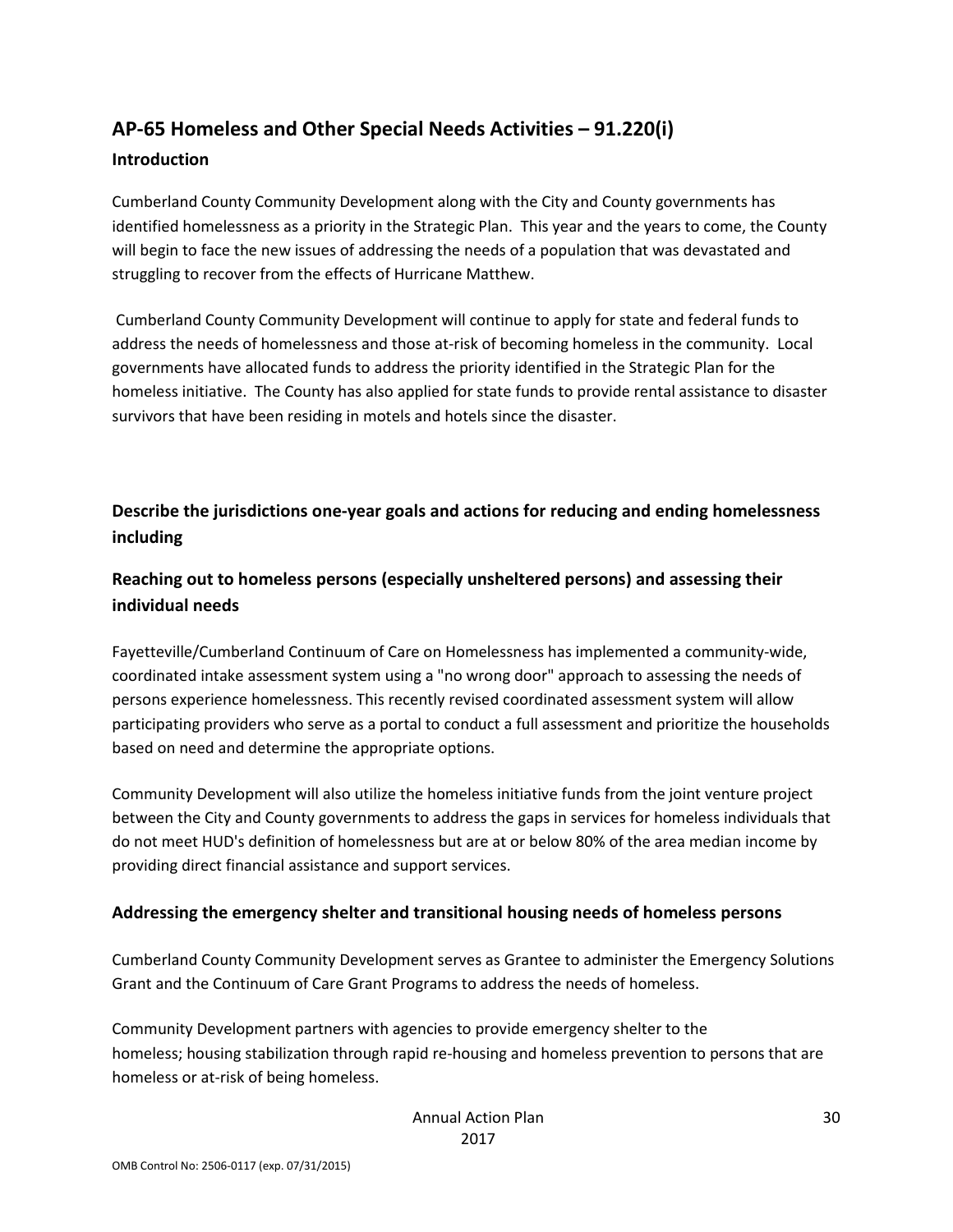Cumberland County Community Development also serves as Grantee for two transitional housing programs for families and a permanent supportive housing program for homeless individuals who have substance abuse disorders.

**Helping homeless persons (especially chronically homeless individuals and families, families with children, veterans and their families, and unaccompanied youth) make the transition to permanent housing and independent living, including shortening the period of time that individuals and families experience homelessness, facilitating access for homeless individuals and families to affordable housing units, and preventing individuals and families who were recently homeless from becoming homeless again**

Cumberland County Community Development has made homelessness a priority need based on the CoC Analysis and Homeless Assessment identified in the 2015-19 Consolidated Plan. Cumberland County will continue its efforts in partnering with local developers to increase the supply of affordable housing units by requiring developers to designate a percentage of units for extremely low-income persons. Most of the individuals and families are in need of long-term comprehensive case management and continued mental health services coupled with affordable housing in order to maintain self-sufficiency to avoid becoming homeless again.

The 2017 Point-In-Time Homeless Count information is not available at this time. However, it is anticipated that the total number of homeless persons living on the streets or chronically homeless has increased from the previous year.

**Helping low-income individuals and families avoid becoming homeless, especially extremely low-income individuals and families and those who are: being discharged from publicly funded institutions and systems of care (such as health care facilities, mental health facilities, foster care and other youth facilities, and corrections programs and institutions); or, receiving assistance from public or private agencies that address housing, health, social services, employment, education, or youth needs.**

Cumberland County will continue to collaborate with Fayetteville/Cumberland Continuum of Care on Homelessness to improve discharge strategies that will meet these needs. Community Development will continue to support Alliance Behavioral Healthcare in implementing various programs for those exiting out of correctional facilities.

## **Discussion**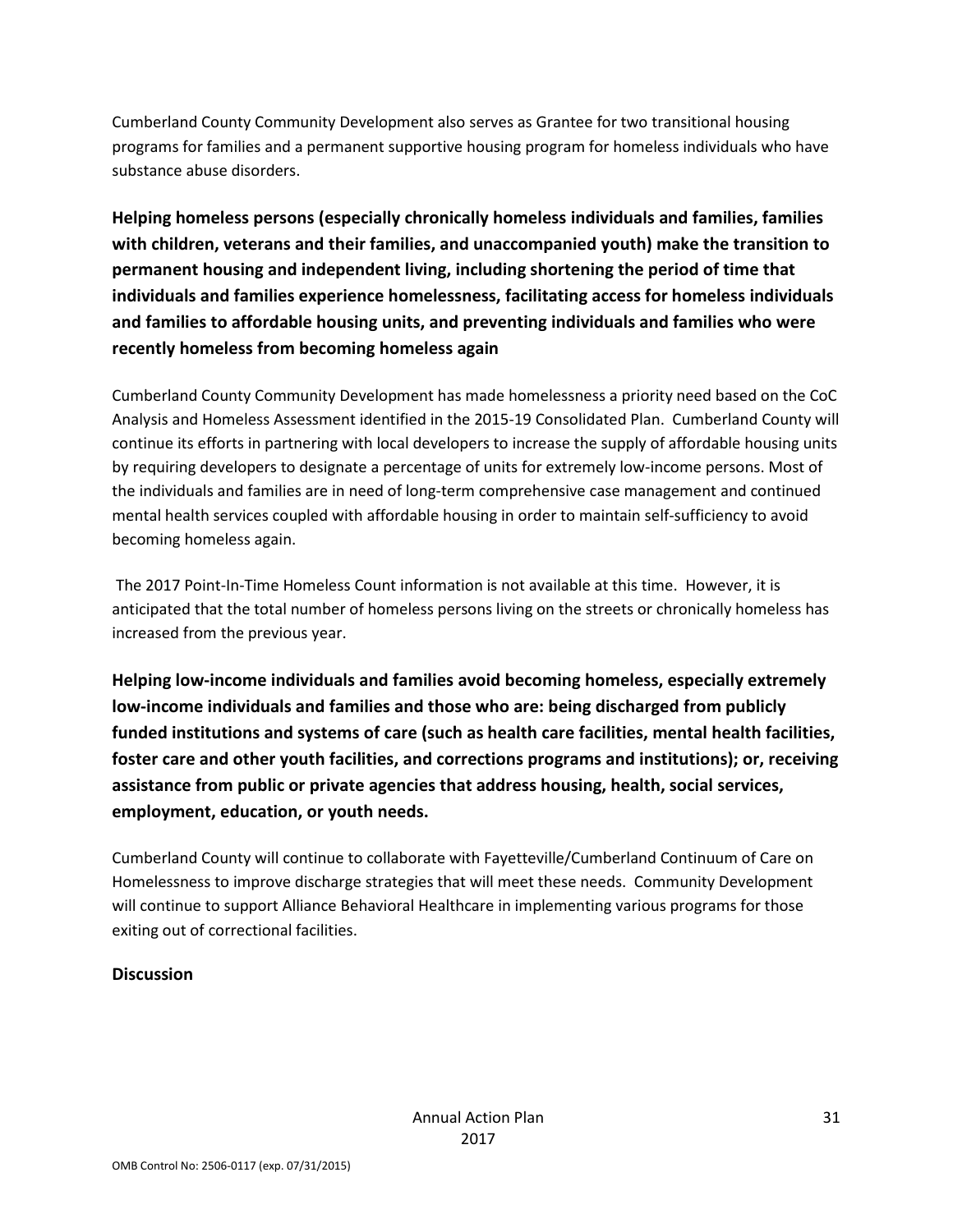## **One year goals for the number of households to be provided housing through the use of HOPWA for:**

Short-term rent, mortgage, and utility assistance to prevent homelessness of the

individual or family

Tenant-based rental assistance

Units provided in housing facilities (transitional or permanent) that are being

developed, leased, or operated

Units provided in transitional short-term housing facilities developed, leased, or

operated with HOPWA funds

Total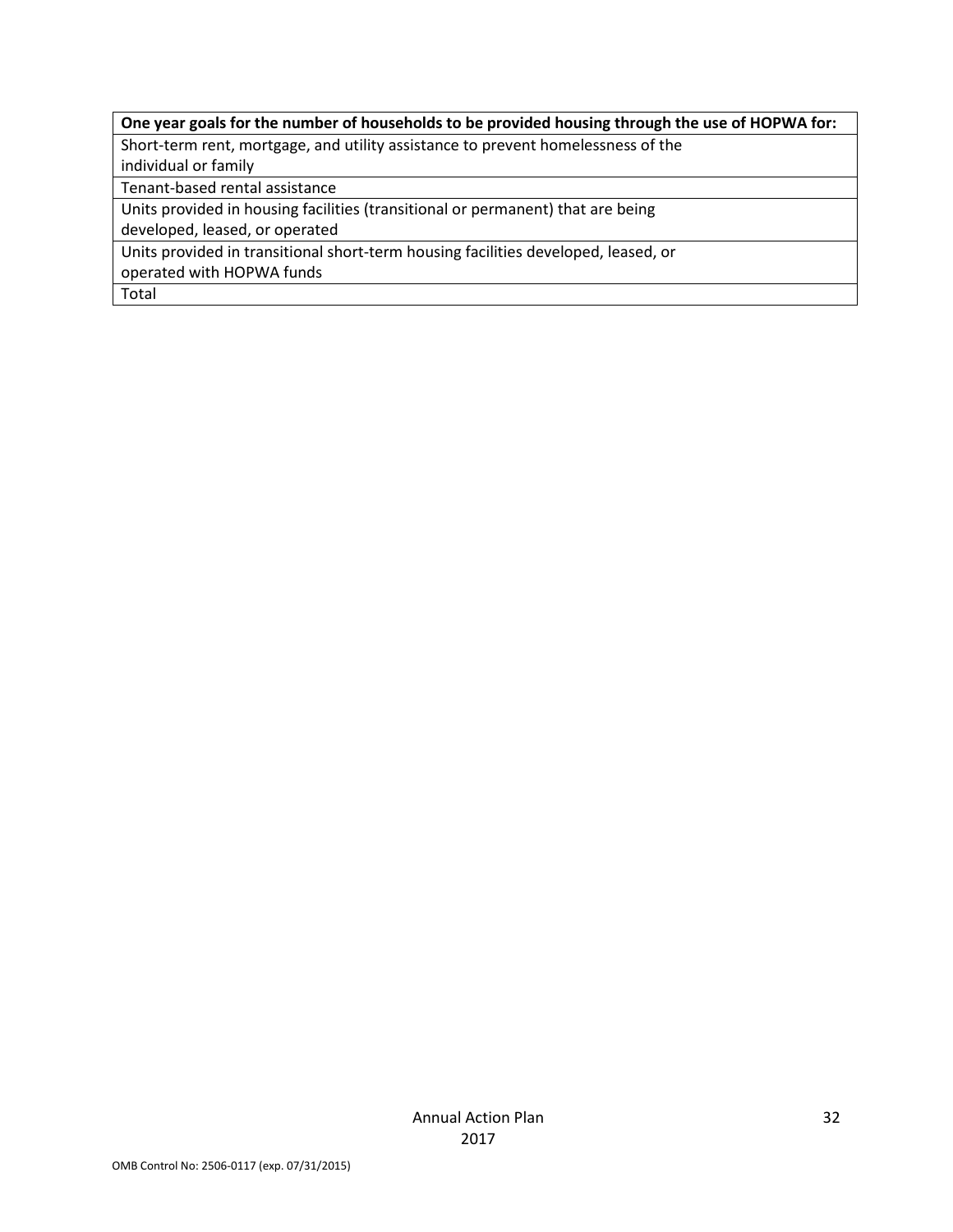# **AP-75 Barriers to affordable housing – 91.220(j)**

## **Introduction**

Cumberland County continues to face the issue of providing affordable housing for low and very lowincome households in the community. Barriers to making housing affordable include reduction in funding resources, cost due to inflated rental and sales; and unavailability of public housing units due to long wait lists.

Cumberland County has partnered with NC Housing Finance Agency to help restore and strengthen the residential housing stock in the County that sustained severe property damage by Hurricane Matthew by providing owner-occupied homeowners housing rehabilitation deferred forgivable loan.

**Actions it planned to remove or ameliorate the negative effects of public policies that serve as barriers to affordable housing such as land use controls, tax policies affecting land, zoning ordinances, building codes, fees and charges, growth limitations, and policies affecting the return on residential investment**

Cumberland County Community Development will continue to put forth efforts to foster and maintain affordable housing and remove barriers to affordable housing by continuing to partner with eligible organizations designated as community housing development organizations (CHDOs) to increase the production and supply of affordable housing to include subsidized new housing; continue to offer low interest loans to investor-owners for rehabilitation of rental property to be rented to low and moderate income household; acquire and renovate substandard single family units that will be sold to potential homebuyers with household income at or below 80% of the area median income; and encourage developers to build more affordable housing units targeted to households with incomes at or below 30% of the area median income.

## **Discussion**

Not applicable.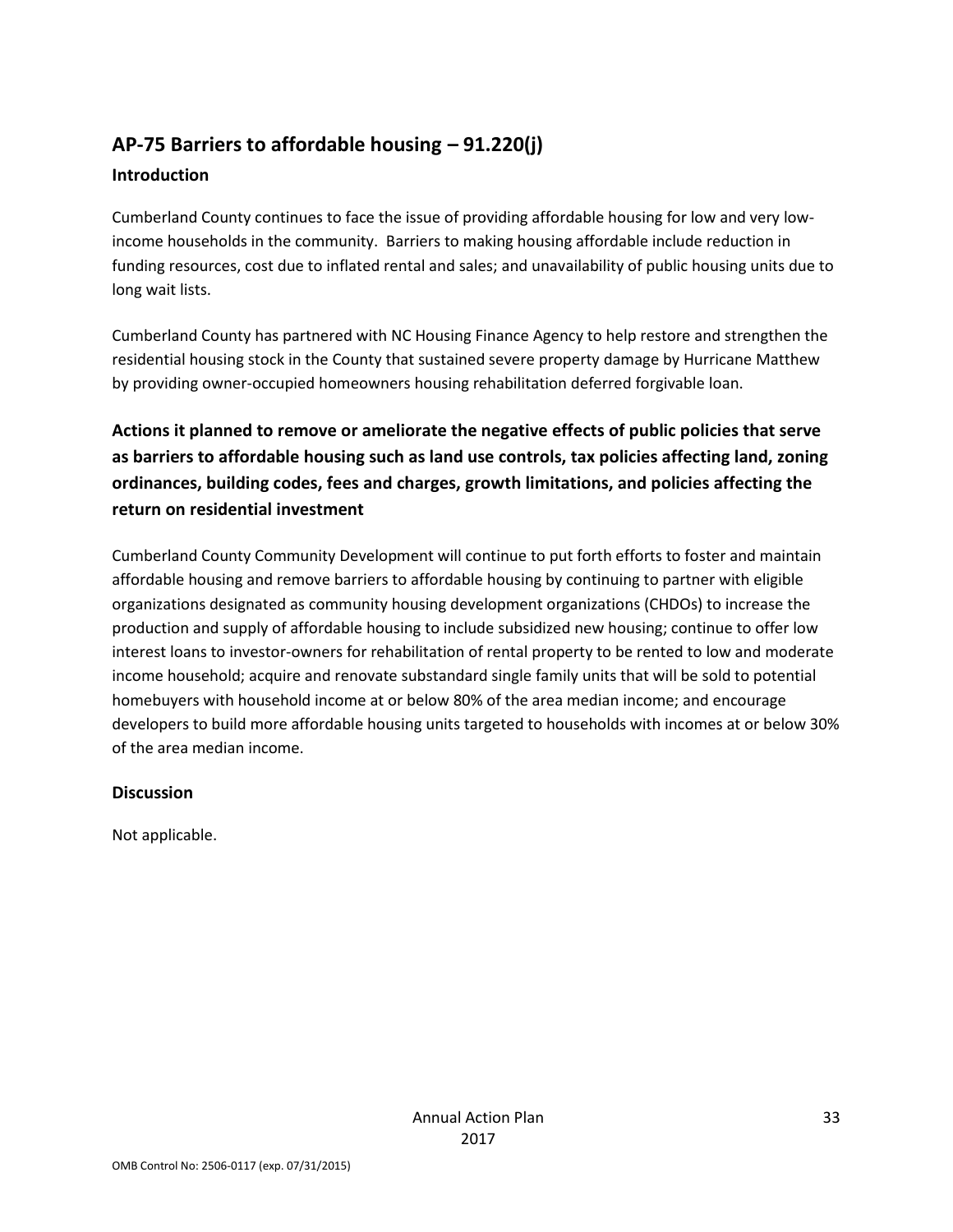## **AP-85 Other Actions – 91.220(k)**

#### **Introduction**

#### **Actions planned to address obstacles to meeting underserved needs**

The primary obstacle in meeting underserved needs is the lack of funding resources available for 1) affordable housing targeted to very low, low and moderate-income persons; and 2) housing for the homeless with comprehensive case management and support services; and 3) lack of coordination of existing services in the community that increase the level of frustration of the customers seeking services.

With the implementation of the coordinated intake assessment referral process, this should address obstacle #3 and began focusing on a feasible plan to address the other obstacles.

#### **Actions planned to foster and maintain affordable housing**

Cumberland County Community Development plans to continue to encourage developers that seek to fund through the department, to set aside a certain percentage of developed units for households with incomes at or below 30% of the area median income.

#### **Actions planned to reduce lead-based paint hazards**

Cumberland County Community Development housing rehabilitation staff will continue to receive training in order to implement lead-based paint safe work practices. Actions taken include implementation of lead-based paint hazard reduction measures as part of our housing rehabilitation program to comply with 24 CFR 35; contractors who rehabilitate homes built prior to 1978 are required to attend Safe Work Practices training for lead-based paint; staff persons are trained in the new HUD/EPA regulations that require contractors to use safe work practices to mitigate lead-based paint hazards in private homes and childcare centers; and distribution of the brochure to all housing rehabilitation program applicants on the hazards of lead-based paint ("The Lead-Safe Certified Guide To Renovate Right").

#### **Actions planned to reduce the number of poverty-level families**

Cumberland County Community Development has made progress in reducing the number of povertylevel families in the community through leveraging resources and partnering with other human services agencies to reduce the problem by providing assistance through programs such as housing rehabilitation and public services programs to assist with medical needs.

#### **Actions planned to develop institutional structure**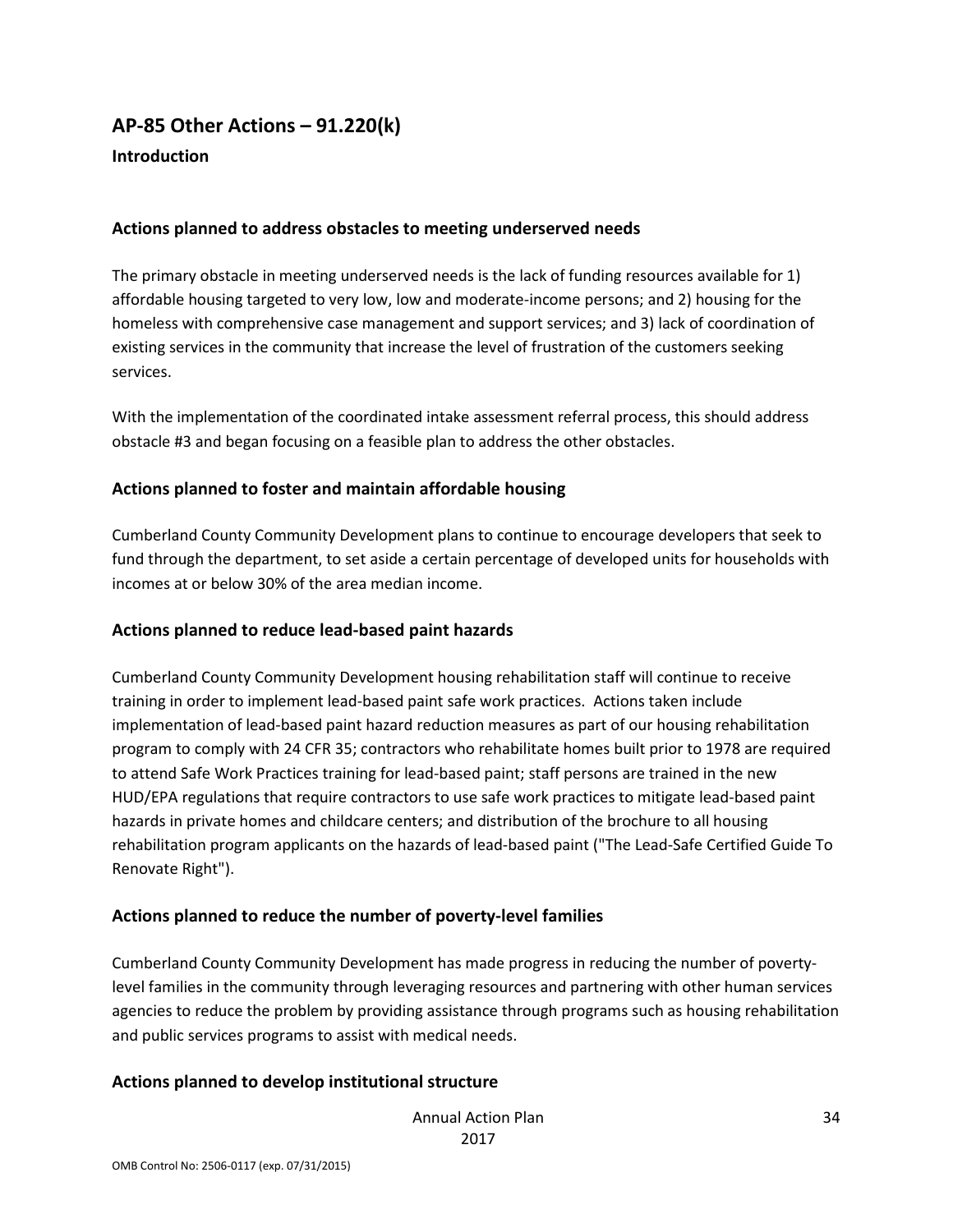Cumberland County Community Development has years of experience and well equipped to implement and coordinate activities among public, private and nonprofit agencies. Although funding has continued to decrease over the years, Community Development will continue to streamline processes and procedures for efficiency and effectiveness, in addition to searching for additional funding resources to strengthen its ability to serve and offer programs and services that improve the quality of life for the residents and meet the community's need.

## **Actions planned to enhance coordination between public and private housing and social service agencies**

Cumberland County Community Development will enhance the coordination between agencies by providing funding through a request for proposal process to eligible agencies to improve access to services.

#### **Discussion**

Not applicable.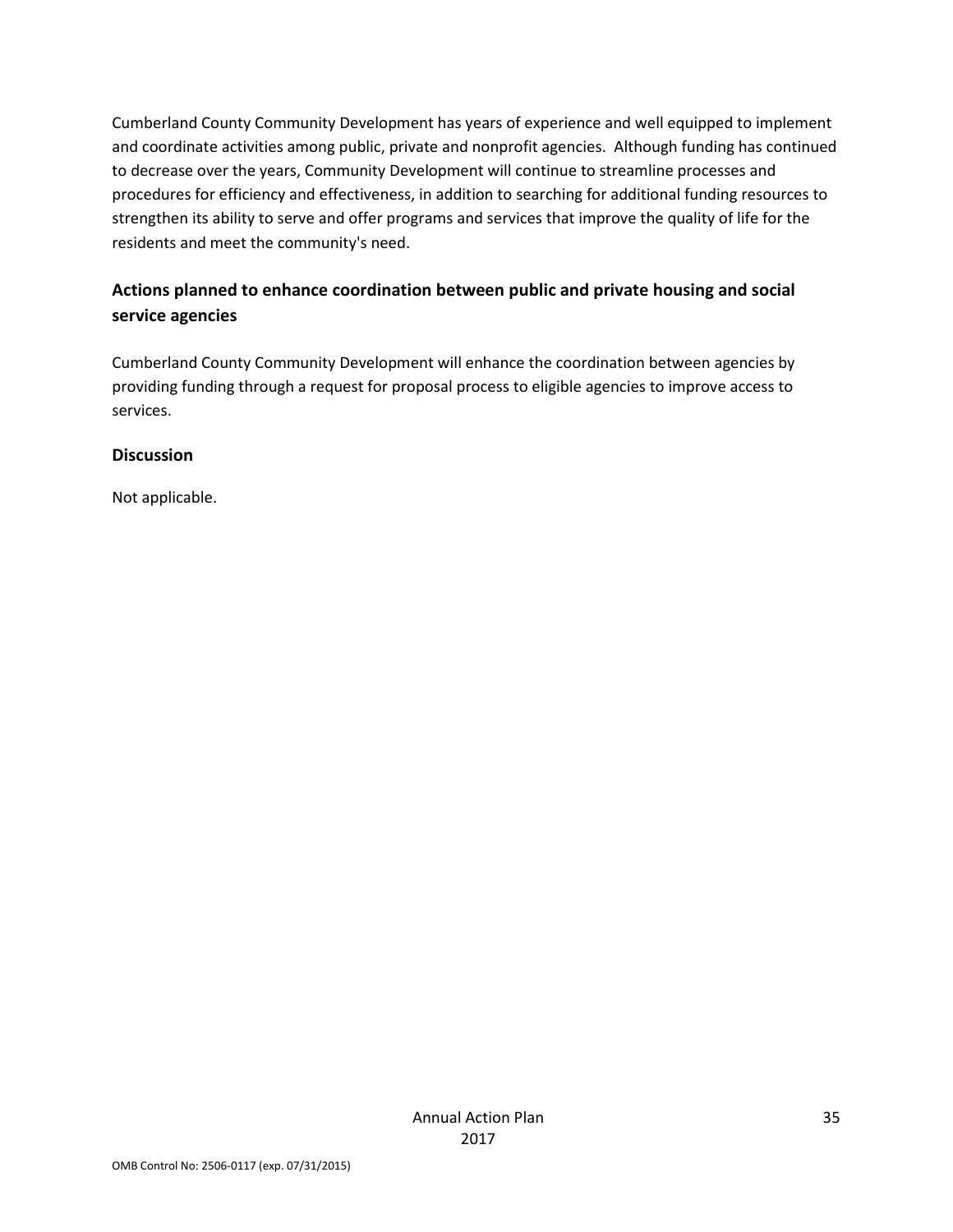## **Program Specific Requirements**

**AP-90 Program Specific Requirements – 91.220(l)(1,2,4)**

**Introduction**

## **Community Development Block Grant Program (CDBG) Reference 24 CFR 91.220(l)(1)**

Projects planned with all CDBG funds expected to be available during the year are identified in the Projects Table. The following identifies program income that is available for use that is included in projects to be carried out.

| 1. The total amount of program income that will have been received before the start of the next   |             |
|---------------------------------------------------------------------------------------------------|-------------|
| program year and that has not yet been reprogrammed                                               | $\Omega$    |
| 2. The amount of proceeds from section 108 loan guarantees that will be used during the year to   |             |
| address the priority needs and specific objectives identified in the grantee's strategic plan.    | $\mathbf 0$ |
| 3. The amount of surplus funds from urban renewal settlements                                     | $\Omega$    |
| 4. The amount of any grant funds returned to the line of credit for which the planned use has not |             |
| been included in a prior statement or plan                                                        | $\Omega$    |
| 5. The amount of income from float-funded activities                                              | $\Omega$    |
| <b>Total Program Income:</b>                                                                      | 0           |
|                                                                                                   |             |

#### **Other CDBG Requirements**

1. The amount of urgent need activities 0

2. The estimated percentage of CDBG funds that will be used for activities that benefit persons of low and moderate income.Overall Benefit - A consecutive period of one, two or three years may be used to determine that a minimum overall benefit of 70% of CDBG funds is used to benefit persons of low and moderate income. Specify the years covered that include this Annual Action Plan. 100.000 100.000 100.000 100.000 100.000 100.000 100.000 10

## **HOME Investment Partnership Program (HOME) Reference 24 CFR 91.220(l)(2)**

1. A description of other forms of investment being used beyond those identified in Section 92.205 is as follows:

During the 2017 Program Year, Cumberland County Community Development will allocate HOME entitlement funds to provide assistance to qualified homebuyers as described under 24 CFR Part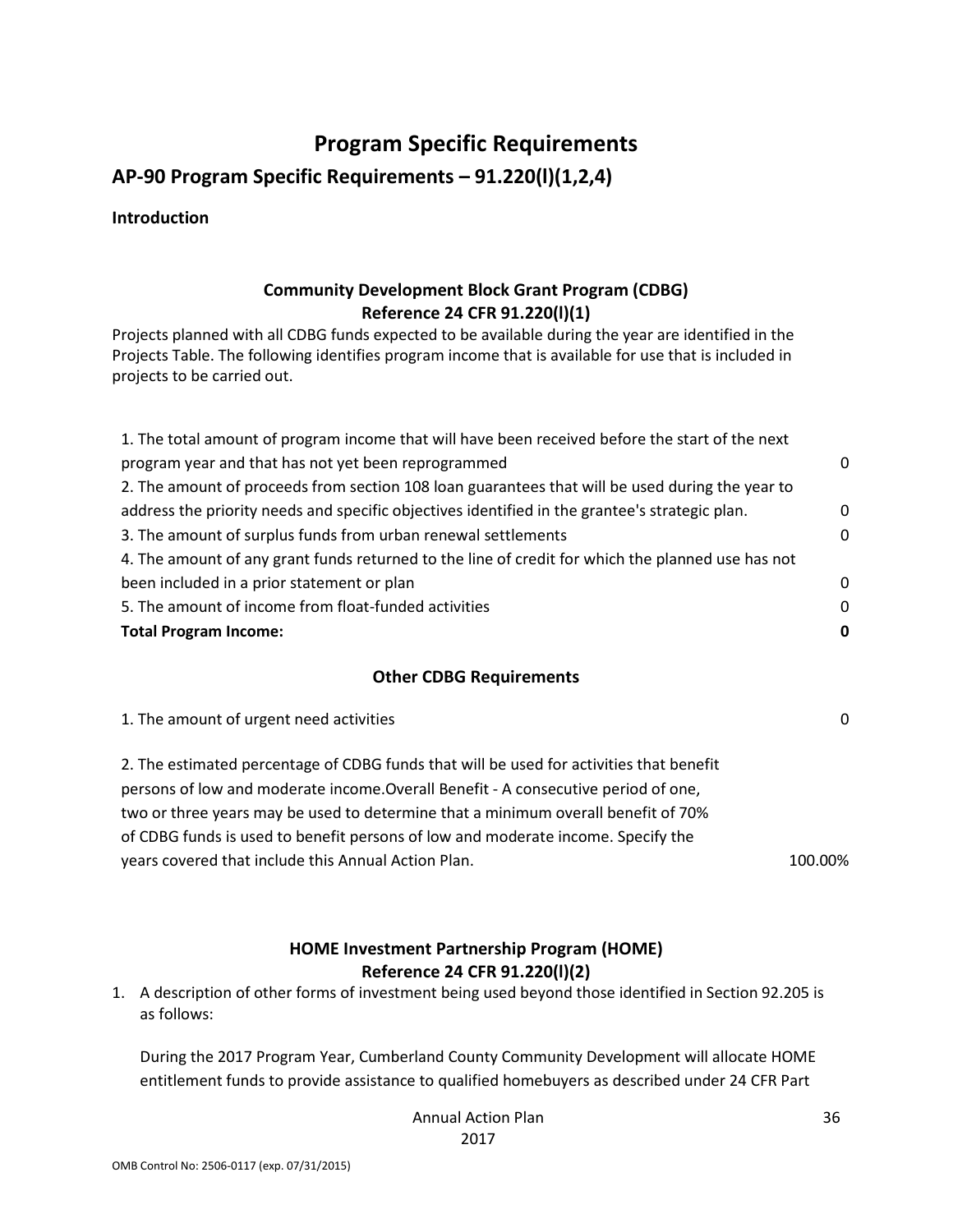92.205.

2. A description of the guidelines that will be used for resale or recapture of HOME funds when used for homebuyer activities as required in 92.254, is as follows:

#### *Resale Provisions*

In accordance with the applicable homeownership resale provisions outlined in 24 CFR part 92.254 (a)(5)(i), Cumberland County shall enforce resale provisions where HOME funds are provided to developers and/or CHDOs in the form of a development subsidy only and there is no direct subsidy given to the homebuyer. In addition, any direct HOME funds provided to a homebuyer in the form of a grant instead of a loan would trigger resale requirements.

#### *Recapture Provisions*

While the recapture provision allows a homebuyer to sell their property to any willing buyer, the sale of the property during the affordability period triggers repayment of any direct HOME subsidy received by the original homebuyer when he/she purchased the home.

In accordance with the applicable homeownership recapture provisions outlined in 24 CFR part 92.254 (a)(5)(ii), Cumberland County shall enforce recapture provisions where HOME funds are provided as a direct subsidy to the homebuyer as down payment and/or purchase price assistance. The County requires the recapture of the entire amount of its HOME-funded homeownership housing assistance from net sales proceeds when the original homebuyer sells the property during the affordability period. Net proceeds are the funds remaining from the sale of the property by the original homebuyer less the repayment of the outstanding balance on any superior mortgage and any closing costs. To the extent that net proceeds are available at closing, the principal balance of the HOME funds is due and payable. Under no circumstances will the County recapture more than is available from the net proceeds of the sale. In the event that net proceeds exceed the amount necessary to repay the County HOME funds, excess proceeds may be paid to the original homebuyer once HOME funds have been repaid to the County.

The affordability restrictions may terminate upon the occurrence of any of the following termination events: foreclosure, transfer in lieu of foreclosure, or assignment of an FHA-insured mortgage to HUD. The County may use purchase options, rights of refusal or other preemptive rights to purchase the housing before foreclosure to preserve affordability. In these instances, additional HOME funds may be invested to acquire and/or rehabilitate the unit to ensure that its affordability is preserved. If during the original affordability period the original homebuyer obtains a redemptive ownership interest in the property, the affordability restrictions will be revived according to the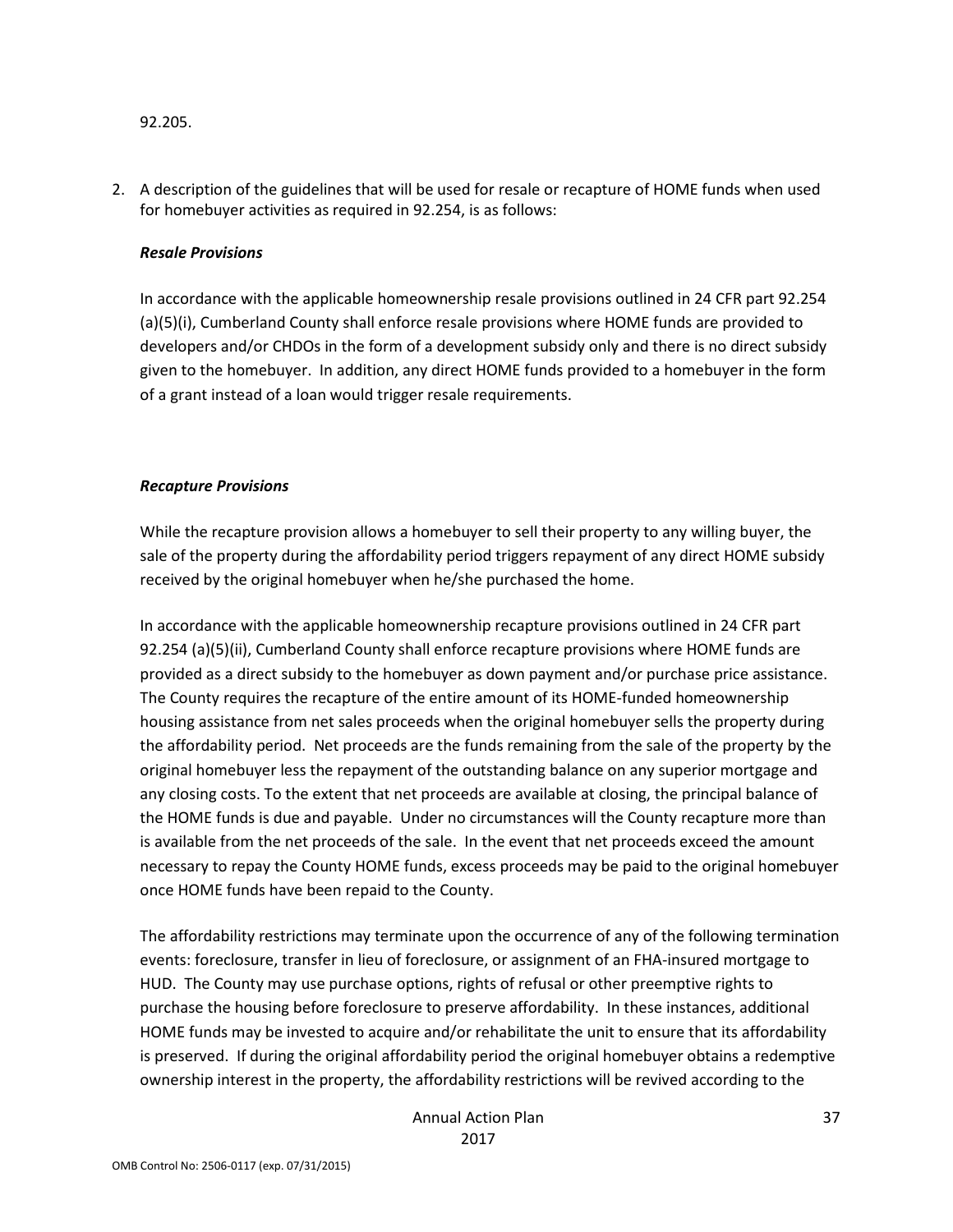original terms.

The recapture provision will be enforced through a deed of trust, promissory note, deed restriction or land covenant, written recapture agreement, and/or other similar mechanisms.

3. A description of the guidelines for resale or recapture that ensures the affordability of units acquired with HOME funds? See 24 CFR 92.254(a)(4) are as follows:

| <b>HOME</b> amount per unit | <b>Minimum Period of Affordability</b> |  |
|-----------------------------|----------------------------------------|--|
| Under \$15,000              | 5 years                                |  |
| \$15,000 to \$40,000        | 10 years                               |  |
| Over \$40,000               | 15 years                               |  |

During the period of affordability, a homebuyer will not be permitted to refinance the property without the approval of the County, nor will the County agree to a subordination of its lien interest unless it is deemed to be in the best interest of the borrower and only if the value of the collateral remains sufficient to secure the County's debt.

4. Plans for using HOME funds to refinance existing debt secured by multifamily housing that is rehabilitated with HOME funds along with a description of the refinancing guidelines required that will be used under 24 CFR 92.206(b), are as follows:

During the 2017 program year, Cumberland County Community Development do not plan torefinance any existing multi-family housing debt.

#### **Discussion**

Not applicable.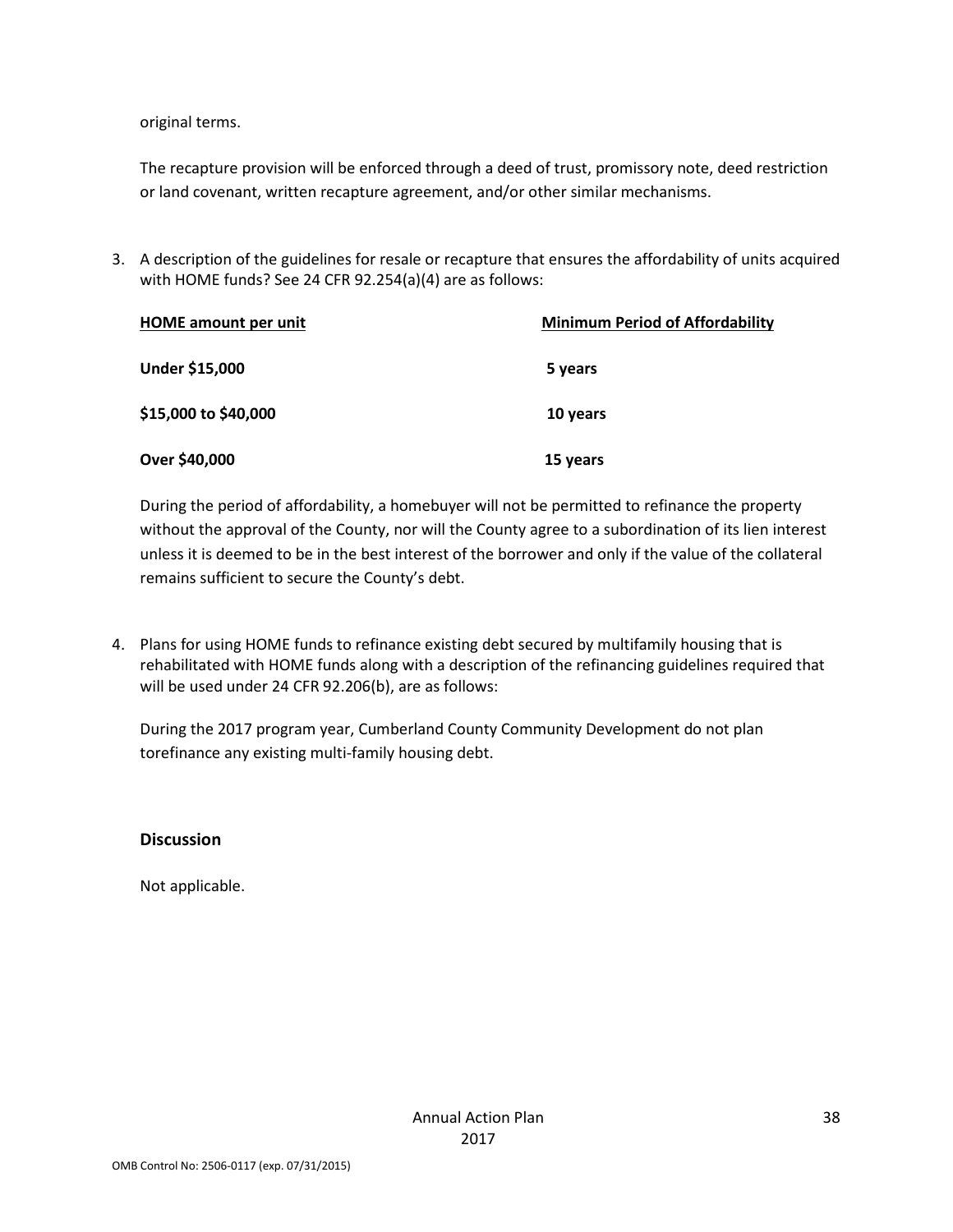## **CITIZEN PARTICATION REPORT** April 21, 2017

Sylvia McLean, Community Development Director TO:

Kristy Nichols, Office/Processing Assistant $K$ FROM:

CITIZEN PARTICIPATION REPORT - 2017 Annual Action Plan **SUBJECT:** 

As a part of our citizen participation requirement, the 2017 Annual Action Plan was placed at several locations throughout the County for a 30-day review/comment period. The 30-day period ran from March 15, 2017 - April 13, 2017. A Public Review hearing was held on April 18, 2017, before the Board of Commissioners. Listed below are the locations the plan was available for review.

| <b>LOCATION</b>                                                | <b>NUMBER REVIEWED</b> | <b>NUMBER OF COMMENTS</b> |
|----------------------------------------------------------------|------------------------|---------------------------|
| <b>Board of</b><br>Commissioners /<br><b>County Management</b> | 11                     | 0                         |
| <b>Community Development</b><br>Office                         | $\mathbf 0$            | 0                         |
| East Regional Branch Library                                   | 0                      | 0                         |
| <b>Falcon Town Hall</b>                                        | 0                      | $\bf{0}$                  |
| Godwin Town Hall                                               | 0                      | $\Omega$                  |
| Hope Mills Branch Library                                      | 0                      | 0                         |
| Linden Town Hall                                               | 1                      | 0                         |
| North Regional Branch Library                                  | 0                      | 0                         |
| <b>Spring Lake Branch Library</b>                              | 0                      | $\Omega$                  |
| <b>Stedman Town Hall</b>                                       | 0                      | $\Omega$                  |
| <b>Wade Town Hall</b>                                          | 0                      | $\overline{0}$            |
| <b>Cumberland County Library</b>                               | 0                      | $\Omega$                  |

**Annual Action Plan** 2017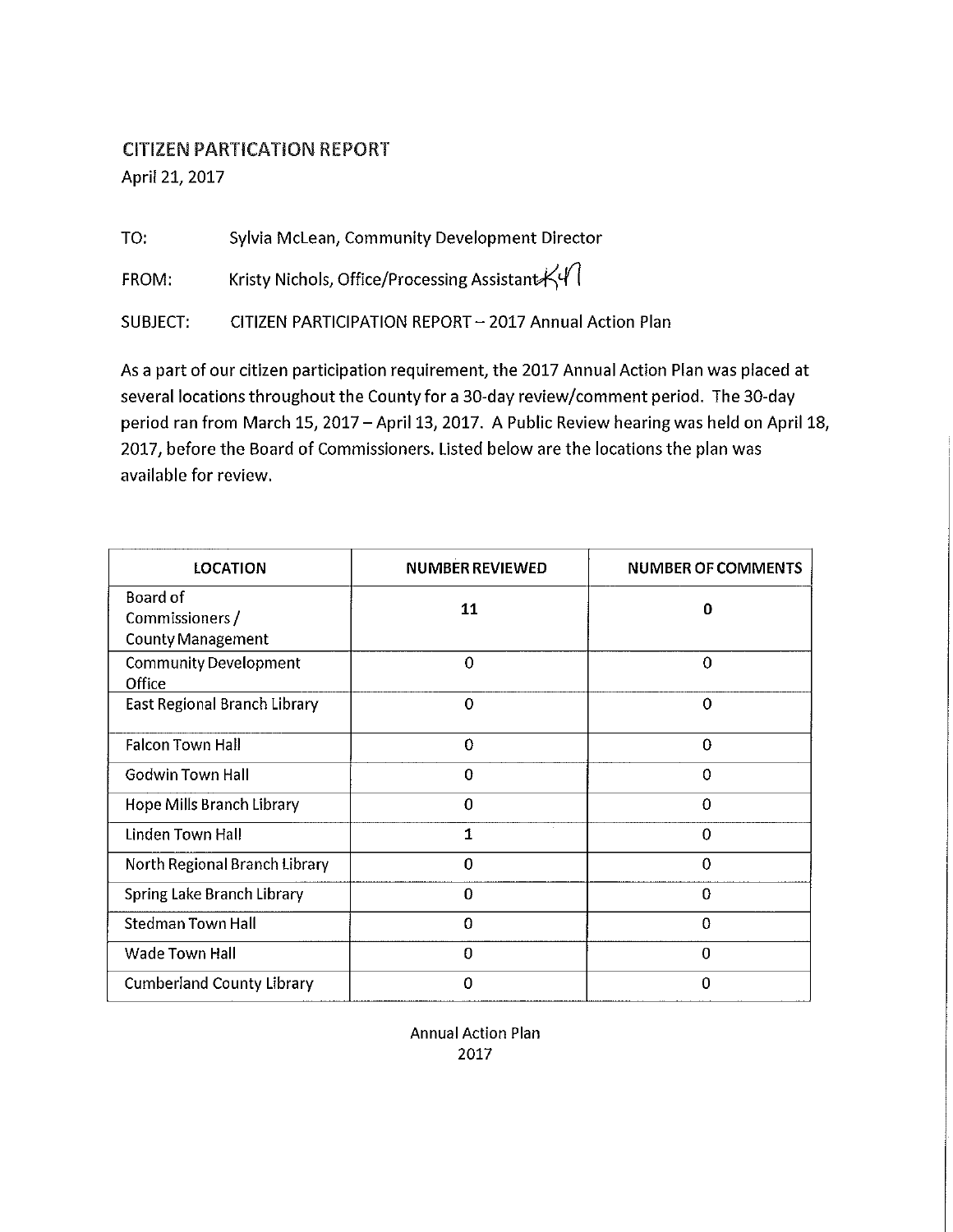#### **ACTION AGENDA CUMBERLAND COUNTY BOARD OF COMMISSIONERS COURTHOUSE - ROOM 118** APRIL 18, 2017 (TUESDAY) 6:45 PM

INVOCATION - Commissioner Charles Evans, Vice Chairman

PLEDGE OF ALLEGIANCE -

Introduction of Fayetteville-Cumberland Youth Council Members:

Cavce Lee **Brian Craig** 

#### PUBLIC COMMENT PERIOD (6:45 PM - 7:00 PM)

#### REQUEST TO DEFER ACTION ON ITEM 3.B.

1. Approval of Agenda - APPROVED WITH DEFERMENT OF ACTION ON ITEM 3.B. AS REQUESTED

#### REQUEST TO REMOVE ITEM 2.C.3) FOR SEPARATE DISCUSSION AND ACTION

- $\overline{2}$ . Consent Agenda - APPROVED 2.A. - 2.G.2) WITH EXCEPTION OF ITEM 2.C.3) AS REMOVED FOR SEPARATE DISCUSSION AND ACTION
	- A. Approval of minutes for the April 3, 2017 regular meeting.
	- **B.** Approval of Request for Payment of Prior Year Invoices. (Pg. 6)
		- $1)$ Sheriff's Office  $(Pg, 6)$
		- $2)$ Solid Waste Department  $(Pg, 8)$
	- C. Approval  $of$ Cumberland County Facilities Committee Report and Recommendations:  $(Pg. 10)$ 
		- $1)$ Contract for Subtitle D Landfill Expansion  $(Pg. 15)$
		- $2)$ Consideration of First Steps in Public Water's Role in Strategic Economic Development within Cumberland County  $(Pg. 17)$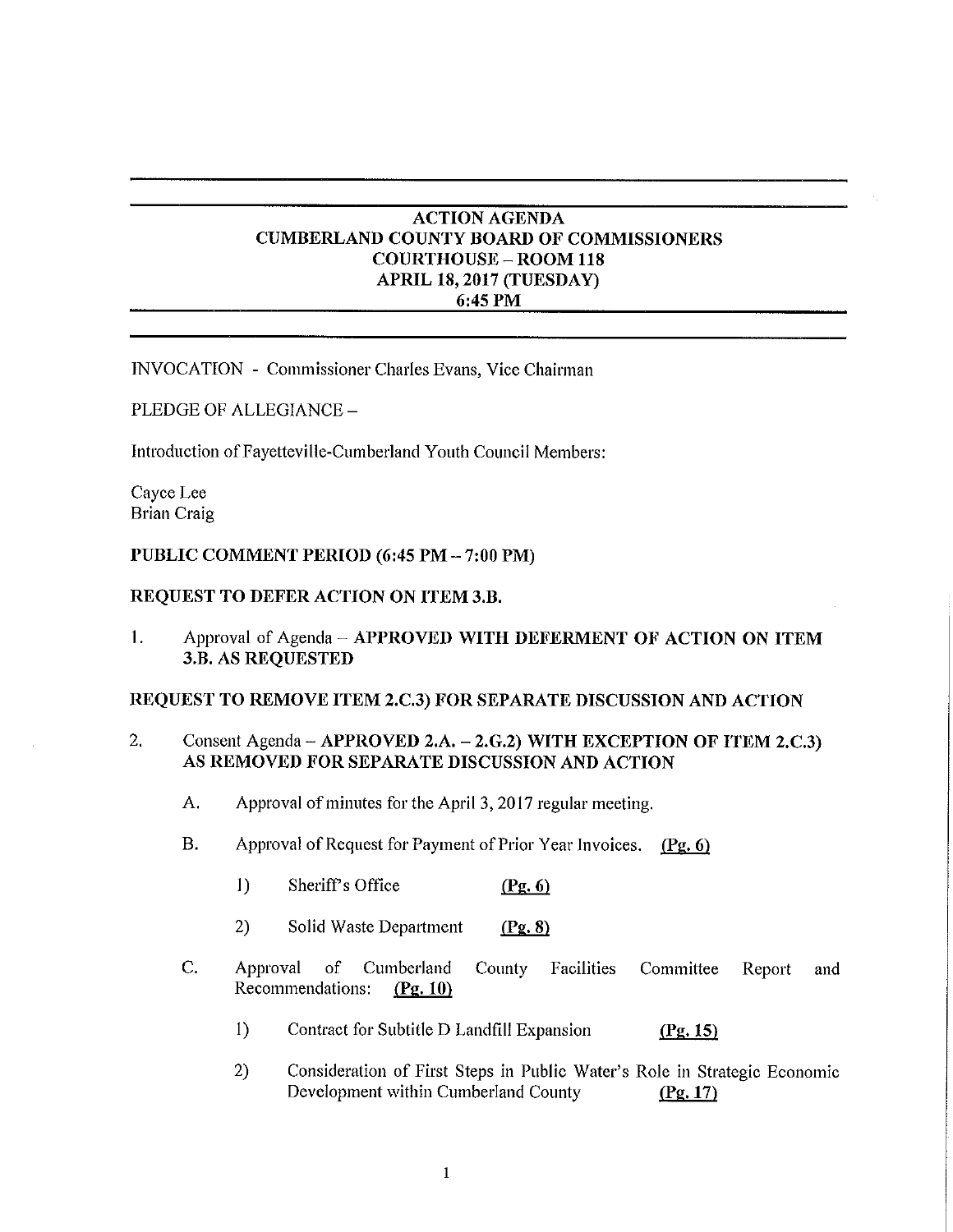#### **Contested Rezoning Cases**

 $B.$ Case P16-46: Removal of 68.49+/- acres from the CTOD Coliseum Tourism Overlay District and rezoning from M(P) Planned Industrial, RR Rural Residential and R6A Residential to M(P) Planned Industrial, or to a more restrictive zoning district; located at the northwest quadrant of SR 1007 (Owen Dr) & SR 2593 (Tree Farm Rd) (NC HWY 87 S Service Road); submitted by Tom Keith on behalf of Tree Farmer, LLC (owner) and Tony Rand, Attorney (agent).  $(Pg. 65)$ 

| Planning Board Meeting Date:<br>Planning Board Action:<br><b>Staff Recommendation:</b> | March 21, 2017<br>Approve the staff recommendation for denial<br>1 <sup>st</sup> motion for Case P16-46: Move to find<br>the request for rezoning inconsistent with<br>the 2030 Growth Vision Plan, and any other |
|----------------------------------------------------------------------------------------|-------------------------------------------------------------------------------------------------------------------------------------------------------------------------------------------------------------------|
|                                                                                        | applicable land use plan, not reasonable or<br>in the public interest for the reasons stated in                                                                                                                   |

2<sup>nd</sup> motion for Case P16-46: Move to deny the request for removal from the CTOD and rezoning to M(P) Planned Industrial as reflected in the minutes of the Planning Board Meeting which are incorporated herein by reference.

the recommendations of the Planning Staff as reflected in the minutes of the Planning Board Meeting which are incorporated

#### PUBLIC HEARING HELD – ACTION DEFERRED TO MAY 15, 2017 REGULAR **MEETING**

#### **Minimum Housing Code Enforcement**

 $\overline{C}$ . Case Number: Property Owner: Property Location: Parcel Identification Number:

#### (Pgs. 146-208)

MH1645-2016

herein by reference.

 $(Pg. 69)$ 

Robert A. Rippe 225 Rachel Road, Fayetteville, NC 0542-34-3864

#### **ACTION: 30 DAYS**

#### **Other Public Hearings**

D. 2017 Draft Community Development Annual Action Plan. (Pg. 75)

#### **ACTION: APPROVED**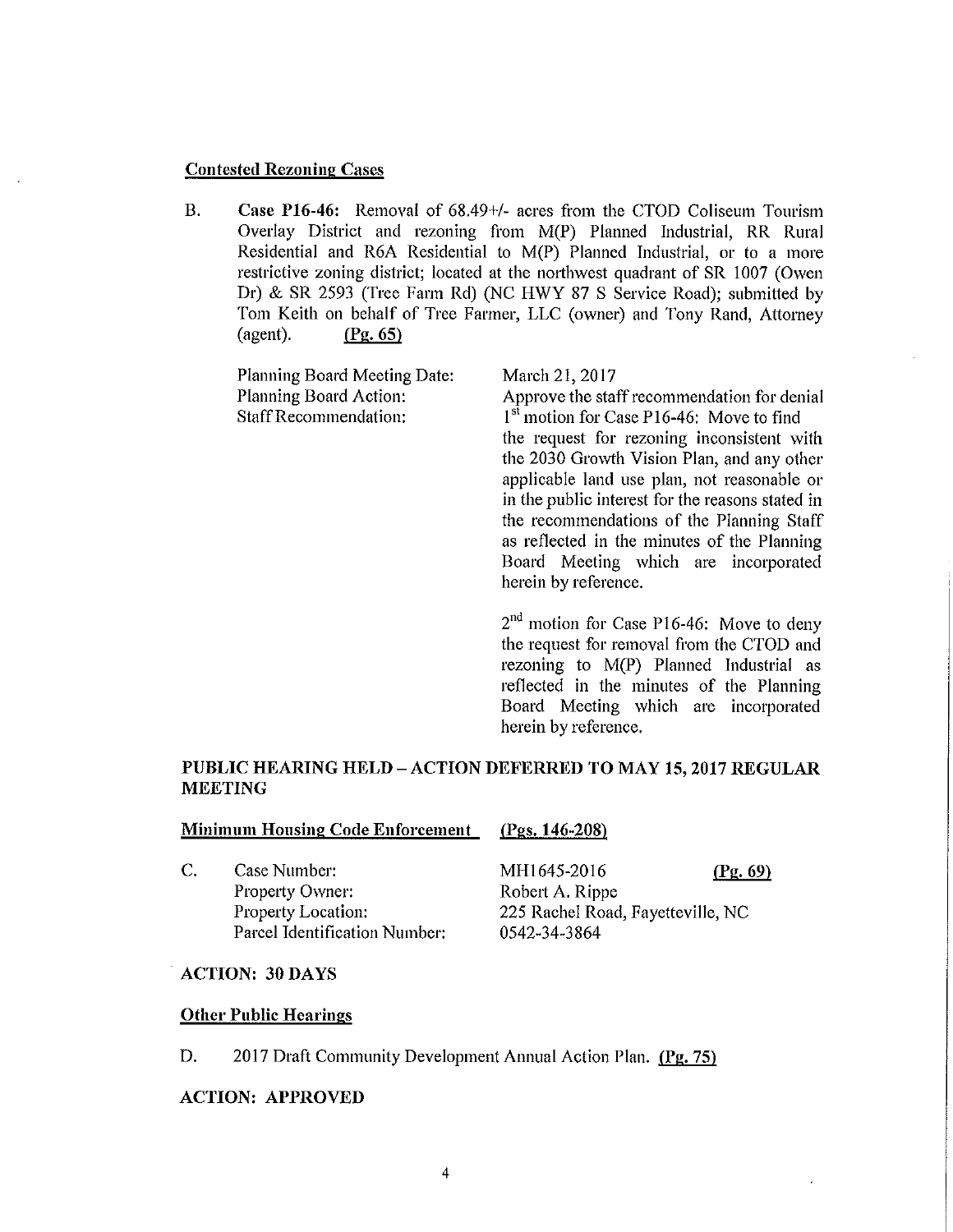#### PUBLIC NOTICE

# CUMBERLAND COUNTY COMMUNITY<br>DEVELOPMENT<br>2017 ANNUAL ACTION PLAN PUBLIC<br>REVIEW & COMMENT PERIOD

In continuing our efforts to enhance 'citi-<br>
zen participation among County resi-<br>
dents, Comberland County Community<br>
Development (CCCCD) has made available for your review and comment a draft<br>
of the 2017 Annual Action P

The 2017 Annual Action Plan, which has<br>to be submitted to the United States De-<br>partment of Housing and Urban Devel-<br>opinion of Housing and Urban alevel-<br>projects that Will be indertaken in the<br>2017 Program Year (July 1, 2  $30,2018$ 

A draft of the 2017 Annual Action Plan will be placed at the following locations for review from March 15, 2017 through April 13, 2017:

Comberland County<br>Community Development<br>707 Executive Place, Fayetteville

East Regional Branch Library<br>4809 Clinton Road, Fayetteville

**Falcon Town Hall** 7156 Southwest Street, Falcon

Godwin Town Hall<br>4924 Markham Street, Godwin

Hope Mills Branch Library<br>3411 Golfview Road, Hope Mills

Linden Town Hall<br>9456 Academy Street, Linden

North Regional Branch Library<br>855 McArthur Road, Faycueville

Spring Lake Branch Library<br>101 Laketree Blvd., Spring Lake

Stedman Town Hall<br>5110 Front Street, Stedman

Wade Town Hall<br>7128 Main Street, Hwy 301 N., Wade

#### **PUBLIC HEARING**

PUBLIC HEARING<br>Alleitzens of Cumberland County are in-<br>Alleitzens of Cumberland a public hearing that will<br>be held on April 18, 2017 in the Commissioners Meeting<br>Roman Counthouse, H7 Dick Street.<br>County Counthouse, H7 Dick

CCCD is committed to providing equal<br>access to its facilities, programs and<br>access to the facilities, programs and<br>services for persons with disabilities by<br>holding all meetings in locations that<br>nee handicapped accessible

If you have questions or comments. concerning the 2017 Annual Action Plan or<br>the pablic hearing, "call (910) 323-6112,<br>or yisit the Quatherland County Construction<br>munity Development office located at<br>707 Executive Place,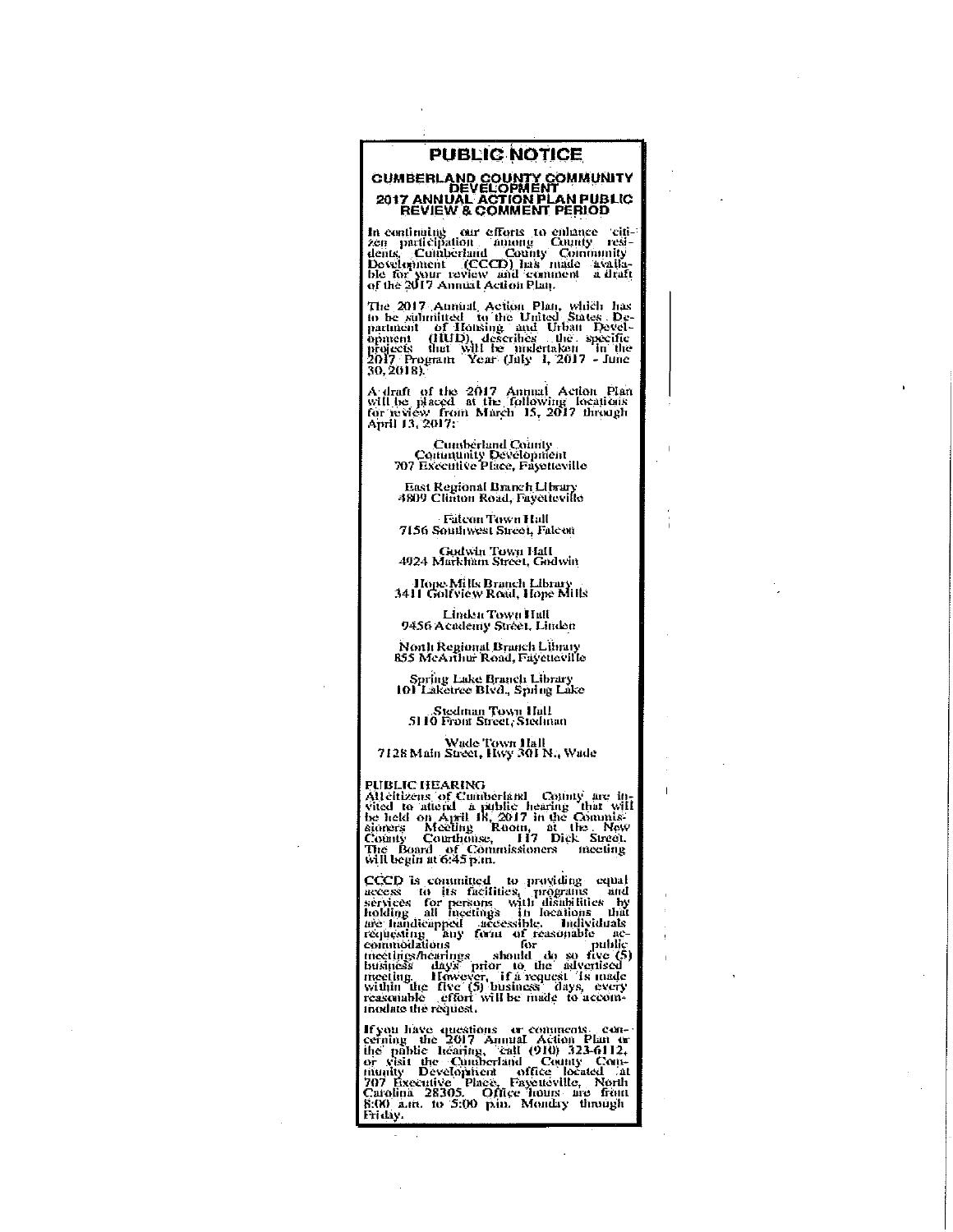## **PUBLIC NOTICE**

#### **CUMBERLAND COUNTY COMMUNITY DEVELOPMENT** 2017 ANNUAL ACTION PLAN PUBLIC REVIEW & COMMENT PERIOD

In continuing our efforts to enhance citizen participation among County residents, Cumberland County Community Development (CCCD) has made available for your review and comment a draft of the 2017 Annual Action Plan.

The 2017 Annual Action Plan, which has to be submitted to the United States Department of Housing and Urban Development (HUD), describes the specific projects that will be undertaken in the 2017 Program Year (July 1, 2017 – June 30, 2018).

A draft of the 2017 Annual Action Plan will be placed at the following locations for review from March 15, 2017 through April 13, 2017:

| Cumberland County Community Development | East Regional Branch Library       |
|-----------------------------------------|------------------------------------|
| 707 Executive Place, Fayetteville       | 4809 Clinton Road, Fayetteville    |
| Falcon Town Hall                        | <b>Godwin Town Hall</b>            |
| 7156 Southwest Street, Falcon           | 4924 Markham Street, Godwin        |
| Hope Mills Branch Library               | Linden Town Hall                   |
| 3411 Golfview Road, Hope Mills          | 9456 Academy Street, Linden        |
| North Regional Branch Library           | Spring Lake Branch Library         |
| 855 McArthur Road, Fayetteville         | 101 Laketree Blyd., Spring Lake    |
| Stedman Town Hall                       | Wade Town Hall                     |
| 5110 Front Street, Stedman              | 7128 Main Street, Hwy 301 N., Wade |

#### **PUBLIC HEARING**

All citizens of Cumberland County are invited to attend a public hearing that will be held on April 18, 2017 in the Commissioners Meeting Room, at the New County Courthouse, 117 Dick Street. The Board of Commissioners meeting will begin at 6:45 p.m.

CCCD is committed to providing equal access to its facilities, programs and services for persons with disabilities by holding all meetings in locations that are handicapped accessible. Individuals requesting any form of reasonable accommodations for public meetings/hearings should do so five (5) business days prior to the advertised meeting. However, if a request is made within the five (5) business days, every reasonable effort will be made to accommodate the request.

If you have questions or comments concerning the 2017 Annual Action Plan or the public hearing, call (910) 323-6112, or visit the Cumberland County Community Development office located at 707 Executive Place, Fayetteville, North Carolina 28305. Office hours are from 8:00 a.m. to 5:00 p.m. Monday through Friday.